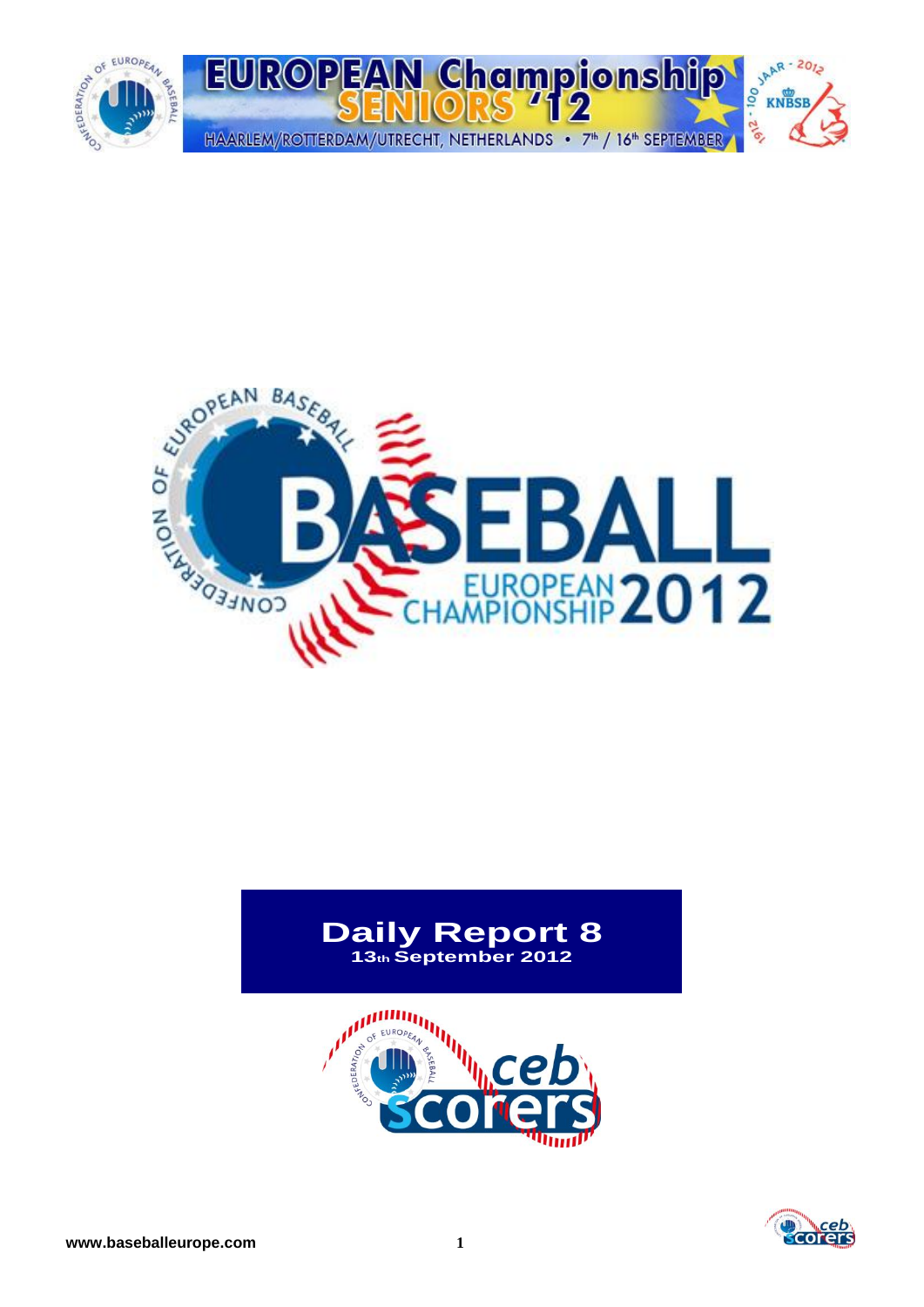



|      |         |                 |              | <b>Schedule</b>                           |                                  |                |      |
|------|---------|-----------------|--------------|-------------------------------------------|----------------------------------|----------------|------|
| Game | At time | <b>Ballpark</b> | Pool         | Home team                                 | Visiting team                    | Final<br>Score | Inn. |
|      |         |                 |              | <b>Wednesday 12th September</b>           |                                  |                |      |
| 31   | 14:00   | Utrecht         | Fi           | France                                    | Greece                           | $5-9$          |      |
| 32   | 14:00   | Haarlem         | Fi           | Belgium                                   | Croatia                          | $3 - 2$        |      |
| 33   | 14:00   | Rotterdam       | Fi           | Russia                                    | <b>Sites</b> Great Britain       | $2 - 6$        |      |
|      |         |                 |              | <b>Thursday 13th September</b>            |                                  |                |      |
| 34   | 14:00   | Haarlem         | C            | Spain                                     | <b>Czech Republic</b>            | $6 - 5$        | 10   |
| 35   | 19:30   | Haarlem         | $\mathsf{C}$ | Italy                                     | Germany                          | $3 - 0$        |      |
| 36   | 19:30   | Rotterdam       | C            | Sweden                                    | <b>Netherlands</b>               | $1 - 17$       | 6    |
|      |         |                 |              | <b>Friday 14th September</b>              |                                  |                |      |
| 37   | 14:00   | Rotterdam       | C            | Germany                                   | Sweden                           |                |      |
| 38   | 19:30   | Rotterdam       | $\mathsf C$  | Netherlands                               | Spain                            |                |      |
| 39   | 19:30   | Haarlem         | C            | Czech Republic                            | Italy                            |                |      |
|      |         |                 |              | <b>Saturday 15th September</b>            |                                  |                |      |
| 40   | 14:00   | Haarlem         | C            | <b>Czech Republic</b>                     | Sweden                           |                |      |
| 42   | 19:00   | Rotterdam       | $\mathsf C$  | Italy                                     | Netherlands                      |                |      |
| 41   | 19:30   | Haarlem         | C            | Germany                                   | Spain                            |                |      |
|      |         |                 |              | <b>Sunday 16th September</b>              |                                  |                |      |
| 43   | 13:00   | Rotterdam       | Fi           | $\bullet$ : N.1 ::                        | $\bigcirc$ $\ldots$ N.2 $\ldots$ |                |      |
|      |         |                 |              | In each game the home team is named first |                                  |                |      |

If the Netherlands qualifies for the 2nd round their games will be played in Rotterdam at 19.30,

except on Saturday 15th when the game starts at 19.00.

If Italy qualifies for the 2nd round their games will be played in Haarlem at 19.30

except the game versus the Netherlands which will be played in Rotterdam.

|                |                | <b>Standing Pool C</b> |           |    |            |               |
|----------------|----------------|------------------------|-----------|----|------------|---------------|
| Pos            | Team           | <b>GP</b>              | <b>WO</b> | LO | <b>AVG</b> | <b>GB</b>     |
| 1              | <b>I</b> taly  | 3                      | 3         | 0  | 1000       | 0             |
| 2              | Netherlands    | 3                      | 2         |    | 667        |               |
| 3.             | Spain          | 3                      | 2         |    | 667        |               |
| $\overline{4}$ | Czech Republic | 3                      |           | 2  | 333        | $\mathcal{P}$ |
| 5              | <b>Germany</b> | 3                      |           | 2  | 333        | 2             |
| 6              | Sweden         | 3                      | 0         | 3  | 0          | 3             |

The teams tied are in alphabetical order

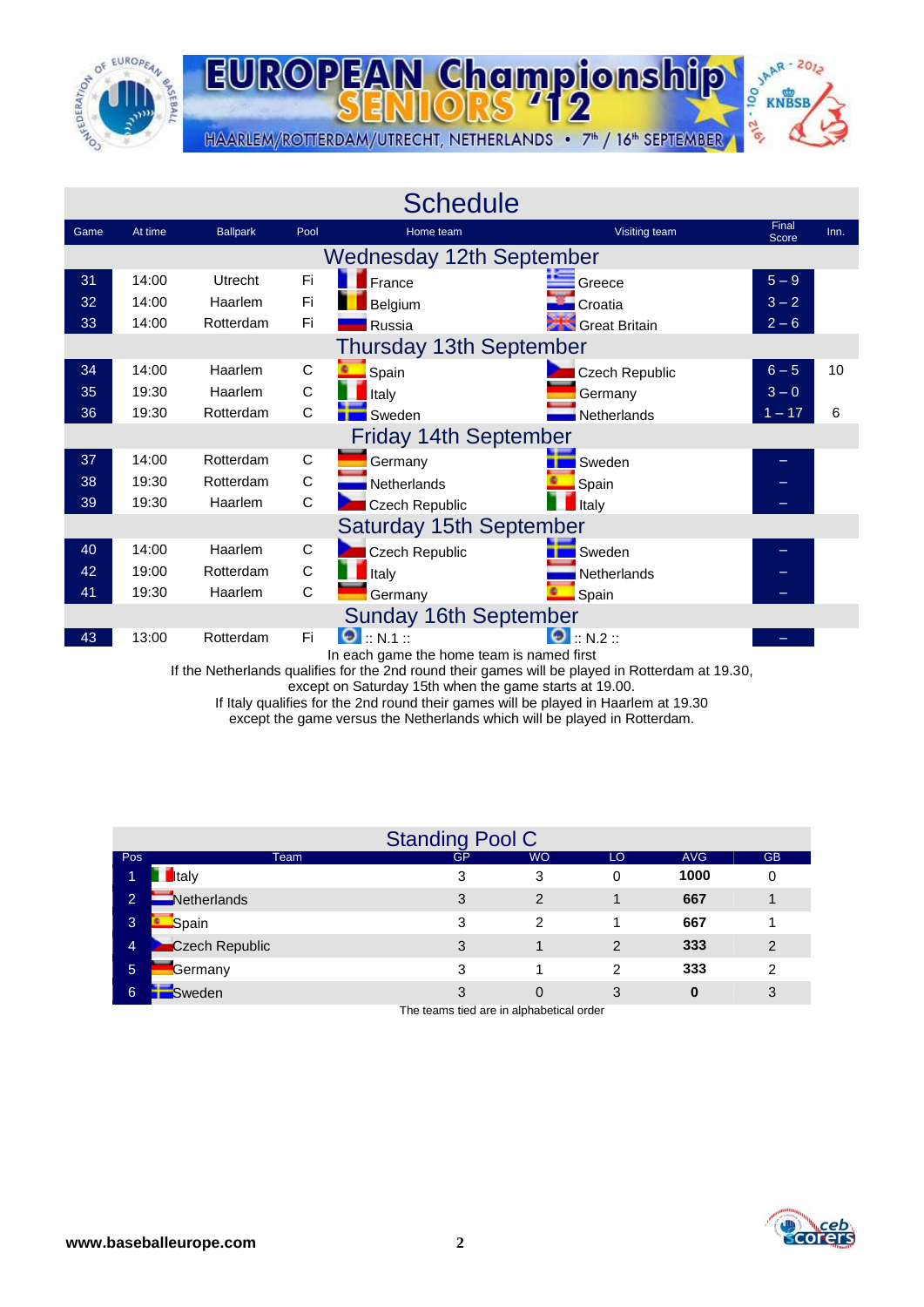



## **Game Summary 34**



## **Spain – Czech Republic**

Score by Innings R H E --------------------------------------------- CZECH REPUBLIC...... 000 000 230 0 - 5 13 2<br>SPAIN............... 100 000 220 1 - 6 10 1 SPAIN............... 100 000 220 1 - 6 10 ---------------------------------------------

 **SPAIN 6 (2-1), CZECH REPUBLIC 5 (1-2)** 

Sep 13, 2012 at Haarlem (Pim Mulier)

 **CZECH REPUBLIC 5 (1-2)**

| Player         | AB | R | H        | BI       |          |   | 2B 3B HR BB |          |          |   |    |          |        |    |          |                | SB CS HP SH SF SO IBB KL GDP | PO.    | Α  | E        |
|----------------|----|---|----------|----------|----------|---|-------------|----------|----------|---|----|----------|--------|----|----------|----------------|------------------------------|--------|----|----------|
| HAJTMAR 2b     | 4  | Λ | 3        |          | $\Omega$ | O | O           |          |          | U | Ω  |          |        |    |          |                | 0                            | 1      | 3  |          |
| SCHNEIDER ss/p | 6  |   |          |          | $\Omega$ | 0 | $\Omega$    | $\circ$  | $\Omega$ | O | 0  | $\Omega$ | O      |    | $\Omega$ | $\Omega$       |                              | 3      | 4  |          |
| MALIK lf       | 5  |   | 2        |          |          |   | O           |          |          |   | 0  | $\Omega$ |        |    | 0        |                |                              | 2      |    |          |
| DRABEK 3b      | 6  |   | $\Omega$ |          | $\Omega$ | 0 | $\Omega$    | 0        | $\Omega$ | 0 | U  | $\Omega$ |        | 3  | $\Omega$ | 2              |                              |        |    |          |
| SLADEK dh      |    | Λ | $\Omega$ | $\Omega$ | $\Omega$ | 0 | 0           |          |          | U | 0  | $\Omega$ |        | 0  | $\Omega$ | $\Omega$       |                              | U      |    | Ω        |
| DRONG ph       |    |   |          | $\Omega$ | $\Omega$ | n | 0           | 0        | $\cap$   | U | 0  | $\Omega$ |        |    | $\Omega$ | $\Omega$       | $\Omega$                     | $\cap$ |    | Ω        |
| BAROCH SS      |    |   | 0        | $\Omega$ | $\Omega$ | n | 0           | 0        | $\cap$   | 0 | U  | $\Omega$ |        |    | 0        |                |                              |        |    |          |
| BUDSKY 1b      | 5  |   | 2        |          | $\Omega$ | U | 0           | 0        | $\cap$   | U | 0  | $\Omega$ |        | 2  | $\Omega$ | $\mathfrak{D}$ | 0                            | 9      |    | $\Omega$ |
| CECH c         |    |   | U        | $\Omega$ | $\Omega$ | U | $\Omega$    | 0        | $\cap$   | O | O. | $\Omega$ | U      | 0  | $\Omega$ | $\Omega$       | $\Omega$                     |        | ∩  | $\cap$   |
| HEJMA cf       |    |   | 4        | 2        |          | U |             | $\Omega$ | $\cap$   | U | O  | $\cap$   | $\cap$ | U  | $\Omega$ | $\Omega$       | 0                            | 5      | O  | $\Omega$ |
| VESELY rf      |    | Λ | U        |          | $\Omega$ | U | 0           | 0        | $\cap$   | U | O  |          |        |    | $\cap$   | $\Omega$       | $\Omega$                     |        |    | $\cap$   |
| ONDRACEK pr/rf |    | U | U        | $\Omega$ | $\Omega$ | U | 0           | 0        | $\cap$   | U | Ω  | 0        | U      | U  | $\Omega$ | $\Omega$       | $\Omega$                     | $\cap$ | U  | ∩        |
| BLAZEK p       |    | Λ | $\cap$   | $\Omega$ | O        | n | U           | 0        |          | U | Λ  | $\Omega$ |        | O  | $\Omega$ | $\Omega$       | $\Omega$                     |        |    |          |
| MINARIK M p    |    | n | $\Omega$ | $\Omega$ | $\Omega$ | Λ | O           | 0        | $\cap$   | U | U  | $\Omega$ | $\cap$ | U  | $\Omega$ | $\Omega$       | $\Omega$                     | O      |    |          |
| HOMOLKA p      |    | ∩ | $\Omega$ | 0        | Λ        | Λ | $\Omega$    | 0        | $\Omega$ | U | O  | $\Omega$ |        | O  | $\cap$   | $\Omega$       |                              | $\cap$ |    | Λ        |
| Totals         | 42 | 5 | 13       | 5        |          |   |             | 3        | $\Omega$ | 0 | Λ  |          |        | 11 |          |                |                              | 29     | 13 | 2        |

 **SPAIN 6 (2-1)**

| Player                                  | AB             | R            |                | H BI           |                |                |              | 2B 3B HR BB    |                   |              |                       |                |             |                |                |              | SB CS HP SH SF SO IBB KL GDP |              |                   | PO.            | A              | E.             |                |
|-----------------------------------------|----------------|--------------|----------------|----------------|----------------|----------------|--------------|----------------|-------------------|--------------|-----------------------|----------------|-------------|----------------|----------------|--------------|------------------------------|--------------|-------------------|----------------|----------------|----------------|----------------|
| MARTINEZ lf                             | 4              | $\mathbf{1}$ | $\Omega$       | $\Omega$       | $\Omega$       |                | $\Omega$     | $\Omega$       | 1                 | 0            | $\cap$                | 0              | $\Omega$    | $\Omega$       | $\Omega$       |              | $\Omega$                     | $\cap$       | $\Omega$          | $\mathfrak{D}$ | 1              | $\Omega$       |                |
| TAVAREZ rf                              | 3              | $\Omega$     | $\circ$        | $\Omega$       | $\circ$        |                | $\Omega$     | $\Omega$       | 1                 | 0            | $\Omega$              | $\Omega$       | $\Omega$    | 0              | $\Omega$       |              | 0                            | $\Omega$     | $\Omega$          | $\mathbf 0$    | $\mathbf 0$    | $\Omega$       |                |
| RIERA ph/rf                             | $\Omega$       | $\mathbf{1}$ | $\circ$        | 1              | 0              |                | 0            | $\circ$        | $\mathbf{1}$      | $\Omega$     | 0                     | $\circ$        | 0           | 0              | 0              |              | $\Omega$                     | 0            | $\Omega$          | 0              | 0              | $\Omega$       |                |
| FIGUEROA F cf                           | $\mathfrak{D}$ | $\mathbf{1}$ | $\overline{c}$ | 2              | 0              |                | $\Omega$     | $\Omega$       | 0                 | 0            | $\cap$                | 2              | $\Omega$    | 2              | 0              |              | $\Omega$                     | O            | $\cap$            | 3              | $\Omega$       | $\Omega$       |                |
| NAVARRO dh                              | 6              | $\mathbf{1}$ | $\overline{c}$ | $\Omega$       | $\circ$        |                | $\Omega$     | $\Omega$       | 0                 | $\Omega$     | $\Omega$              | $\Omega$       | $\Omega$    | $\Omega$       | $\mathbf{1}$   |              | $\Omega$                     | $\Omega$     | $\mathbf{1}$      | $\circ$        | $\Omega$       | $\Omega$       |                |
| GOLINDANO 3b                            | 6              | $\Omega$     | $\mathcal{E}$  | $\mathfrak{D}$ | $\mathbf{1}$   |                | $\Omega$     | $\Omega$       | $\Omega$          | $\Omega$     | $\Omega$              | $\Omega$       | $\Omega$    | $\Omega$       | $\Omega$       |              | $\cap$                       | $\Omega$     | $\Omega$          | $\overline{2}$ | $\mathfrak{D}$ | $\Omega$       |                |
| HERNANDEZ L C                           | $\overline{4}$ | $\cap$       | $\bigcirc$     | $\Omega$       | $\Omega$       |                | $\Omega$     | $\Omega$       | 0                 | $\Omega$     | $\cap$                | $\Omega$       | 1           | 0              | 1              |              | $\Omega$                     | 1            | $\Omega$          | 1.3            | $\Omega$       | $\Omega$       |                |
| FELIZ ph                                | $\circ$        | $\Omega$     | $\circ$        | $\mathbf{1}$   | $\circ$        |                | $\mathbf{0}$ | $\circ$        | 0                 | $\circ$      | 0                     | $\mathbf{1}$   | $\mathbf 0$ | $\Omega$       | $\mathbf 0$    |              | $\Omega$                     | $\Omega$     | $\Omega$          | $\circ$        | $\circ$        | $\Omega$       |                |
| MONTIEL 1b                              | 3              | $\mathbf{1}$ | $\mathbf{1}$   | $\Omega$       | $\Omega$       |                | $\Omega$     | $\Omega$       | 1                 | $\Omega$     | $\Omega$              | 1              | $\Omega$    | 0              | $\overline{c}$ |              | $\Omega$                     | 1            | $\Omega$          | 5              | $\mathbf{1}$   | $\Omega$       |                |
| PEREZ SS                                | 3              | $\mathbf{1}$ | $\Omega$       | $\Omega$       | $\Omega$       |                | $\Omega$     | $\Omega$       | $\mathbf{1}$      | $\Omega$     | $\cap$                | $\Omega$       | $\Omega$    | $\Omega$       | $\Omega$       |              | $\Omega$                     | $\Omega$     | $\cap$            | 3              | $\mathbf{1}$   | $\Omega$       |                |
| SALAZAR 2b                              | 3              | $\Omega$     | $\overline{c}$ | $\Omega$       | $\Omega$       |                | $\Omega$     | $\Omega$       | $\mathbf{1}$      | $\Omega$     | $\Omega$              | $\Omega$       | $\Omega$    | $\Omega$       | $\Omega$       |              | $\Omega$                     | $\Omega$     | $\Omega$          | $\circ$        | $\overline{2}$ | $\Omega$       |                |
| NACAR p                                 | $\Omega$       | $\Omega$     | $\Omega$       | $\cap$         | $\Omega$       |                | $\Omega$     | $\Omega$       | $\Omega$          | $\Omega$     | $\Omega$              | 0              | $\Omega$    | $\cap$         | $\Omega$       |              | $\Omega$                     | 0            | $\Omega$          | $\overline{c}$ | 3              | $\Omega$       |                |
| LEAL p                                  | $\Omega$       | $\cap$       | $\circ$        | $\cap$         | $\circ$        |                | $\Omega$     | $\circ$        | $\Omega$          | $\Omega$     | $\cap$                | $\Omega$       | $\cap$      | $\cap$         | $\Omega$       |              | $\Omega$                     | 0            | $\cap$            | $\circ$        | $\Omega$       | $\Omega$       |                |
| OLIVERA p                               | $\circ$        | $\Omega$     | $\overline{0}$ | $\Omega$       | $\circ$        |                | $\mathbf{0}$ | $\circ$        | $\circ$           | $\circ$      | $\circ$               | $\overline{0}$ | $\circ$     | $\circ$        | $\circ$        |              | $\circ$                      | 0            | $\Omega$          | $\circ$        | $\Omega$       | 0              |                |
| MORLAN p                                | $\Omega$       | $\Omega$     | $\circ$        | $\Omega$       | 0              |                | 0            | $\circ$        | $\circ$           | 0            | 0                     | 0              | 0           | 0              | 0              |              | 0                            | 0            | $\Omega$          | 0              | $\Omega$       | 1              |                |
| $Totals$                                | 34             |              | 6 10           | 6              | $\mathbf{1}$   |                | $\Omega$     | $\Omega$       | 6                 | $\cap$       | $\Omega$              | 4              | 1           | $\mathfrak{D}$ | 4              |              | $\Omega$                     | 2            | $\mathbf{1}$      | 30             | 10             | 1              |                |
| CZECH REPUBLIC<br>--------------------- | IP             |              |                | H              | R ER BB SO     |                |              |                |                   |              | WP HB BK IBB SH SF CI |                |             |                |                |              |                              |              | 2B 3B HR          |                | AB BF          | FO             | GO             |
| <b>BLAZEK</b>                           |                |              | $6.2 \quad 6$  |                | 3              | 3              | 3            | 2              | $\mathbf{1}$      | 3            | $\circ$               | $\Omega$       |             | $\circ$        | $\mathbf{1}$   | $\circ$      | 0                            | $\Omega$     | $\circ$           |                | 24 31          | 8              | $\overline{7}$ |
| MINARIK M                               |                | 0.1          |                | <sup>1</sup>   | $2^{\circ}$    | $2^{\circ}$    | 2            |                | $\mathbf{0}$<br>0 | $\Omega$     | $\circ$               | $\Omega$       |             | $\circ$        | $\circ$        | $\mathbf{0}$ | $\mathbf{1}$                 | $\circ$      | $\Omega$          | $\overline{2}$ |                | 4<br>$\Omega$  | $\mathbf{1}$   |
| HOMOLKA                                 |                | 1.0          |                | $\mathbf{2}$   | $\circ$        | $\circ$        | $\mathbf{1}$ | $\mathbf{0}$   | $\circ$           | $\circ$      | $\circ$               |                | $\circ$     | $\circ$        | $\mathbf{1}$   | $\circ$      |                              |              | $0\quad 0\quad 0$ | $\overline{4}$ | 6              | 3              | $\circ$        |
| SCHNEIDER L, 0-1                        |                | 1.2          |                | $\mathbf{1}$   | $\mathbf{1}$   | $\Omega$       | $\Omega$     | $\mathfrak{D}$ | $\Omega$          | $\mathbf{1}$ | $\Omega$              | $\Omega$       |             | $\mathbf{1}$   | $\Omega$       | $\Omega$     | $\Omega$                     | $\Omega$     | $\Omega$          | $\overline{4}$ | 6              | $\Omega$       | $\overline{c}$ |
| SPAIN                                   |                |              | IP             | H              | R ER BB SO     |                |              |                |                   |              | WP HB BK IBB SH SF CI |                |             |                |                |              |                              |              | 2B 3B HR          |                | AB BF          | FO             | - GO           |
| <b>NACAR</b>                            |                | 6.2          |                | 8              | $\overline{2}$ | 2              | 2            | 5              | 1                 | 0            | 0                     | $\Omega$       |             | 0              | $\Omega$       | $\circ$      | 1                            | 0            | 1                 | 27             | 29             | 8              | 6              |
| LEAL                                    |                | 0.1          |                |                | $1 \quad 0$    | $\overline{0}$ | $\circ$      | 1              | $\circ$           | $\Omega$     | $\circ$               | $\Omega$       |             | $\circ$        | $\Omega$       | $\circ$      | 0                            | $\mathbf{1}$ | $\circ$           | 2              | 2              | $\Omega$       | $\circ$        |
| OLIVERA                                 |                | 0.0          |                | $\mathbf{1}$   | $\overline{1}$ | 1              | $\circ$      | $\circ$        | $\circ$           | 0            | $\circ$               | 0              |             | $\circ$        | $\circ$        | $\circ$      | 0                            | $\circ$      | $\circ$           | $\mathbf{1}$   | $\overline{1}$ | $\Omega$       | $\Omega$       |
| $W, 1-1$<br>MORLAN                      |                | 3.0          |                | $\mathbf{3}$   | $\overline{c}$ | $\circ$        | $\mathbf{1}$ | 5              | $\circ$           | $\circ$      | $\circ$               | $\mathbf{1}$   |             | $\mathbf{1}$   | $\Omega$       | $\Omega$     | $\Omega$                     | $\circ$      | $\Omega$          |                | 12 14          | $\mathfrak{D}$ | $\overline{c}$ |
|                                         |                |              |                |                |                |                |              |                |                   |              |                       |                |             |                |                |              |                              |              |                   |                |                |                |                |

 Umpires - HP: BERKVENS Winfried (NED) 1B: BAEYENS Patrick (BEL) 2B: HEIJNINGEN van Henri (NED) 3B: FABRIZI Fabrizio (ITA) Scorers - WINKLER Stephanie (GER) HOUTKAMP Maaike (NED) ECOLOGY - ESSELMAN Jan (NED) ELSISHANS Juergen (GER)<br>3B: FABRIZI F (ITA) Start: 14:00 Time: 3:47 Time: 3:47 Attendance: 580 Weather: Cloudy Game notes:

OLIVERA faced 1 batter in the 8th.

MINARIK M faced 2 batters in the 8th. HOMOLKA faced 1 batter in the 9th.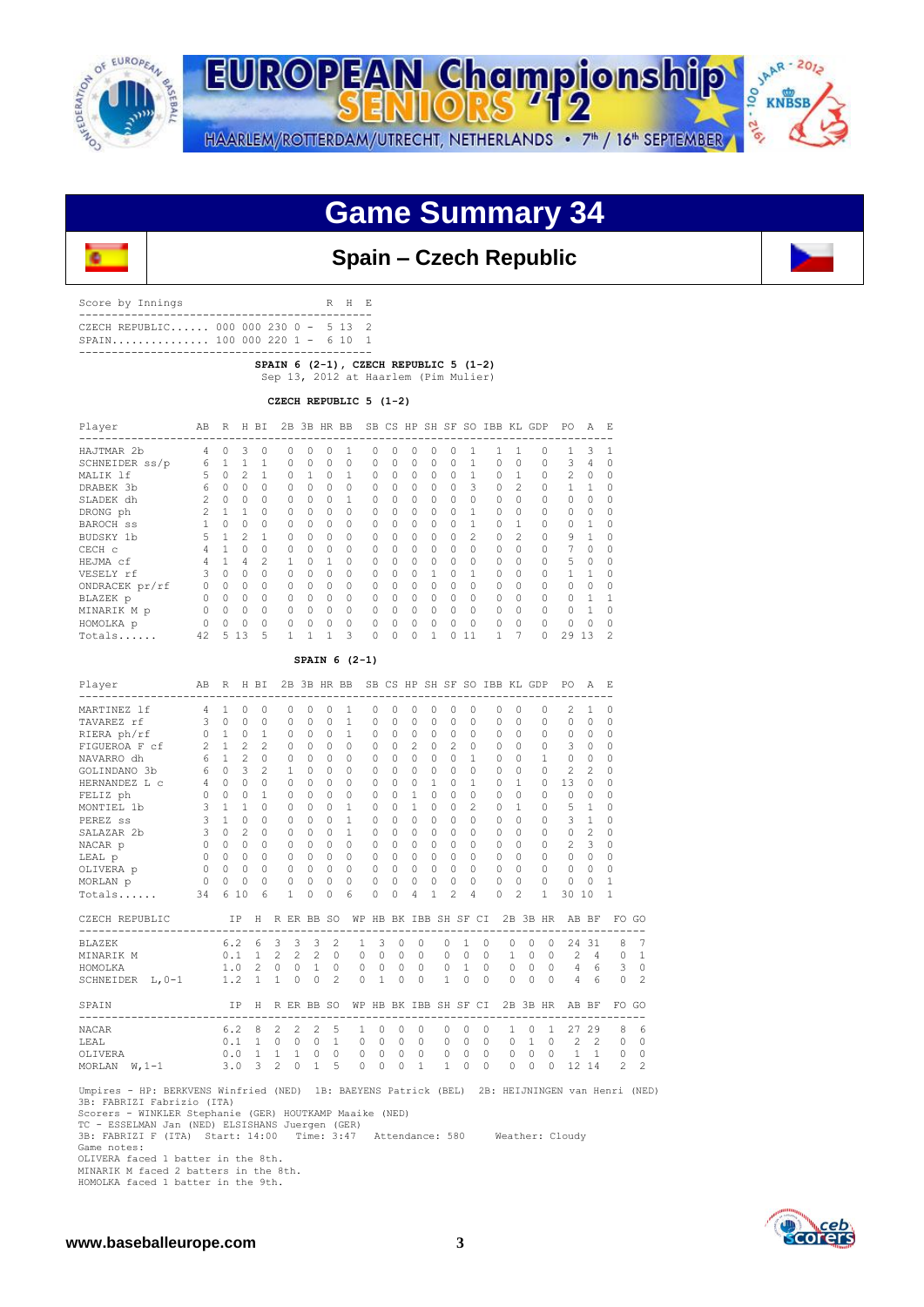

JAAR - 2012 EUROPEAN Championship 00 **KNBSB PA-10** HAARLEM/ROTTERDAM/UTRECHT, NETHERLANDS • 7<sup>th</sup> / 16<sup>th</sup> SEPTEMBER

## **Game Summary 35**

## **Italy - Germany**

| Score by Innings                                           |  |  | R H E |  |
|------------------------------------------------------------|--|--|-------|--|
| GERMANY 000 000 000 - 0 6 0<br>$ITALY$ 000 001 02X - 3 9 1 |  |  |       |  |
|                                                            |  |  |       |  |

 **ITALY 3 (3-0), GERMANY 0 (1-2)**  Sep 13, 2012 at Haarlem (Pim Mulier)

 **GERMANY 0 (1-2)**

| Player           | AB | R        | H        | BI        |          |           | 2B 3B HR BB |          |        |          |          |   |          |          | SB CS HP SH SF SO IBB KL GDP |                |          | PO.            | А             | $_{\rm E}$ |
|------------------|----|----------|----------|-----------|----------|-----------|-------------|----------|--------|----------|----------|---|----------|----------|------------------------------|----------------|----------|----------------|---------------|------------|
| JAHN SS          | 3  | $\Omega$ | 0        | $\Omega$  | Ω        | $\Omega$  | 0           |          | O      | 0        | U        |   | 0        | 2        | $\Omega$                     | 0              | Ω        | $\mathcal{L}$  | $\mathcal{L}$ | - 0        |
| BROCKMEYER ph/2b |    | $\Omega$ | $\Omega$ | $\bigcap$ | $\Omega$ | $\Omega$  | $\Omega$    | $\Omega$ | $\cap$ | $\Omega$ | $\Omega$ | 0 | $\Omega$ | $\Omega$ | $\Omega$                     | $\Omega$       |          |                | $\Omega$      | $\cap$     |
| SPEER 2b/ss      | 4  | 0        |          |           | 0        | 0         | 0           | $\Omega$ | $\cap$ | O        | $\Omega$ | 0 | $\Omega$ | 2        | $\Omega$                     |                |          | 2              | 5             | $\Omega$   |
| KEPLER cf        | 4  | $\Omega$ | 0        | $\bigcap$ | O.       | $\cap$    | $\Omega$    | $\Omega$ | $\cap$ | $\Omega$ | $\Omega$ | O | 0        | $\cap$   | $\Omega$                     | O              |          | 4              | 0             | $\Omega$   |
| BOLDT 3b         | 4  | $\Omega$ | 3        | $\Omega$  |          | U         | $\Omega$    | $\Omega$ | $\cap$ | O        | $\Omega$ | O | $\Omega$ | $\Omega$ | $\Omega$                     | $\Omega$       |          | $\Omega$       | 2             | $\cap$     |
| GUEHRING 1f      |    | 0        | $\Omega$ | $\Omega$  | Ω        | O         | 0           |          | $\cap$ | 0        |          |   | O        |          | $\cap$                       |                |          |                | O             | $\cap$     |
| FRANKE dh        |    | $\Omega$ | $\Omega$ | $\Omega$  | O.       | $\cap$    | 0           | 0        | 0      | $\Omega$ | U        | O | 0        | 2        | $\Omega$                     | O              | Λ        | $\Omega$       | 0             | $\Omega$   |
| LARRY dh         |    | O        | $\cap$   | $\Omega$  | O.       | U         | $\Omega$    | $\Omega$ | $\cap$ | O        | O        | U | $\Omega$ | $\cap$   | $\bigcap$                    | $\Omega$       | U        | $\Omega$       | $\Omega$      | $\cap$     |
| GRONAUER c       |    | $\Omega$ | $\Omega$ | $\Omega$  | O.       | U         | 0           | $\Omega$ | $\cap$ | 0        | $\Omega$ | 0 | $\Omega$ | 3        | $\Omega$                     | 0              | $\Omega$ | $\mathfrak{D}$ |               | $\cap$     |
| GLASER 1b        | ₹  | $\Omega$ | $\cap$   | $\Omega$  | $\Omega$ | $\bigcap$ | $\Omega$    | $\Omega$ | $\cap$ | $\Omega$ | O        | O | $\Omega$ | $\cap$   | $\bigcap$                    | $\Omega$       | U        | 11             | Λ             | $\cap$     |
| KOTOWSKI rf      |    | $\Omega$ | 2        | $\Omega$  | U        | U         | $\Omega$    | $\Omega$ | $\cap$ | O        | O        | U | O        |          | $\cap$                       | O              |          |                | O             | $\cap$     |
| SOMMER p         |    | 0        | 0        | $\Omega$  | Ω        | U         | 0           | O        | $\cap$ | O        | O        | O | $\Omega$ | 0        | $\Omega$                     | O              | $\Omega$ | $\Omega$       | 2             | $\Omega$   |
| DEWALD p         |    | $\Omega$ | $\cap$   | $\Omega$  | O        | $\cap$    | $\Omega$    | O        | $\cap$ | O        | $\cap$   | U | O        | $\Omega$ | $\cap$                       | $\Omega$       | Λ        | $\Omega$       | $\cap$        | $\cap$     |
| Totals           | 32 | 0        | 6        |           |          |           |             |          | 0      | 0        |          |   | U        | 11       |                              | $\mathfrak{D}$ | 0        | 24             | 12            |            |

### **ITALY 3 (3-0)**

| Player<br>---------------                                                                                     |                     | ----------- |                |           |                                                                | AB R H BI 2B 3B HR BB SB CS HP SH SF SO IBB KL GDP PO A E |                           |                     |                |          |             |                |                                                        |                 |                |          |          |                |            |                                                               |     |
|---------------------------------------------------------------------------------------------------------------|---------------------|-------------|----------------|-----------|----------------------------------------------------------------|-----------------------------------------------------------|---------------------------|---------------------|----------------|----------|-------------|----------------|--------------------------------------------------------|-----------------|----------------|----------|----------|----------------|------------|---------------------------------------------------------------|-----|
| INFANTE 3b                                                                                                    | $4 \quad 1 \quad 1$ | $\Omega$    | $\Omega$       | $\Omega$  | $\Omega$                                                       | $\Omega$                                                  | $\mathbf{1}$              | $\Omega$            | $\Omega$       | $\Omega$ | $\Omega$    |                | $\Omega$                                               | $\Omega$        | $\Omega$       | $\Omega$ |          | $\overline{1}$ | 3          | $\Omega$                                                      |     |
| ERMINI 1f                                                                                                     |                     |             |                |           |                                                                | 4 0 0 0 0 0 0 0                                           |                           | $0 \quad 0 \quad 0$ |                | $\Omega$ |             |                |                                                        |                 |                |          |          | 0 1 0 0 0 0 0  |            | $\circ$                                                       |     |
| GRANATO ss                                                                                                    | 4 1 2 1 1           |             |                |           | $0\quad 0\quad 0$                                              |                                                           | $\Omega$                  | $\Omega$            | $\circ$        |          | $0 \quad 0$ |                | $\Omega$                                               | $0\quad 0$      |                | $\Omega$ |          | $0\quad 2$     |            | $\mathbf{1}$                                                  |     |
|                                                                                                               |                     |             |                |           |                                                                |                                                           | $\Omega$                  | $\cap$              | $\Omega$       | $\cap$   |             | $0\quad 0$     |                                                        | $\Omega$        | $\bigcirc$     | $\Omega$ |          | $11 \quad 0$   |            | $\Omega$                                                      |     |
|                                                                                                               |                     |             |                |           |                                                                |                                                           | $\Omega$                  | $\cap$              | $\Omega$       |          | $\Omega$    |                | $0 \quad 0$                                            | $\Omega$        | $\Omega$       |          | $\Omega$ | 11             | $\Omega$   | $\Omega$                                                      |     |
| CHIARINI rf                                                                                                   | 3 0 1 0 0           |             |                |           | $0 \quad 0 \quad 1$                                            |                                                           | $\circ$                   | $\Omega$            | $\circ$        | $\Omega$ | $\circ$     |                | $\Omega$                                               | $\circ$         | $\Omega$       | $\Omega$ |          | $\Omega$       | $\bigcirc$ | 0                                                             |     |
|                                                                                                               |                     |             |                | $\bigcap$ | $\cap$                                                         | $\Omega$                                                  | $\bigcap$                 | $\cap$              | $\Omega$       | $\cap$   | $\bigcap$   |                | $\cap$                                                 | $\bigcap$       | $\cap$         | $\cap$   |          | $\cap$         | $\Omega$   | $\Omega$                                                      |     |
|                                                                                                               |                     |             |                |           | $\begin{array}{ccccccccccccc}\n0 & 0 & 0 & 0 & 0\n\end{array}$ |                                                           | $\Omega$                  | $\cap$              | $\Omega$       |          | $\Omega$    | 0 <sub>0</sub> |                                                        | $\Omega$        | $\Omega$       | $\Omega$ |          | $0\quad 0$     |            | $\Omega$                                                      |     |
|                                                                                                               |                     |             |                |           |                                                                |                                                           | $\circ$                   | $\overline{0}$      | $\Omega$       | $\Omega$ | $\Omega$    |                | $\Omega$                                               | $\Omega$        | $\Omega$       | $\Omega$ |          | 2 <sub>5</sub> |            | 0                                                             |     |
|                                                                                                               |                     |             |                |           |                                                                |                                                           | $\Omega$                  | $\cap$              | $\Omega$       | $\cap$   |             | $\Omega$       | $\circ$                                                | $\Omega$        | $\Omega$       | $\Omega$ |          | $2^{\circ}$    | $\circ$    | $\Omega$                                                      |     |
|                                                                                                               |                     |             |                |           |                                                                |                                                           | $\Omega$                  | $\cap$              | $\Omega$       |          |             |                | $\begin{array}{ccccccccc}\n0 & 0 & 1 & 0\n\end{array}$ |                 | $\overline{1}$ | $\Omega$ |          | $0 \quad 0$    |            | $\Omega$                                                      |     |
|                                                                                                               |                     |             |                |           |                                                                |                                                           |                           |                     |                |          |             |                |                                                        | 0 0 0 0 0 0 0 0 |                |          | $\Omega$ | 0 <sup>3</sup> |            | $\Omega$                                                      |     |
|                                                                                                               |                     |             |                |           |                                                                |                                                           |                           |                     |                |          |             |                | $0\quad 0\quad 0\quad 0\quad 0\quad 0\quad 0$          | $\Omega$        | $\overline{0}$ | $\Omega$ |          | $0\quad 0$     |            | $\Omega$                                                      |     |
| Totals 33 3 9 3                                                                                               |                     |             | $\overline{4}$ | $\Omega$  | $\Omega$                                                       | $\mathfrak{D}$                                            | $\mathbf{1}$              | $\Omega$            | $\cap$         | $\cap$   | $\Omega$    |                | $\mathfrak{D}$                                         | $\bigcap$       | $\overline{1}$ | $\Omega$ |          | 27 13          |            | $\mathbf{1}$                                                  |     |
| GERMANY                                                                                                       |                     |             |                |           |                                                                |                                                           |                           |                     |                |          |             |                |                                                        |                 |                |          |          |                |            | IP H R ER BB SO WP HB BK IBB SH SF CI 2B 3B HR AB BF FO GO NP |     |
| SOMMER L, 0-1 7.2 7 2 2 0 2                                                                                   |                     |             |                |           |                                                                |                                                           | $0\quad 0\quad 0\quad 0$  |                     |                |          |             |                |                                                        |                 |                |          |          |                |            | 0 0 0 3 0 0 30 30 9 12 101                                    |     |
| 0.1 2 1 1 2 0 0 0 0 0<br>DEWALD                                                                               |                     |             |                |           |                                                                |                                                           |                           |                     |                |          |             |                |                                                        |                 |                |          |          |                |            | 0 0 0 1 0 0 3 5 0 1 24                                        |     |
| ITALY IP H R ER BB SO WP HB BK IBB SH SF CI 2B 3B HR AB BF FOGO NP                                            |                     |             |                |           |                                                                |                                                           |                           |                     |                |          |             |                |                                                        |                 |                |          |          |                |            |                                                               |     |
| DA SILVA W, 1-0 8.0 6 0 0 0 10                                                                                |                     |             |                |           |                                                                |                                                           | $\circ$<br>$\overline{0}$ | $\overline{0}$      | $\overline{0}$ |          |             | $1 \quad 0$    |                                                        | 0 1 0 0         |                |          |          |                |            | 29 30 2 11 112                                                |     |
| PUGLIESE S, 2 1.0 0 0                                                                                         |                     |             |                |           | $0 \t1 \t1$                                                    |                                                           | $0 \quad 0$               | $\bigcirc$          | $\bigcirc$     |          | $\bigcirc$  | $\Omega$       | $\bigcap$                                              |                 | $\Omega$       |          |          |                |            | 0 0 3 4 1 1 1 9                                               |     |
| Umpires - HP: MORENO Jerónimo (ESP) 1B: JONES Tony (FIN) 2B: BESZCZYNSKI Dana (AUT)<br>GROENEMEGEN Fred (NED) |                     |             |                |           |                                                                |                                                           |                           |                     |                |          |             |                |                                                        |                 |                |          |          |                |            |                                                               | 3B: |

GROENEWEGEN Fred (NED)<br>Scorers - SPETERS Francis (NED) BANNINK Dieks (NED)<br>TC - BUNTA Frantisek (SVK) STROM Peter (SWE)<br>Start: 19:30 Time: 2:37 Attendance: 195 Weather: Partly cloudy

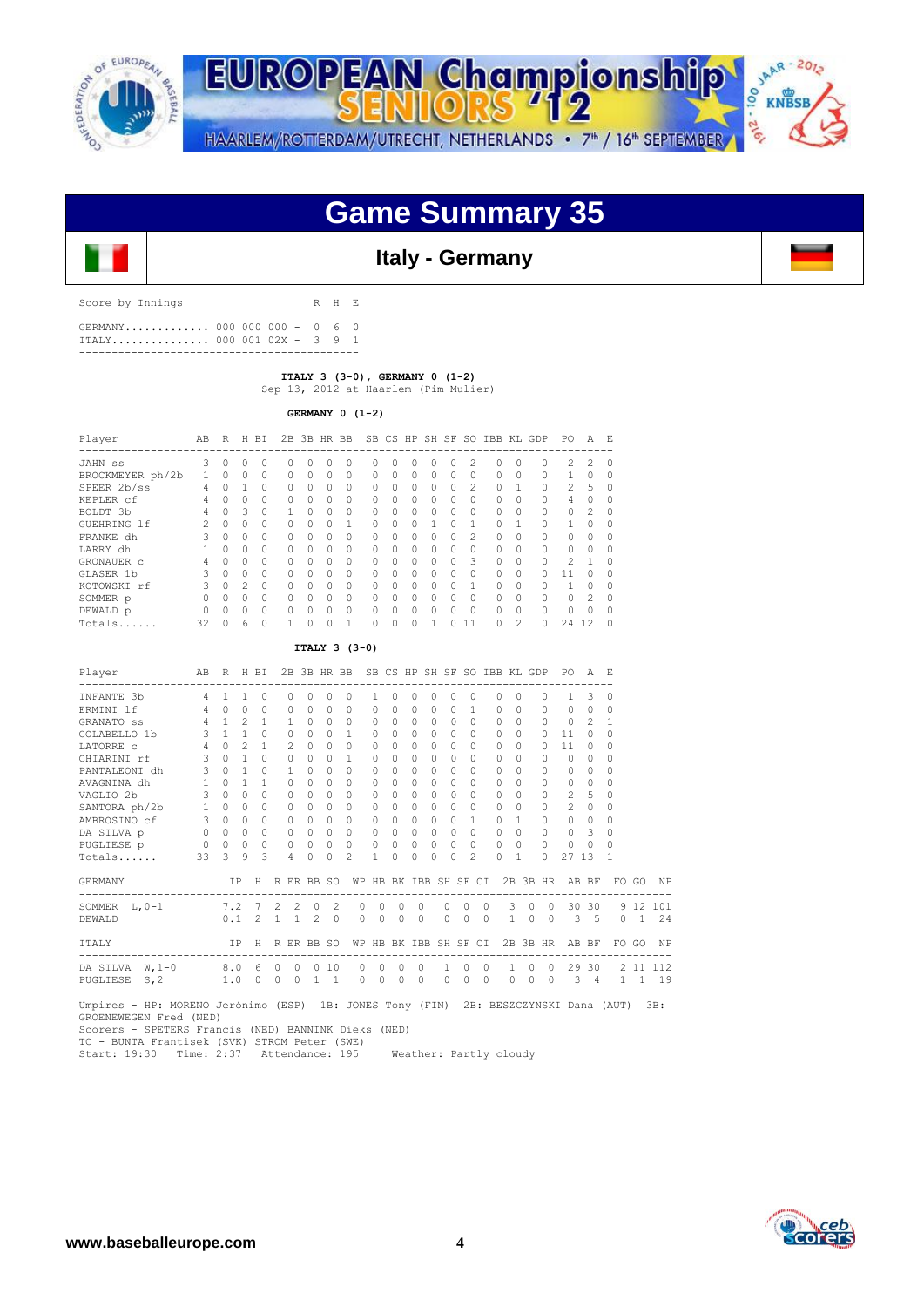



## **Game Summary 36**



## **Sweden - Netherlands**

| Score by Innings                                      |  |  | R H |  |
|-------------------------------------------------------|--|--|-----|--|
| NETHERLANDS 054 107 - 17 11 1<br>SWEDEN 010 000 - 1 3 |  |  |     |  |
|                                                       |  |  |     |  |

 **NETHERLANDS 17 (2-1), SWEDEN 1 (0-3)** 

Sep 13, 2012 at Rotterdam (Familiestadion)

 **NETHERLANDS 17 (2-1)**

| Player                | AB | R              | Н      | BI             | 2B        | 3B     | HR BB    |                |           |   |    | SB CS HP SH SF |                | SO.      | IBB      | KL.      | GDP       | PO.           | A      | E.           |
|-----------------------|----|----------------|--------|----------------|-----------|--------|----------|----------------|-----------|---|----|----------------|----------------|----------|----------|----------|-----------|---------------|--------|--------------|
| DUURSMA 3b            | 3  | $\mathfrak{D}$ |        | Κ              | $\Omega$  | Λ      | O        | $\mathfrak{D}$ |           | Λ | Ω  |                |                |          | Ω        |          | 0         | 0             |        | n            |
| STATIA SS             | 2  | $\Omega$       |        | 3              | $\Omega$  | 0      | 0        |                | $\cap$    | 0 | 0  | $\Omega$       | $\mathfrak{D}$ | 0        | $\Omega$ | $\Omega$ | $\Omega$  | $\mathcal{L}$ | 2      | $\Omega$     |
| SMITH 1b              | 5  | 2              | 2      | $\mathfrak{D}$ |           |        | O        | $\Omega$       | $\bigcap$ | O | U  | $\Omega$       | Λ              |          | $\Omega$ | $\Omega$ | $\Omega$  | 6             | 3      | $\Omega$     |
| SAMS cf               | 4  |                | 0      | 0              | 0         | 0      | 0        | $\Omega$       | $\Omega$  | 0 |    | $\Omega$       | 0              | 2        | $\Omega$ | $\Omega$ | $\Omega$  |               | 0      | $\Omega$     |
| CONNOR 1f             | 4  | Κ              | 3      |                |           | U      | 0        |                | $\bigcap$ | U | Ω  | $\cap$         | ∩              |          | $\Omega$ | $\Omega$ | $\Omega$  | 1             | $\cap$ | <sup>0</sup> |
| CUBA DE rf            |    | 3              | っ      |                | $\Omega$  | U      | 0        | 3              |           | U | O  | $\Omega$       | U              | $\Omega$ | $\Omega$ | $\Omega$ | $\Omega$  | $\Omega$      | U      | n            |
| HEYDOORN VAN C        | 3  | Ω              |        |                | $\Omega$  | U      | 0        |                | $\bigcap$ | U | Ω  | $\Omega$       | n              | 2        | $\Omega$ | 2        | $\bigcap$ | 4             | U      |              |
| ARRIBAS ph/c          |    | O              | 0      | $\Omega$       | $\Omega$  | $\cap$ | 0        | $\Omega$       | $\bigcap$ | O | O  | $\Omega$       | Λ              |          | $\Omega$ | $\Omega$ | $\Omega$  | $\Omega$      | O      | n            |
| KEMP dh               | 3  | 3              | $\cap$ |                | $\bigcap$ | U      | 0        |                | $\bigcap$ | O | O. | $\bigcap$      | U              | $\cap$   | $\Omega$ | $\Omega$ | $\Omega$  | $\Omega$      | O      | $\Omega$     |
| URBANUS <sub>2b</sub> |    | २              |        | 2              | $\Omega$  |        | $\Omega$ | 3              | $\bigcap$ | U | O  | $\cap$         | $\cap$         | $\cap$   | $\Omega$ | $\Omega$ | $\Omega$  | 2             | 2      | $\Omega$     |
| MARKWELL p            | 0  | 0              | 0      | $\Omega$       | $\Omega$  | U      | 0        | $\Omega$       | $\cap$    | O | U  | $\Omega$       | 0              | $\Omega$ | $\Omega$ | $\Omega$ | $\Omega$  | 2             |        | $\Omega$     |
| ASJES p               |    | Λ              | $\cap$ | $\Omega$       | $\Omega$  | Λ      | O        | $\Omega$       | $\bigcap$ | O | O  | $\Omega$       | Λ              | $\cap$   | $\Omega$ | $\Omega$ | $\Omega$  | $\bigcap$     | U      | $\cap$       |
| Totals                | 28 |                |        | 14             | 2         |        | Λ        | 12             |           | Λ |    | $\Omega$       |                | 8        | 0        | 3        | $\Omega$  | 18            | 9      |              |

### **SWEDEN 1 (0-3)**

| Player            | AB             | R              |              | H BI           |              |          | 2B 3B HR BB    |          |          |                            |          |          |              |          |                |          |           | SB CS HP SH SF SO IBB KL GDP |          | PO.            | A              | E,           |              |           |
|-------------------|----------------|----------------|--------------|----------------|--------------|----------|----------------|----------|----------|----------------------------|----------|----------|--------------|----------|----------------|----------|-----------|------------------------------|----------|----------------|----------------|--------------|--------------|-----------|
| SORGI 2b          | 3              | $\Omega$       | $\Omega$     | $\Omega$       |              | 0        | $\Omega$       | 0        | 0        | 0                          | $\Omega$ | $\Omega$ | $\Omega$     | $\Omega$ | $\Omega$       |          | $\Omega$  | $\Omega$                     | $\Omega$ | $\overline{c}$ | 1              | 0            |              |           |
| MERRIFIELD SS     | $\mathfrak{D}$ | $\Omega$       | $\Omega$     | 0              |              | O.       | $\cap$         | U        | $\cap$   | $\Omega$                   | O        | 1        | $\cap$       | $\Omega$ | $\Omega$       |          | $\bigcap$ | $\Omega$                     | $\Omega$ | 3              | $\Omega$       | $\Omega$     |              |           |
| PILEGARD 1b       | 3              | $\Omega$       | $\Omega$     | $\Omega$       |              | $\Omega$ | $\Omega$       | 0        | 0        | $\Omega$                   | 0        | $\Omega$ | $\Omega$     | $\Omega$ | $\Omega$       |          | $\Omega$  | $\Omega$                     | 1        | 1              | 0              | $\Omega$     |              |           |
| JOHANNESSENP rf   | 2              | $\mathbf{1}$   | 1            | $\Omega$       |              | 0        | $\Omega$       | $\Omega$ | 1        | $\Omega$                   | $\Omega$ | 0        | $\Omega$     | $\Omega$ | $\Omega$       |          | $\Omega$  | $\Omega$                     | $\Omega$ | $\mathbf{1}$   | $\Omega$       | 0            |              |           |
| GAJZLER dh        | $\overline{2}$ | $\Omega$       | $\mathbf{1}$ | $\Omega$       |              | 0        | $\Omega$       | $\cap$   | 0        | $\Omega$                   | $\Omega$ | $\Omega$ | $\Omega$     | $\Omega$ | 1              |          | $\Omega$  | $\Omega$                     | $\Omega$ | $\Omega$       | $\Omega$       | 0            |              |           |
| LAUSEN 1f/c       | 1              | $\Omega$       | $\Omega$     | $\Omega$       |              | 0        | $\cap$         | $\cap$   | $\cap$   | $\Omega$                   | $\cap$   | 0        | $\mathbf{1}$ | 0        | $\cap$         |          | $\bigcap$ | $\Omega$                     | $\Omega$ | 3              | 1              | 0            |              |           |
| JOHANNESSENB c    | $\mathbf{1}$   | $\cap$         | $\cap$       | 1.             |              | 0        | 0              | 0        | 0        | $\cap$                     | $\Omega$ | 0        | $\bigcap$    | $\cap$   | 0              |          | $\bigcap$ | $\bigcap$                    | 0        | 7              | $\cap$         | 2            |              |           |
| FILICE pr/lf      | 0              | $\Omega$       | $\Omega$     | $\Omega$       |              | 0        | $\Omega$       | 0        | 0        | $\Omega$                   | $\Omega$ | 0        | $\Omega$     | $\Omega$ | $\Omega$       |          | $\cap$    | $\Omega$                     | $\Omega$ | $\Omega$       | 0              | 0            |              |           |
| JOHANSSON cf      | 2              | $\Omega$       | $\Omega$     | 0              |              | 0        | $\cap$         | 0        | $\cap$   | $\cap$                     | $\Omega$ | 0        | $\bigcap$    | $\Omega$ | $\mathfrak{D}$ |          | $\bigcap$ | 1                            | $\Omega$ | 1              | $\cap$         | 0            |              |           |
| LONG cf           | $\circ$        | $\Omega$       | $\Omega$     | $\Omega$       |              | 0        | $\cap$         | 0        | $\Omega$ | $\Omega$                   | $\Omega$ | $\Omega$ | $\Omega$     | $\Omega$ | $\Omega$       |          | $\cap$    | $\Omega$                     | $\Omega$ | $\Omega$       | $\Omega$       | $\Omega$     |              |           |
| HOEGLUND 3b       | $\overline{2}$ | $\Omega$       | 1            | $\Omega$       |              | 0        | 0              | $\cap$   | $\cap$   | 0                          | 1        | 0        | $\bigcap$    | $\Omega$ | 1              |          | $\bigcap$ | $\Omega$                     | $\Omega$ | $\Omega$       | 1              | 1            |              |           |
| LEANDER p         | $0\qquad 0$    |                | $\Omega$     | $\Omega$       |              | 0        | $\Omega$       | $\Omega$ | 0        | $\Omega$                   | $\Omega$ | $\Omega$ | $\circ$      | $\Omega$ | $\Omega$       |          | $\Omega$  | $\Omega$                     | $\Omega$ | $\Omega$       | 1              | 0            |              |           |
| SIVARD p          | $\Omega$       | $\Omega$       | $\Omega$     | 0              |              | 0        | $\Omega$       | $\cap$   | 0        | $\Omega$                   | $\Omega$ | 0        | $\Omega$     | $\Omega$ | $\Omega$       |          | $\Omega$  | $\Omega$                     | $\Omega$ | 0              | $\Omega$       | 0            |              |           |
| KARLSSON p        | $\circ$        | $\Omega$       | $\Omega$     | $\Omega$       |              | 0        | $\Omega$       | $\cap$   | $\Omega$ | $\Omega$                   | $\Omega$ | $\Omega$ | $\Omega$     | $\Omega$ | $\Omega$       |          | $\Omega$  | $\Omega$                     | $\Omega$ | $\Omega$       | $\Omega$       | 0            |              |           |
| CARLSTEDT p       | $\overline{0}$ | $\overline{0}$ | $\circ$      | 0              |              | 0        | $\Omega$       | 0        | 0        | 0                          | $\Omega$ | 0        | $\Omega$     | $\Omega$ | $\Omega$       |          | $\Omega$  | $\Omega$                     | $\Omega$ | 0              | 0              | U            |              |           |
| $Totals$          | 18             | $\mathbf{1}$   | 3            | 1              |              | 0        | $\Omega$       | $\Omega$ | 1        | $\Omega$                   | 1        | 1        | 1            | $\Omega$ | 4              |          | $\cap$    | $\mathbf{1}$                 | 1        | 18             | 4              | 3            |              |           |
| NETHERLANDS       |                | IP             |              | H              |              |          | R ER BB SO     |          |          | WP HB BK IBB SH SF CI      |          |          |              |          |                |          |           | 2B 3B HR                     |          |                | AB BF          | FO.          | GO           | <b>NP</b> |
| MARKWELL $W, 1-0$ |                | $5.0 \quad 3$  |              |                | $\mathbf{1}$ | 1        | $\overline{1}$ | 4        |          | 0<br>$\Omega$              | $\Omega$ |          | $\Omega$     | 1        | $\Omega$       | 1        | $\Omega$  | $\Omega$                     | $\Omega$ |                | 16 19          | 3            | 7            | 60        |
| ASJES             |                | 1.0            |              | $\Omega$       | $\Omega$     | $\Omega$ | $\Omega$       | $\Omega$ |          | $\Omega$<br>$\overline{1}$ | $\circ$  |          | $\Omega$     | $\Omega$ | $\circ$        | $\circ$  | $\Omega$  | $\Omega$                     | $\Omega$ | $\mathfrak{D}$ | $\mathcal{A}$  | $\mathbf{1}$ | $\mathbf{1}$ | 4         |
| SWEDEN            |                | IP             |              | H              |              |          | R ER BB SO     |          |          | WP HB BK IBB SH SF CI      |          |          |              |          |                |          |           | 2B 3B HR                     |          |                | AB BF          |              | FO GO        | <b>NP</b> |
| LEANDER L, 0-1    |                | 4.0            |              | 5 10           |              | 7        | 8              | 6        |          | O<br>1.                    | $\cap$   |          | $\Omega$     | $\Omega$ | 1              | $\Omega$ | 2         | 1                            | $\Omega$ | 17             | 26             | 5            | $\mathbf{1}$ | 120       |
| SIVARD            |                | 1.0            |              | $\Omega$       | $\Omega$     | 0        | 2              | 1        | $\circ$  | $\Omega$                   | $\Omega$ |          | $\Omega$     | 0        | $\Omega$       | $\Omega$ | 0         | $\circ$                      | $\Omega$ | 3              | 5              | 2            | $\Omega$     | 21        |
| KARLSSON          |                | 0.2            |              | $\overline{4}$ | 6            | 6        | $\mathfrak{D}$ | $\Omega$ |          | $\circ$<br>$\Omega$        | $\Omega$ |          | $\Omega$     | $\circ$  | $\mathbf{1}$   | $\Omega$ | 0         | 1                            | $\Omega$ | 5              | 8              | 1            | $\mathbf{1}$ | 31        |
| CARLSTEDT         |                | 0.1            |              | 2              | $\mathbf{1}$ | 1        | $\Omega$       | 1        |          | $\Omega$<br>$\mathbf{1}$   | $\circ$  |          | 0            | 0        | 0              | $\Omega$ | 0         | 0                            | $\Omega$ | 3              | $\overline{4}$ | 0            | $\Omega$     | 12        |
|                   |                |                |              |                |              |          |                |          |          |                            |          |          |              |          |                |          |           |                              |          |                |                |              |              |           |

 Umpires - HP: LEONE Pierfranco (ITA) 1B: BIEHL Dirk (GER) 2B: PRIBYL Frantisek (CZE) 3B: LAUTIER Franck (FRA) Scorers - KADE v/d Fred (NED), HAMERS Rienette (NED)

TC - FANARA Angelo (ITA), MEURANT Jean Marie (FRA) Start: 19:30 Time: 2:15 Attendance: 1300 Weather: cloudy

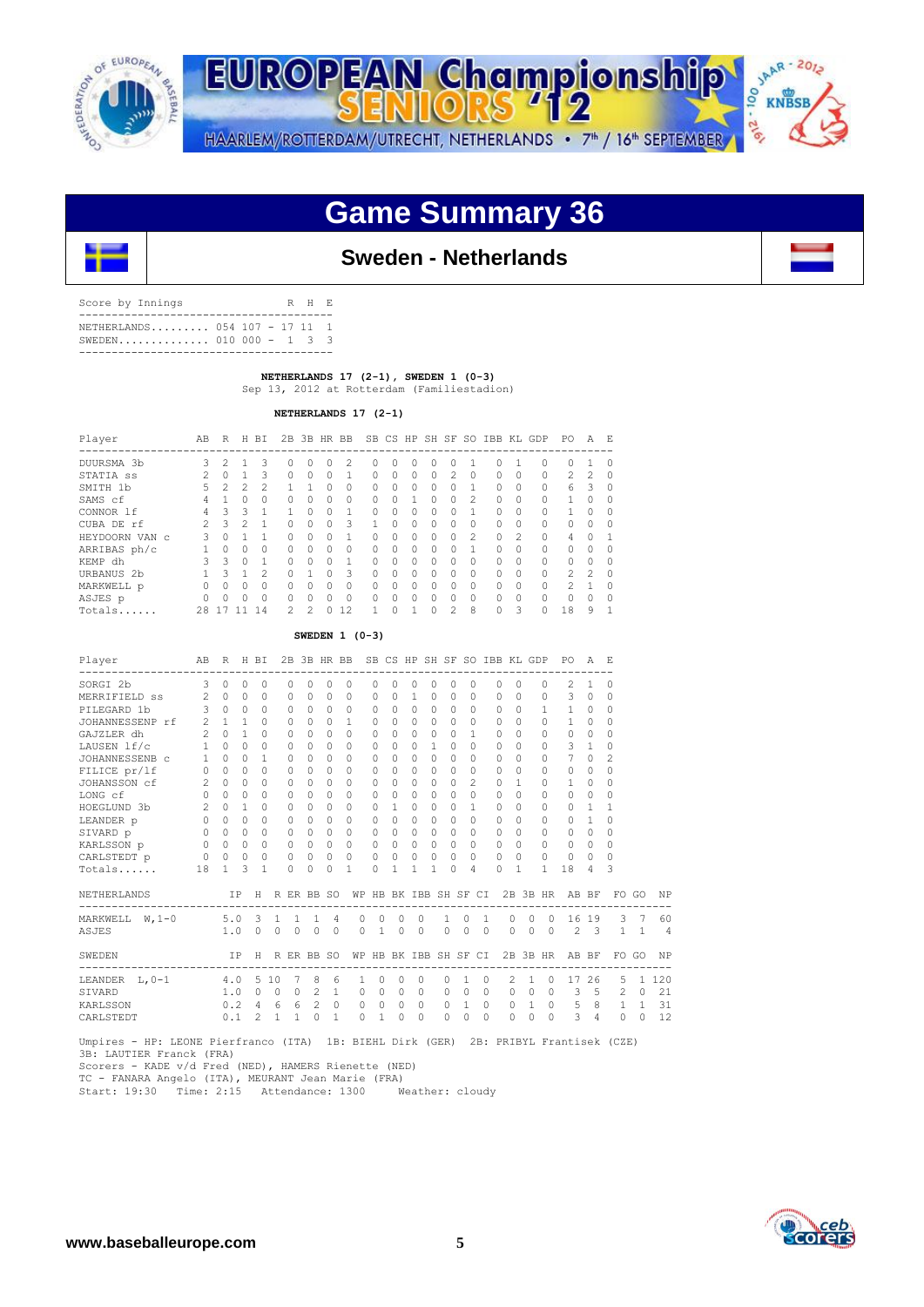

JAAR - 2012 EUROPEAN Championship 00 **KNBSB DI. - 2<sup>6</sup>** HAARLEM/ROTTERDAM/UTRECHT, NETHERLANDS • 7<sup>th</sup> / 16<sup>th</sup> SEPTEMBER

## **Teams' stats – pool C**

## **Czech Republic CZE**

Overall Statistics for CZECH REPUBLIC (as of Sep 13, 2012) (All games Sorted by Batting avg)

record: 1-2

| Player                                                                                | AVG  | $GP - GS$ | AB  | R              | Н            | 2B       | 3B       | HR RBI   |          | TB       | SLG%                                 |    | BB HBP        | SO GDP   |          | OB%  | SF       | SH       | SB-ATT  | PO. | Α        | E        | FLD%   |
|---------------------------------------------------------------------------------------|------|-----------|-----|----------------|--------------|----------|----------|----------|----------|----------|--------------------------------------|----|---------------|----------|----------|------|----------|----------|---------|-----|----------|----------|--------|
| 2 HAJTMAR Jakub                                                                       | .417 | $3 - 3$   | 12  | 1              | 5            | 0        | 0        | 0        | 0        | 5        | .417                                 |    | $^{\circ}$    | 3        | $\Box$   | .462 | 0        |          | $0 - 0$ | 5   |          | 1.       | .923   |
| 7 HEJMA Matej                                                                         | .417 | $3 - 3$   | 12  | 2              | 5.           |          | $\Omega$ |          | 2        | 9        | .750                                 | 0  |               | 3        |          | .462 | 0        | $\Omega$ | $0 - 1$ | 12  | $^{(1)}$ |          | 01.000 |
| 71 CECH Petr                                                                          | .400 | $3 - 3$   | 10  |                |              |          | 0        | 0        |          | .5.      | .500                                 | 2  | 0             | 0        | 0        | .500 | $\Omega$ | $\Omega$ | $0 - 0$ | 15  |          |          | 01.000 |
| 48 MALIK Jakub                                                                        | .357 | $3 - 3$   | 14  | $\Omega$       | 5            | $\Omega$ |          | 0        | 3        |          | .500                                 |    | 0             | 3        | $\Omega$ | .375 |          | $\Omega$ | $0 - 0$ | 9   |          |          | 01.000 |
| 24 BUDSKY Pavel                                                                       | .333 | $3 - 3$   | 1.5 | $\overline{c}$ | 5            | 2        | 0        | 0        | 2        |          | .467                                 | O. | $\Omega$      | 4        |          | .333 | $\Omega$ | $\Omega$ | $0 - 0$ | 23  | .5.      |          | 01.000 |
| 3 DRONG Martin                                                                        | .250 | $3 - 2$   | 8   |                | 2            | 0        | 0        | 0        | $\Omega$ | 2        | .250                                 |    | 0             | 3        | $\cap$   | .333 | $\Omega$ | $\Omega$ | $0 - 0$ | 0   |          | $\Omega$ | .000   |
| 26 DRABEK Jan                                                                         | .200 | $3 - 3$   | 15  | 0              | 3            | 0        | 0        | 0        | 2        | 3        | .200                                 |    |               | 3        |          | .294 | 0        | $\Omega$ | $0 - 0$ | 6   | .5.      |          | 01.000 |
| 13 SCHNEIDER Martin.                                                                  | .188 | $3 - 3$   | 16  |                | 3            | 0        | 0        | 0        |          | 3        | .188                                 | 0  | $\Omega$      | 6        | $\cap$   | .188 | 0        |          | $0 - 0$ | 8   | 8        | 2        | .889   |
| ---------------                                                                       |      |           |     |                |              |          |          |          |          |          |                                      |    |               |          |          |      |          |          |         |     |          |          |        |
| 17 SLADEK Jakub                                                                       | .333 | $2 - 1$   | 3.  | 0              |              | $\Omega$ | 0        | $\Omega$ | $\Omega$ |          | .333                                 | 2  | $\Omega$      | $\Omega$ | $\Box$   | .600 | 0        | $\Omega$ | $0 - 0$ | 0   | $\Omega$ | $\Omega$ | .000   |
| 25 ONDRACEK Michal                                                                    | .000 | $3 - 2$   |     | 1              | <sup>0</sup> | $\Omega$ | $\Omega$ | $\Omega$ | $\Omega$ | $\Omega$ | .000                                 | 0  | 0             | 3        | $\cap$   | .000 | 0        | $\Omega$ | $0 - 0$ | 6   |          |          | 01.000 |
| 39 VESELY Martin                                                                      | .000 | $3 - 1$   | 4   | $\Omega$       | 0            | $\Omega$ | $\Omega$ | $\Omega$ | $\Omega$ | $\Omega$ | .000                                 | 0  | $\Omega$      | 2        | $\Box$   | .000 | 0        |          | $0 - 0$ |     |          |          | 01.000 |
| 16 BAROCH Petr                                                                        | .000 | $3 - 0$   | 2   | 3              | $\Omega$     | $\circ$  | 0        | $\circ$  | $\Omega$ | $\Omega$ | .000                                 | 0  | $\mathcal{O}$ | 2        | $\cap$   | .000 | 0        | $\Omega$ | $0 - 0$ | 0   |          |          | 01.000 |
| 32 HERNANDEZ Basilio                                                                  | .000 | $1 - 0$   | 0   | $\Omega$       | 0            | $\Omega$ | 0        | $\Omega$ | $\Omega$ | $\Omega$ | .000                                 | 0  | $\Omega$      | 0        | $\cap$   | .000 | 0        | $\Omega$ | $0 - 0$ |     | $\Omega$ |          | 01.000 |
| Totals                                                                                | .280 | $3 - 3$   | 118 | 12             | 33           | 4        |          |          | 11       | 42       | .356                                 | 8  | 2             | 32       | 4        | .333 |          | 3        | $0 - 1$ | 89  | 35       | 4        | .969   |
| Opponents                                                                             | .271 | $3 - 3$   | 107 | 13             | 29           | 4        | 0        | 1        | 12       | 36       | .336                                 | 9  | 8             | 10       | 2        | .359 | 4        |          | $1 - 3$ | 90  | 38       | 6        | .955   |
| LOB - Team (36), Opp (33). DPs turned - Team (3), Opp (4). IBB - Team (1), HAJTMAR 1. |      |           |     |                |              |          |          |          |          |          |                                      |    |               |          |          |      |          |          |         |     |          |          |        |
|                                                                                       |      |           |     |                |              |          |          |          |          |          | (All games Sorted by Earned run avg) |    |               |          |          |      |          |          |         |     |          |          |        |

| Player                                                                   | ERA  | $W - T$                         |                  |                                  |                                  | APP GS CG SHO/CBO SV |                                     | IP.                                | H       |                                                           |                                                  |   | R ER BB SO 2B 3B                   |                        |                            | HR                                     |                 | AB B/Avq             | WP HBP                  |                            |                                  | BK SFA SHA |                                        |
|--------------------------------------------------------------------------|------|---------------------------------|------------------|----------------------------------|----------------------------------|----------------------|-------------------------------------|------------------------------------|---------|-----------------------------------------------------------|--------------------------------------------------|---|------------------------------------|------------------------|----------------------------|----------------------------------------|-----------------|----------------------|-------------------------|----------------------------|----------------------------------|------------|----------------------------------------|
| 47 SOBOTKA Michal<br>18 MINARIK Marek 3.86 1-1<br>12 BLAZEK Jan 3.95 0-0 | 0.00 | $0 - 0$                         | 3.               | $\Omega$<br>2 2                  | $\Box$<br>$\Omega$<br>$\Omega$   | 0/0<br>0/0<br>0/0    | $\Omega$<br>$\mathbf{0}$            | 8.0<br>4.2<br>$0$ 13.2 13          | -8<br>5 | 5<br>6.                                                   | $\Omega$<br>2<br>6.                              | 2 | 2 2 2<br>4 4 1                     |                        | $\Box$<br>$\Omega$         | $\bigcirc$<br>$\Omega$<br>$0 \quad 1$  | -31<br>17<br>49 | .258<br>.294<br>.265 | $^{\circ}$<br>$\Omega$  | 4                          | $\Omega$                         |            | $0\quad 0$<br>$\overline{0}$<br>2 0    |
| 13 SCHNEIDER Martin. 0.00<br>28 HOMOLKA Jan 0.00<br>22 REHACEK Jan 0.00  |      | $0 - 1$<br>$0 - 0$<br>$() - ()$ | $2^{\circ}$<br>1 | $\Omega$<br>$\Omega$<br>$\Omega$ | $\Omega$<br>$\Omega$<br>$\Omega$ | 0/0<br>0/0<br>0/0    | $\circ$<br>$\mathbf{1}$<br>$\Omega$ | 1.2<br>1.2<br>0.0                  |         | $1 \quad 1$<br>2 0<br>$\begin{matrix} 0 & 0 \end{matrix}$ | $\Omega$<br>$\overline{\phantom{0}}$<br>$\Omega$ |   | $0\qquad2$<br>1 0 0<br>$0 \quad 0$ | $\Omega$<br>$\bigcirc$ | $\Omega$<br>$\overline{0}$ | $\bigcirc$<br>$0\quad 0$<br>$\bigcirc$ | $\Omega$        | 4.250<br>6.333       |                         | $0 \quad 1$<br>$0 \quad 0$ | $\Omega$<br>$\sim$ 0<br>$\Omega$ | $^{\circ}$ | $0 \quad 1$<br>$\bigcirc$<br>$\bigcap$ |
| Totals $2.43$ 1-2<br>Opponents $1.50$ 2-1                                |      |                                 |                  | $3 \overline{3}$<br>$3 \quad 3$  | $\Omega$<br>$\Omega$             | 0/0<br>0/0           |                                     | 1 29.2 29<br>$0\quad 30.0\quad 33$ |         | - 13<br>12                                                | -8<br>-5                                         |   | 9 10<br>8 32 4                     | 4                      | $\Omega$                   | 1 1 0 7                                | 1 118           | .271<br>.280         | $\sim$ 1<br>$2^{\circ}$ | -8<br>$\overline{2}$       | $\sim$ 0                         | 4          | $\sim$ 1<br>$\overline{\mathbf{3}}$    |

PB - Team (0), Opp (2). Pickoffs - Team (1), BLAZEK 1. SBA/ATT - CECH (1-3), BLAZEK (1-2), SOBOTKA (0-1).

### Overall Statistics for CZECH REPUBLIC (as of Sep 13, 2012) (All games Sorted by Fielding pct)

|    | Player               | C.  | PO  | A              | E        | FLD%  | <b>DPs</b>     | SBA CSB      |                | SBA%    | PB       | СI       |
|----|----------------------|-----|-----|----------------|----------|-------|----------------|--------------|----------------|---------|----------|----------|
|    | 24 BUDSKY Pavel      | 2.8 | 23  | 5              | 0        | 1.000 | 3              | $\Omega$     | $\Omega$       | $- - -$ | $\Omega$ | $\Omega$ |
|    | 71 CECH Petr         | 17  | 1.5 | 2              | 0        | 1,000 | 0              | 1            | $\mathfrak{D}$ | .333    | 0        | 0        |
|    | 7 HEJMA Matej        | 12  | 12  | 0              | 0        | 1,000 | 0              | 0            | 0              | $- - -$ | 0        | 0        |
|    | 26 DRABEK Jan        | 11  | 6   | 5              | 0        | 1,000 | 2              | 0            | 0              | ---     | $\Omega$ | $\Omega$ |
|    | 48 MALIK Jakub       | 9   | 9   | 0              | 0        | 1,000 | n              | 0            | $\Omega$       | ---     | $\Omega$ | 0        |
|    | 25 ONDRACEK Michal   | 7   | 6   | 1              | 0        | 1,000 | 0              | 0            | 0              | ---     | $\Omega$ | $\Omega$ |
|    | 18 MINARIK Marek     | 3   | 0   | 3              | 0        | 1,000 | 0              | $\Omega$     | $\Omega$       | ---     | 0        | $\Omega$ |
|    | 39 VESELY Martin     | 2   | 1   | 1              | 0        | 1,000 | 0              | 0            | 0              | ---     | $\Omega$ | $\Omega$ |
|    | 16 BAROCH Petr       |     | 0   | 1              | 0        | 1,000 | 0              | 0            | $\Omega$       | $- - -$ | $\Omega$ | $\Omega$ |
| 47 | SOBOTKA Michal       | 1   | 1   | 0              | O.       | 1,000 | 0              | $\Omega$     | 1              | .000    | $\Omega$ | 0        |
|    | 32 HERNANDEZ Basilio | 1   | 1   | 0              | 0        | 1,000 | 0              | 0            | 0              | ---     | 0        | 0        |
|    | 2 HAJTMAR Jakub      | 13  | 5   | 7              | 1.       | .923  | 2              | <sup>0</sup> | $\cap$         | $- - -$ | 0        | $\Omega$ |
|    | 13 SCHNEIDER Martin. | 18  | 8   | 8              | 2        | .889  | $\mathfrak{D}$ | 0            | $\Omega$       | $- - -$ | $\Omega$ | $\Omega$ |
|    | 12 BLAZEK Jan        | 5   | 2   | $\mathfrak{D}$ | 1.       | .800  | 0              | 1            | 1              | .500    | $\Omega$ | $\Omega$ |
|    | 22 REHACEK Jan       | 0   | 0   | 0              | 0        | .000  | 0              | 0            | 0              | ---     | $\Omega$ | 0        |
|    | 28 HOMOLKA Jan       | 0   | 0   | 0              | $\Omega$ | .000  | n              | $\Omega$     | $\Omega$       | ---     | 0        | 0        |
| 17 | SLADEK Jakub         | 0   | 0   | 0              | 0        | .000  | 0              | $\Omega$     | $\Omega$       | ---     | 0        | $\Omega$ |
|    | 3 DRONG Martin       | 0   | 0   | 0              | $\Omega$ | .000  | 0              | 0            | $\Omega$       | ---     | 0        | $\Omega$ |
|    | Totals               | 128 | 89  | 35             | 4        | .969  | 3              | 1            | 2              | .333    | 0        | $\Omega$ |
|    | Opponents            | 134 | 90  | 38             | 6        | .955  | 4              | $\Omega$     | 1.             | .000    | 2        | $\Omega$ |

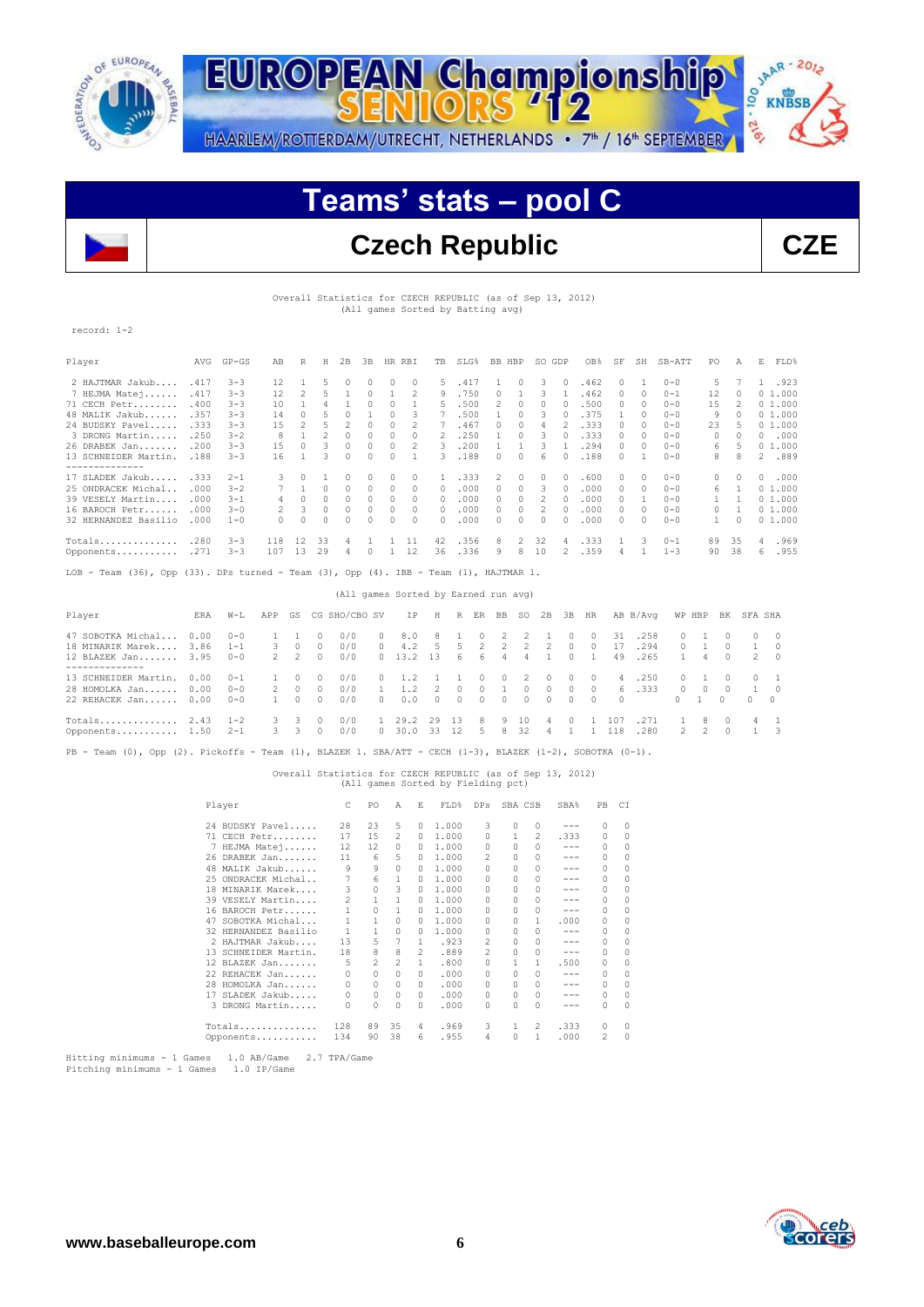



## **Teams' stats – pool C**

## **Germany GER**

## Overall Statistics for GERMANY (as of Sep 14, 2012) (All games Sorted by Batting avg)

record: 1-2

| Player                                                                                    | AVG  | $GP - GS$ | AB           | R        | Н             | 2B       | 3B            | HR RBI                               | TB             | <b>SLG%</b> |                | BB HBP    |                | SO GDP   |                | OB <sub>8</sub> | SF            | SH       | SB-ATT   | PO.            |          | Α              | E             | FLD% |
|-------------------------------------------------------------------------------------------|------|-----------|--------------|----------|---------------|----------|---------------|--------------------------------------|----------------|-------------|----------------|-----------|----------------|----------|----------------|-----------------|---------------|----------|----------|----------------|----------|----------------|---------------|------|
| 20 KOTOWSKI Kevin                                                                         | .778 | $3 - 3$   | 9            | 3        |               | n        | 0             | 0<br>0                               | 7              | .778        |                | 0         | 0              |          | 0              | .778            | 0             | 0        | $0 - 0$  | 1              |          | $\Omega$       | 01.000        |      |
| 1 JAHN Lukas                                                                              | .333 | $3 - 3$   | 9            | $\Omega$ | 3             | 1        | $\Omega$      | 0<br>$\Omega$                        | 4              | .444        |                |           | $\Omega$       | 2        | 0              | .400            | 0             | $\Omega$ | $0 - 0$  | 6              |          | 8              | 2 .875        |      |
| 14 SPEER Jendrick                                                                         | .222 | $3 - 3$   | 9            | 0        | 2             | 0        | 0             | 0<br>3                               | 2              | .222        |                | 0         |                | 2        | $\circ$        | .273            | 1             | $\Omega$ | $0 - 0$  | 3              | 11       |                | 01.000        |      |
| 21 KEPLER Maximilian                                                                      | .167 | $3 - 3$   | 12           | 1        | 2             | 0        | $\Omega$      | 1                                    | 5              | .417        |                | $\cap$    | $\Omega$       | $\Omega$ | $\Omega$       | .167            | $\Omega$      | $\cap$   | $0 - 0$  | 7              |          | $\Omega$       | 01.000        |      |
| 33 FRANKE Michael                                                                         | .125 | $3 - 2$   | 8            | $\Omega$ | $\mathbf{1}$  | 0        | $\Omega$      | $\Omega$<br>$\Omega$                 | 1              | .125        |                | $\Omega$  | 1              | 4        | $\Omega$       | .222            | $\Omega$      | $\Omega$ | $1 - 1$  | 11             |          | $\Omega$       | 01.000        |      |
| 28 GLASER Ludwig                                                                          | .100 | $3 - 3$   | 10           | 0        |               | 1        | $\Omega$      | 0                                    | 2              | .200        |                | $\Omega$  | $\Omega$       | 2        | $\Omega$       | .091            | 1             | $\Omega$ | $0 - 0$  | 16             |          | 4              | 1 .952        |      |
| 16 GUEHRING Simon                                                                         | .000 | $3 - 3$   | 9            | 0        | $\Omega$      | 0        | $\Omega$      | $\Omega$<br>$\Omega$                 | $\cap$         | .000        |                |           | $\bigcap$      | 1        | $\Omega$       | .100            | $\Omega$      | 1        | $0 - 0$  | 17             |          | $\Omega$       | 1 .944        |      |
| ---------------                                                                           |      |           |              |          |               |          |               |                                      |                |             |                |           |                |          |                |                 |               |          |          |                |          |                |               |      |
| $2$ BOLDT Max                                                                             | .571 | $2 - 2$   |              | 0        | 4             | 2        | $\Omega$      | 0<br>0                               | 6              | .857        |                | 0         | 0              |          | 0              | .571            | 0             | 0        | $0 - 0$  | 0              |          | 3              | 01.000        |      |
| 15 BROCKMEYER Sascha                                                                      | .167 | $3 - 1$   | 6            | 1        | $\mathbf{1}$  | $\Omega$ | $\Omega$      | $\Omega$<br>$\Omega$                 | 1              | .167        |                | $\Omega$  | $\Omega$       | 1        | $\Omega$       | .167            | $\mathcal{O}$ | $\Omega$ | $0 - 1$  | 1              |          | $\Omega$       | 01.000        |      |
| 23 LARRY Shawn                                                                            | .000 | $3 - 1$   |              | 0        | $\Omega$      | $\Omega$ | $\Omega$      | $\Omega$<br>$\Omega$                 | $\Omega$       | .000        |                |           | $\Omega$       | $\Omega$ | $\circ$        | .167            | $\mathcal{O}$ | $\Omega$ | $0 - 0$  | 3              |          | $\Omega$       | 01.000        |      |
| 19 GRONAUER Kai                                                                           | .000 | $2 - 2$   | 5            | 0        | $\Box$        | $\Omega$ | 0             | 0<br>$\Omega$                        | $\Omega$       | .000        |                |           | $\Omega$       | 4        | $\Omega$       | .167            | $\mathcal{O}$ | $\Omega$ | $0 - 0$  |                |          |                | 1.            | .889 |
| 24 HOWARD Christophe                                                                      | .000 | $1 - 1$   | 3            | 0        | $\mathcal{O}$ | 0        | $\Omega$      | 0<br><sup>0</sup>                    | $\Omega$       | .000        |                | $\Omega$  | $\Omega$       | $\Omega$ | 1              | .000            | 0             | $\Omega$ | $0 - 0$  | 0              |          | $\Omega$       | $\mathcal{O}$ | .000 |
| Totals .228                                                                               |      | $3 - 3$   | 92           | 5        | 21            | 4        | 0             | 5                                    | 28             | .304        |                | 4         | 2              | 18       | 1.             | .270            | 2             | 1        | $1 - 2$  | 72             | 32       |                | 5             | .954 |
| Opponents .301                                                                            |      | $3 - 3$   | 103          | 17       | 31            | 8        | 2             | $\mathbf{1}$<br>16                   | 46             | .447        |                | 6.        | 3              | 20       | $\mathfrak{D}$ | .357            | $\Omega$      | 2        | $2 - 2$  | 78             | 33       |                | $\mathcal{L}$ | .982 |
| LOB - Team (20), Opp (27). DPs turned - Team (2), Opp (1). Picked off - JAHN 1, KEPLER 1. |      |           |              |          |               |          |               |                                      |                |             |                |           |                |          |                |                 |               |          |          |                |          |                |               |      |
|                                                                                           |      |           |              |          |               |          |               | (All games Sorted by Earned run avg) |                |             |                |           |                |          |                |                 |               |          |          |                |          |                |               |      |
| Player                                                                                    | ERA  | $W-T.$    | APP          | GS       |               |          | CG SHO/CBO SV | ΙP                                   | Η              | R           | ER             | <b>BB</b> | SO.            | 2B       | 3B             | HR              |               | AB B/Ava |          | WP HBP         | BK       |                | SFA SHA       |      |
| 5 DEWALD Martin                                                                           | 2.45 | $1 - 0$   |              | $\Omega$ | $\Omega$      | 0/0      | $\Omega$      | 3.2                                  | .5             | 3           | 1              | 3         | 3              | 1        | $\Omega$       | $\Box$          | 15            | .333     | 1        | $\Omega$       | $\cap$   | 0              | 1             |      |
| 32 SOMMER Luke 2.51                                                                       |      | $0 - 1$   | 2            | 2        | $\circ$       | 0/0      | 0             | 14.1                                 | 17             | 4           | 4              | 2         | 10             | 5        | $\circ$        | $\Box$          | 59            | .288     | 0        | 1              | $\Omega$ | 0              | 0             |      |
| 11 GLYNNE Harry                                                                           | 6.00 | $0 - 1$   | 1            | 1        | $\Omega$      | 0/0      | $\Omega$      | 3.0                                  | 5              | 7           | $\mathfrak{D}$ | $\Omega$  | $\overline{4}$ | 2        | $\mathbf{1}$   | $\Box$          | 16            | .313     | $\Omega$ | 1              | $\Omega$ | 0              | $\mathbf{1}$  |      |
| 31 DECHER Christian.                                                                      | 0.00 | $0 - 0$   | $\mathbf{1}$ | $\Omega$ | $\Omega$      | 0/0      | $\cap$        | 2.0                                  | $\overline{2}$ | 0           | $\Omega$       | 1         | 2              | $\Omega$ | $\mathbf{1}$   | $\mathcal{O}$   | 8             | .250     | $\Omega$ | $\Omega$       | 0        | 0              | $\Omega$      |      |
| 8 HARTINGER Dominik 27.00                                                                 |      | $0 - 0$   | 1            | $\circ$  | $\Omega$      | 0/0      | $\Omega$      | 1.0                                  | 2              | 3           | 3              | 0         | $\mathbf{1}$   | $\Omega$ | $\circ$        | 1               | 5             | .400     | $\Omega$ | 1              | 0        | 0              | $\Omega$      |      |
| Totals 2.62                                                                               |      | $1 - 2$   |              | 3        | 0             | 0/0      | O.            | 24.0                                 | 31             | 17          |                | 6         | 20             | 8        | 2              | 1               | 103           | .301     | 1        | 3              | 0        | 0              | 2             |      |
| Opponents 1.04                                                                            |      | $2 - 1$   | 3            | 3        | $\Omega$      | 2/2      | $\mathbf{1}$  | 26.0                                 | 21             | 5           | 3              | 4         | 18             | $\Delta$ | $\Omega$       | 1               | 92            | .228     | $\Omega$ | $\mathfrak{D}$ | $\Omega$ | $\mathfrak{D}$ | $\mathbf{1}$  |      |

PB - Team (1), GRONAUER 1. Pickoffs - Team (0), Opp (2). SBA/ATT - GRONAUER (2-2), GLYNNE (1-1), SOMMER (1-1).

 Overall Statistics for GERMANY (as of Sep 14, 2012) (All games Sorted by Fielding pct)

|    | Player               | C.  | PO.            | A        | F.            | FLD <sup>&amp;</sup> | DPs.           | SBA CSB        |              | SBA <sup>%</sup>                                                                                                                                                                                                                                                                                                                                                                             | PB. | CI |
|----|----------------------|-----|----------------|----------|---------------|----------------------|----------------|----------------|--------------|----------------------------------------------------------------------------------------------------------------------------------------------------------------------------------------------------------------------------------------------------------------------------------------------------------------------------------------------------------------------------------------------|-----|----|
|    | 14 SPEER Jendrick    | 14  | 3.             | 11       | 0.            | 1,000                | 2              | 0              | $\Box$       |                                                                                                                                                                                                                                                                                                                                                                                              | 0   |    |
|    | 33 FRANKE Michael    | 11  | 11             | $\Omega$ | 0             | 1,000                | 2              | 0              | O.           | $- - -$                                                                                                                                                                                                                                                                                                                                                                                      | 0   |    |
|    | 21 KEPLER Maximilian | 7   | 7              | $\Omega$ | 0             | 1,000                | $\Omega$       | $\Omega$       | $\cap$       |                                                                                                                                                                                                                                                                                                                                                                                              | 0   | Ω  |
|    | 32 SOMMER Luke       | 4   | $\Omega$       | 4        | 0             | 1,000                | 0              | 1              | $\Omega$     | 1,000                                                                                                                                                                                                                                                                                                                                                                                        | 0   | 0  |
|    | 2 BOLDT Max          | 3   | $\circ$        | 3        | 0             | 1,000                | $\Omega$       | 0              |              | ---                                                                                                                                                                                                                                                                                                                                                                                          | 0   |    |
|    | 23 LARRY Shawn       | 3   | $\overline{3}$ | 0        | 0             | 1,000                | $\Omega$       | 0              |              | $- - -$                                                                                                                                                                                                                                                                                                                                                                                      | 0   |    |
|    | 5 DEWALD Martin      | 1   | $\circ$        | 1        | 0             | 1,000                | 0              | 0              | 0            | $- - -$                                                                                                                                                                                                                                                                                                                                                                                      | 0   |    |
|    | 15 BROCKMEYER Sascha |     | $\mathbf{1}$   | $\Omega$ | 0             | 1.000                | 0              | $\Omega$       | $\Omega$     | $- - -$                                                                                                                                                                                                                                                                                                                                                                                      | 0   |    |
|    | 20 KOTOWSKI Kevin    |     |                | $\Omega$ | 0             | 1,000                | 0              | $\Omega$       |              | $- - -$                                                                                                                                                                                                                                                                                                                                                                                      | 0   |    |
|    | 28 GLASER Ludwig     | 21  | 16             | 4        | 1.            | .952                 | 0              | 0              | $\Omega$     | $- - -$                                                                                                                                                                                                                                                                                                                                                                                      | 0   |    |
|    | 16 GUEHRING Simon    | 18  | 17             | 0        | $\mathbf{1}$  | .944                 | $\Omega$       | $\Omega$       |              | $- - -$                                                                                                                                                                                                                                                                                                                                                                                      | 0   |    |
|    | 19 GRONAUER Kai      | 9   | 7              | 1        | 1.            | .889                 | $\Omega$       | $\mathfrak{D}$ | $\Omega$     | 1,000                                                                                                                                                                                                                                                                                                                                                                                        |     | 0  |
|    | 1 JAHN Lukas         | 16  | 6              | 8        | $\mathcal{L}$ | .875                 | $\mathfrak{D}$ | $\Omega$       | $\cap$       | $- - -$                                                                                                                                                                                                                                                                                                                                                                                      | 0   |    |
|    | 24 HOWARD Christophe | 0   | 0              | $\Omega$ | $\cap$        | .000                 | $\Omega$       | 0              |              | $\frac{1}{2} \frac{1}{2} \frac{1}{2} \frac{1}{2} \frac{1}{2} \frac{1}{2} \frac{1}{2} \frac{1}{2} \frac{1}{2} \frac{1}{2} \frac{1}{2} \frac{1}{2} \frac{1}{2} \frac{1}{2} \frac{1}{2} \frac{1}{2} \frac{1}{2} \frac{1}{2} \frac{1}{2} \frac{1}{2} \frac{1}{2} \frac{1}{2} \frac{1}{2} \frac{1}{2} \frac{1}{2} \frac{1}{2} \frac{1}{2} \frac{1}{2} \frac{1}{2} \frac{1}{2} \frac{1}{2} \frac{$ | 0   |    |
| 31 | DECHER Christian.    | 0   | 0              | $\Omega$ | 0             | .000                 | 0              | 0              | 0            | $\frac{1}{2} \left( \frac{1}{2} \right) \left( \frac{1}{2} \right) \left( \frac{1}{2} \right) \left( \frac{1}{2} \right)$                                                                                                                                                                                                                                                                    | 0   |    |
|    | 11 GLYNNE Harry      | 0   | $\Omega$       | $\Omega$ | 0             | .000                 | $\Omega$       | $\mathbf{1}$   | $\cap$       | 1,000                                                                                                                                                                                                                                                                                                                                                                                        | 0   | 0  |
|    | 8 HARTINGER Dominik  | 0   | $\Omega$       | 0        | 0             | .000                 | 0              | 0              | <sup>0</sup> | ---                                                                                                                                                                                                                                                                                                                                                                                          | 0   |    |
|    | Totals               | 109 | 72             | 32       | 5             | .954                 | 2              | 2              | $\Omega$     | 1,000                                                                                                                                                                                                                                                                                                                                                                                        |     | 0  |
|    | Opponents            | 113 | 78             | 33       | 2             | .982                 | 1              | 1              | 1            | .500                                                                                                                                                                                                                                                                                                                                                                                         | 0   |    |

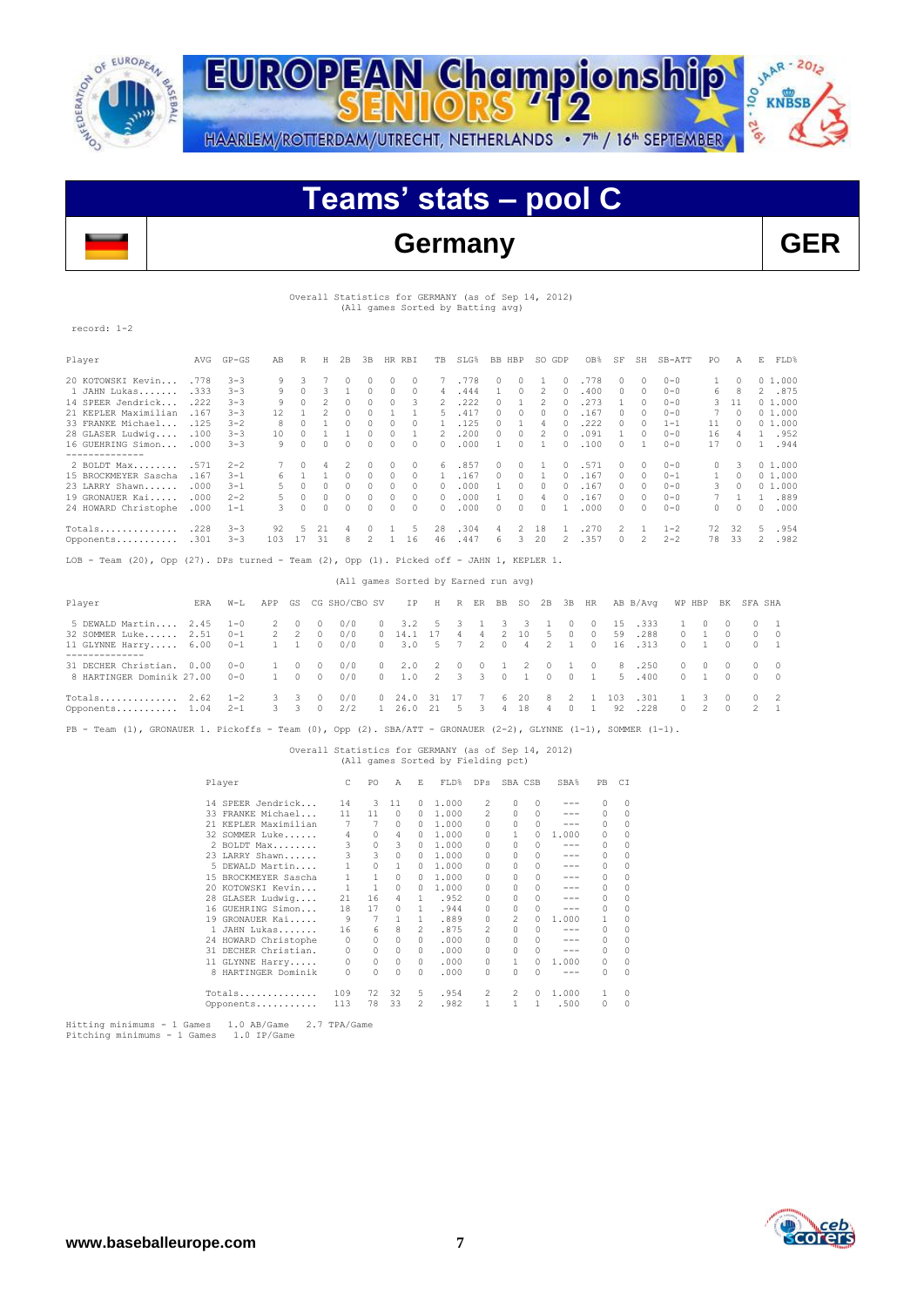



## **Teams' stats – pool C**



**Italy ITA**

## Overall Statistics for ITALY (as of Sep 14, 2012) (All games Sorted by Batting avg)

record: 3-0

| Player               | AVG  | $GP - GS$ | AB | R        | Η  | 2B | 3B | HR.      | <b>RBI</b>   | TB | SLG% | BB | HBP           | SO.      | GDP | OB%   | SF            | SH       | SB-ATT  | PO.           | Α            | E             | FLD%   |
|----------------------|------|-----------|----|----------|----|----|----|----------|--------------|----|------|----|---------------|----------|-----|-------|---------------|----------|---------|---------------|--------------|---------------|--------|
| 32 LATORRE Tyler     | .500 | $3 - 3$   | 10 | 2        | 5  |    |    | 0        |              | 8  | 800  |    | $\cap$        |          |     | .583  | O.            |          | $0 - 0$ | 26            |              |               | 01.000 |
| 3 GRANATO Anthony    | .308 | $3 - 3$   | 13 |          |    |    |    | 0        |              | 6  | 462  | 0  | $\Omega$      |          |     | .308  | $\Omega$      | $\Omega$ | $0 - 0$ |               |              | $\mathcal{D}$ | .615   |
| 25 COLABELLO Christo | .300 | $3 - 3$   | 10 |          |    |    |    |          |              | 3  | 300  | २  |               |          |     | 462   | O.            |          | $0 - 0$ | 32            |              |               | 01.000 |
| 30 ERMINI Gabriele.  | .273 | $3 - 3$   | 11 |          |    |    |    | 0        |              | ٦  | 273  |    | $\cap$        | 2        |     | .385  | $\cap$        |          | $0 - 0$ | 0             |              |               | .000   |
| 45 CHIARINI Mario    | .182 | $3 - 3$   | 11 |          |    |    | 0  | $\Omega$ | $\Omega$     |    | 182  |    | $\Omega$      |          | O.  | .250  | $\Omega$      | $\Omega$ | $0 - 0$ | 2             |              |               | 01.000 |
| 6 INFANTE Juan Carl  | .154 | $3 - 3$   | 13 |          |    |    |    |          | 4            |    | .385 |    | n             | $\Omega$ |     | .214  | O.            |          | $1 - 1$ | $\mathcal{P}$ |              |               | 01.000 |
| ------------         |      |           |    |          |    |    |    |          |              |    |      |    |               |          |     |       |               |          |         |               |              |               |        |
| 4 DESIMONI Stefano.  | .500 | $2 - 2$   | 6. |          |    |    |    |          |              | २  | 500  |    |               |          |     | . 571 |               |          | $1 - 1$ | 2             |              |               | 01.000 |
| 10 AVAGNINA Lorenzo. | .500 | $3 - 2$   |    |          |    |    |    |          |              |    | .500 |    |               |          |     | 667   | O.            |          | $0 - 0$ | 2             | <sup>0</sup> |               | 01.000 |
| 8 PANTALEONI Giovan  | .333 | $3 - 1$   | 3. | $\Omega$ |    |    | Ω  | 0        | 0            |    | .667 |    | 0             | 0        | O.  | .500  | O.            | $\Omega$ | $0 - 0$ | 0             |              | n             | .000   |
| 1 SANTORA Jack       | .333 | $3 - 1$   |    |          |    |    |    | 0        | 3            |    | 333  |    | 0             | 0        |     | .400  |               |          | $1 - 1$ | 5             |              |               | 01.000 |
| 18 VAGLIO Alessandro | .200 | $3 - 2$   | 5. |          |    |    | 0  | 0        | $\Omega$     |    | .200 | 0  | $\Omega$      | 0        |     | .200  | O.            |          | $0 - 0$ | 5             |              |               | 01.000 |
| 22 AMBROSINO Paolino | .167 | $3 - 1$   | 6. |          |    |    |    | 0        | O.           |    | 167  | 0  | $\mathcal{O}$ |          |     | .167  | O.            | $\Omega$ | $0 - 0$ | 0             |              |               | .000   |
| 12 REGINATO Mattia   | .000 | $1 - 0$   |    |          |    |    |    | n        | <sup>0</sup> |    | .000 | Λ  |               |          |     | .000  | O.            |          | $0 - 0$ | 3             |              |               | 01.000 |
| Totals               | .292 | $3 - 3$   | 96 | 1.5      | 28 |    |    |          | 1.5          | 37 | .385 | 13 |               | 12       | 0.  | .378  |               | 3        | $3 - 3$ | 81            | 39           | 5             | .960   |
| Opponents            | .160 | $3 - 3$   | 94 | 4        | 15 |    |    | 0        | 4            |    | .181 |    | $\Omega$      | 30       |     | .177  | $\mathcal{O}$ | 4        | $0 - 1$ | 72            | 30           | 2             | .981   |

 $LOB$  - Team  $(27)$ , Opp  $(15)$ . DPs turned - Team  $(1)$ .

### (All games Sorted by Earned run avg)

| Player                                            | ERA  | $W-L$              | APP     | GS     |                      | CG SHO/CBO SV |                           | IP.          | H                        | R             | ER                   | BB                   | SO.            | 2 B                  | 3B                   | HR                  |          | AB B/Avq      | WP HBP               |                      | BK                  | SFA SHA |                                        |
|---------------------------------------------------|------|--------------------|---------|--------|----------------------|---------------|---------------------------|--------------|--------------------------|---------------|----------------------|----------------------|----------------|----------------------|----------------------|---------------------|----------|---------------|----------------------|----------------------|---------------------|---------|----------------------------------------|
| 35 DA SILVA Tiago 0.00<br>34 PANERATI Luca        | 0.00 | $1 - 0$<br>$1 - 0$ |         |        | $\circ$<br>$\Omega$  | 0/1<br>0/0    | 0<br>$\Box$               | 8.0<br>6.0   | 6<br>$\sim$ 2            | $\Omega$      | $\Omega$<br>$\Omega$ | $\Omega$             | 10             | $\Omega$             | $\Omega$<br>$\Omega$ | $\circ$<br>$\Omega$ | 29<br>20 | .207<br>.100  | $\Omega$<br>$\Omega$ | $\Omega$<br>$\cap$   | $\bigcap$<br>$\cap$ |         |                                        |
| 33 MARIOTTI John 3.38                             |      | $0 - 0$            |         |        | $\Omega$             | 0/0           | $\Omega$                  | 5.1          | 5.                       | 3             | $2^{\circ}$          | $\sim$ 0             | $\overline{2}$ |                      | $\Omega$             | $\Omega$            | 21       | .238          | $\mathbf{1}$         | $\cap$               | $\sim$ 0            |         |                                        |
| 42 D'AMICO Yovani 0.00                            |      | $0 - 0$            |         |        | $\cap$               | 0/0           | $\Omega$                  | 2.2          |                          | $\Omega$      | $\Omega$             | $\Omega$             | 4              | $\Omega$             | $\Omega$             | $\Omega$            | 8.       | .125          | $\Omega$             | $\cap$               |                     |         | $0 \quad 0$                            |
| 28 PUGLIESE Nicholas 0.00<br>11 CICATELLO Justin. | 0.00 | $0 - 0$<br>$1 - 0$ |         |        | $\cap$<br>$\Omega$   | 0/1<br>0/0    | $\mathcal{P}$<br>$\Omega$ | 2.0<br>2.0   | $\overline{0}$<br>$\cap$ | $\Omega$<br>0 | $\Omega$<br>$\Omega$ | $\Omega$             | 3<br>4         | $\Omega$<br>$\Omega$ | $\Omega$<br>$\Omega$ | $\cap$<br>$\Omega$  | 6.<br>6. | .000.<br>.000 | $\Omega$<br>$\Omega$ | $\bigcirc$<br>$\Box$ | $\bigcap$<br>$\cap$ |         | $\overline{0}$                         |
| 16 GRIFANTINI Marco.                              | 0.00 | $0 - 0$            |         | $\cap$ | $\cap$               | 0/0           | $\cap$                    | 1.0          |                          | $\cap$        | $\cap$               | $\cap$               | $\cap$         | $\cap$               | $\cap$               | $\cap$              | 4        | .250          |                      | $\cap$               | $\cap$              |         | $0\quad 0$                             |
| $Totals$ 0.67<br>Opponents 4.88                   |      | $3 - 0$<br>$0 - 3$ | 3.<br>3 | 3      | $\Omega$<br>$\Omega$ | 1/1<br>0/0    | $2 -$<br>$\Omega$         | 27.0<br>24.0 | - 1.5<br>28              | 4<br>- 15     | 2<br>13              | $\overline{2}$<br>13 | - 30<br>12     | 2.<br>6.             | $\Omega$<br>$\circ$  | $\Omega$            | 94<br>96 | .160<br>.292  | $2^{\circ}$<br>2     | $\Box$               | $\cap$<br>$\Omega$  |         | $0 \quad 4$<br>$\overline{\mathbf{3}}$ |
|                                                   |      |                    |         |        |                      |               |                           |              |                          |               |                      |                      |                |                      |                      |                     |          |               |                      |                      |                     |         |                                        |

PB - Team (1), LATORRE 1, Opp (1). Pickoffs - Team (1), DA SILVA 1. SBA/ATT - D'AMICO (0-1), LATORRE (0-1).

## Overall Statistics for ITALY (as of Sep 14, 2012) (All games Sorted by Fielding pct)

| Player |                      | C              | PO             | A            | E.           | FLD%  | DPs          | SBA CSB  |               | SBA%    | PB | C1           |
|--------|----------------------|----------------|----------------|--------------|--------------|-------|--------------|----------|---------------|---------|----|--------------|
|        | 25 COLABELLO Christo | 35             | 32             | 3            | 0.           | 1,000 | $\mathbf{1}$ | 0        | $\Omega$      | $- - -$ | 0  | 0            |
|        | 32 LATORRE Tyler     | 27             | 26             | 1            | 0            | 1,000 | 0            | 0        | 1.            | .000    | 1  | 0            |
|        | 18 VAGLIO Alessandro | 14             | 5              | 9            | 0            | 1,000 | $\mathbf{1}$ | 0        | $\Box$        | $---$   | 0  |              |
|        | 6 INFANTE Juan Carl  | 11             | $\overline{2}$ | 9            | 0            | 1.000 | 1            | $\Omega$ | $\cap$        | $- - -$ | 0  |              |
|        | 1 SANTORA Jack       | 8              | 5              | 3            | $\Omega$     | 1,000 | $\Omega$     | 0        | $\Omega$      | $- - -$ | 0  |              |
|        | 45 CHIARINI Mario    | 3              | $\overline{2}$ | $\mathbf{1}$ | $\Omega$     | 1,000 | 0            | 0        | $\cap$        | ---     | 0  |              |
|        | 35 DA SILVA Tiago    | 3              | $\circ$        | 3            | 0            | 1,000 | 0            | 0        | $\cap$        | $- - -$ | 0  |              |
|        | 12 REGINATO Mattia   | 3              | 3              | $\Omega$     | <sup>n</sup> | 1,000 | $\Omega$     | 0        | $\cap$        | ---     | 0  |              |
|        | 10 AVAGNINA Lorenzo. | 2              | $\overline{c}$ | $\Omega$     | $\Omega$     | 1.000 | 0            | 0        | $\Omega$      | $- - -$ | 0  |              |
|        | 4 DESIMONI Stefano.  | $\overline{c}$ | $\overline{2}$ | $\Omega$     | 0            | 1,000 | 0            | 0        | 0             |         | 0  |              |
|        | 28 PUGLIESE Nicholas | $\mathbf{1}$   | 0              | $\mathbf{1}$ | $\Omega$     | 1,000 | 0            | 0        | $\cap$        | $- - -$ | 0  |              |
|        | 34 PANERATI Luca     | 1              | 0              | 1.           | 0            | 1.000 | 0            | 0        | $\cap$        | ---     | 0  | 0            |
|        | 11 CICATELLO Justin. | 1              | 0              | $\mathbf{1}$ | 0            | 1,000 | 0            | 0        | $\Omega$      | $- - -$ | 0  |              |
|        | 42 D'AMICO Yovani    | 1              | 1              | 0            | 0            | 1.000 | 0            | 0        | 1.            | .000    | 0  |              |
|        | 3 GRANATO Anthony    | 13             | $\mathbf{1}$   | 7            | 5.           | .615  | 0            | 0        | $\mathcal{O}$ | $- - -$ | 0  |              |
|        | 33 MARIOTTI John     | 0              | 0              | $\Omega$     | <sup>n</sup> | .000  | 0            | 0        | $\cap$        | ---     | 0  | O            |
|        | 22 AMBROSINO Paolino | 0              | 0              | $\Omega$     | $\Omega$     | .000  | 0            | 0        | $\cap$        | ---     | 0  | n            |
|        | 16 GRIFANTINI Marco. | 0              | 0              | $\Omega$     | 0            | .000  | $\Omega$     | 0        | $\cap$        |         | 0  | n            |
|        | 30 ERMINI Gabriele   | 0              | 0              | $\Omega$     | $\Omega$     | .000  | 0            | 0        | $\mathcal{O}$ | ---     | 0  |              |
|        | 8 PANTALEONI Giovan  | 0              | 0              | 0            | n            | .000  | $\Omega$     | 0        | $\Omega$      |         | 0  | <sup>0</sup> |
|        | Totals               | 125            | 81             | 39           | 5            | .960  | 1            | 0        | 1             | .000    | 1  | 0            |
|        | Opponents            | 104            | 72             | 30           | 2            | .981  | 0            | 3        | 0             | 1,000   | 1  |              |

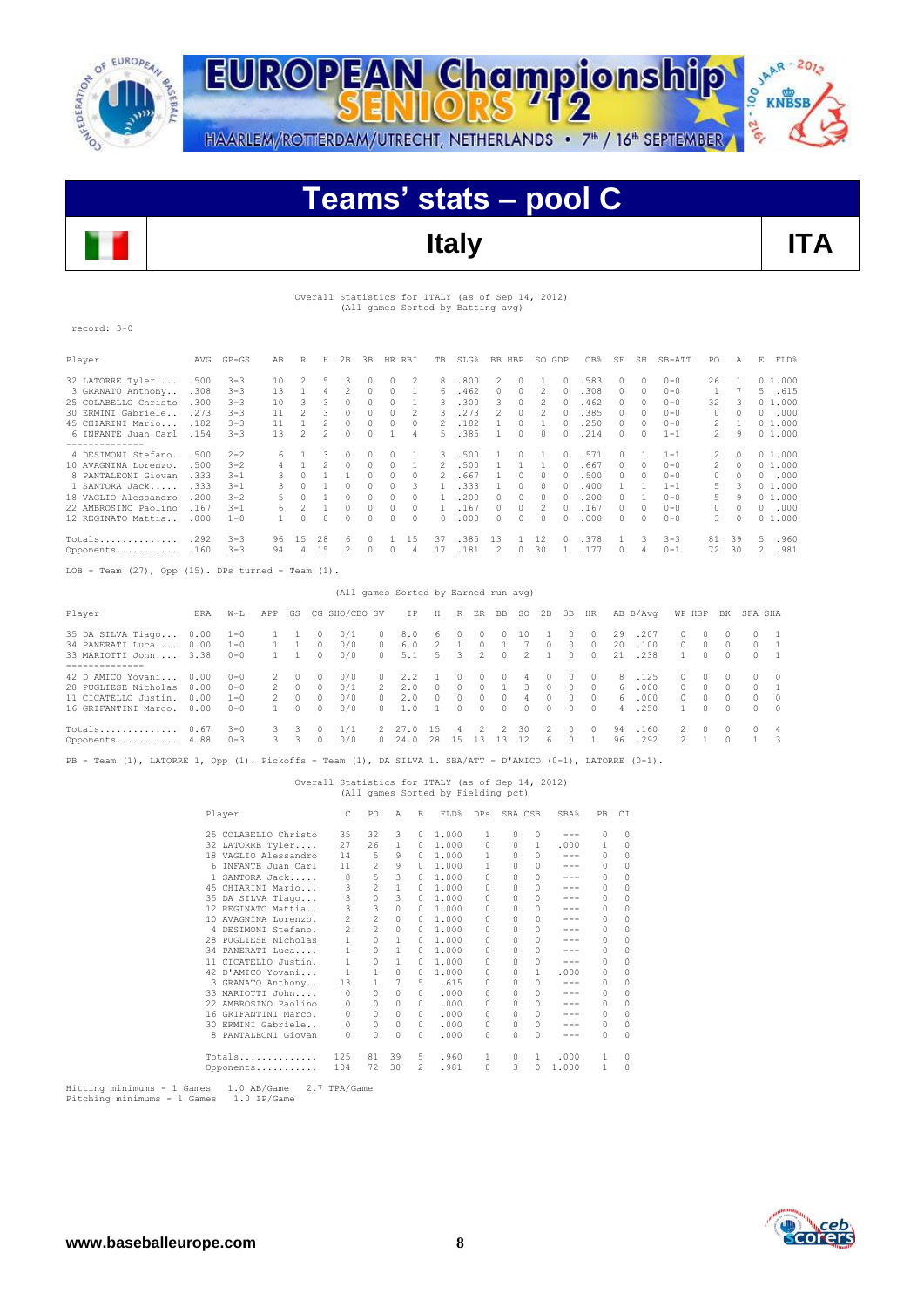

JAAR - 2012 EUROPEAN Championship 00 KNBSB **DI-2'e** HAARLEM/ROTTERDAM/UTRECHT, NETHERLANDS • 7<sup>th</sup> / 16<sup>th</sup> SEPTEMBER

## **Teams' stats – pool C**



## **Netherlands NED**

 Overall Statistics for NETHERLANDS (as of Sep 14, 2012) (All games Sorted by Batting avg)

### record: 2-1

| Player                                                                                    | AVG  | $GP - GS$ | AB           | R              | Ħ          | 2B            | 3B             | HR RBI                               |                | TB           | SLG%         |              | BB HBP         |                | SO GDP       |                | OB <sub>8</sub> | SF            | SH             | SB-ATT   | PO           |          | E.<br>A               | FLD%           |  |
|-------------------------------------------------------------------------------------------|------|-----------|--------------|----------------|------------|---------------|----------------|--------------------------------------|----------------|--------------|--------------|--------------|----------------|----------------|--------------|----------------|-----------------|---------------|----------------|----------|--------------|----------|-----------------------|----------------|--|
| 15 URBANUS Nick                                                                           | .750 | $3 - 3$   | 8            | 4              | 6          | 1             | $\overline{c}$ | 0                                    | 5              |              | 11 1.375     |              | 3              | 0              | 0            | $\Omega$       | .818            | $\mathcal{O}$ | 0              | $0 - 0$  |              |          |                       | 01.000         |  |
| 14 CONNOR Wesley                                                                          | .600 | $3 - 3$   | 10           | 5              | 6          | 2             | $\Omega$       | $\Omega$                             | $\mathbf{1}$   | 8            | .800         |              | $\mathbf{1}$   | $\mathbf{1}$   | 2            | $\bigcap$      | .667            | 0             | $\Omega$       | $0 - 0$  | 2            |          | 0                     | 01.000         |  |
| 4 STATIA Hainley                                                                          | .375 | $3 - 3$   | 8            | $\overline{c}$ | 3          | $\circ$       | 1              | $\Omega$                             | 5              | 5            | .625         |              | $\overline{c}$ | $\overline{2}$ | 0            | $\bigcap$      | .500            | 2             | $\Omega$       | $0 - 0$  | 8            |          | 9                     | .944<br>1      |  |
| 21 CUBA DE Quintin                                                                        | .375 | $3 - 3$   | 8            | 4              | 3          | 0             | $\circ$        | $\Omega$                             | 1              | 3            | .375         |              | 4              | $\circ$        | 3            | $\bigcap$      | .583            | 0             | $\Omega$       | $1 - 1$  | 14           |          |                       | .938<br>1.     |  |
| 30 SMITH Curt                                                                             | .250 | $3 - 3$   | 12           | 2              | 3          | 1             | 1              | 0                                    | 3              | 6            | .500         |              | 1              | $\mathbf{1}$   | 2            | $\bigcap$      | .357            | $\mathcal{O}$ | $\Omega$       | $0 - 0$  | 20           |          | 3                     | 01.000         |  |
| 35 SAMS Kalian                                                                            | .250 | $3 - 3$   | 12           | 2              | 3          | $\mathbf{1}$  | $\Omega$       | 1                                    | 4              | 7            | .583         |              | $\Omega$       | $\mathbf{1}$   | 2            | $\bigcap$      | .308            | $\mathcal{O}$ | $\Omega$       | $0 - 0$  | 5            |          | $\Omega$              | 01.000         |  |
| 8 DUURSMA Michael                                                                         | .231 | $3 - 3$   | 13           | 4              | 3          | $\Omega$      | $\Omega$       | $\Omega$                             | 4              | 3            | .231         |              | $\overline{c}$ | $\Omega$       | 3            | $\Omega$       | .333            | $\mathcal{O}$ | $\Omega$       | $1 - 1$  | $\mathbf{1}$ |          | 5                     | 01.000         |  |
| 37 ENGELHARDT Bryan.<br>--------------                                                    | .000 | $2 - 2$   | 9            | $\cap$         | $\cap$     | $\Omega$      | $\cap$         | $\cap$                               | $\cap$         | $\cap$       | .000         |              | $\Omega$       | $\Omega$       | 1            | $\Omega$       | .000            | $\mathcal{O}$ | $\Omega$       | $0 - 0$  | $\Omega$     |          | $\Omega$              | .000<br>$\cap$ |  |
| 22 HEYDOORN VAN Rudy                                                                      | .250 | $3 - 1$   | 4            | 0              | 1          | $\Omega$      | $\Omega$       | 0                                    | 1              | 1.           | .250         |              | 1              | $\Omega$       | 3            | $\Omega$       | .400            | $\mathcal{O}$ | $\Omega$       | $0 - 0$  | 5            |          | <sup>0</sup>          | .833           |  |
| 27 ROMBLEY Danny                                                                          | .000 | $2 - 2$   | 6            | $\overline{c}$ | 0          | 0             | $\Omega$       | $\Omega$                             | $\Omega$       | $\Omega$     | .000         |              | $\Omega$       | $\circ$        | $\mathbf{1}$ | $\mathbf{1}$   | .000            | 0             | -1             | $0 - 1$  | 4            |          | $\Omega$              | 01.000         |  |
| 7 KEMP Dwayne                                                                             | .000 | $1 - 1$   | 3            | 3              | $\circ$    | $\circ$       | $\circ$        | 0                                    | 1              | $\Omega$     | .000         |              | 1              | 0              | $\Omega$     | $\bigcap$      | .250            | $\mathcal{O}$ | $\Omega$       | $0 - 0$  | $\Omega$     |          | $\Omega$<br>$\bigcap$ | .000           |  |
| 2 ARRIBAS Danny                                                                           | .000 | $1 - 0$   |              | 0              | $^{\circ}$ | $\Omega$      | 0              | 0                                    | $\Omega$       | $\Omega$     | .000         |              | 0              | $\circ$        | 1            | $\Omega$       | .000            | $\Omega$      | $\Omega$       | $0 - 0$  | $\Omega$     |          | $\Omega$<br>$\bigcap$ | .000           |  |
| 23 DAANTJI Shaldimar                                                                      | .000 | $1 - 0$   | $\Omega$     | 1              | $\Omega$   | $\Omega$      | $\Omega$       | $\Omega$                             | $\cap$         | $\Omega$     | .000         |              | $\Omega$       | $\Omega$       | $\Omega$     | $\Omega$       | .000            | $\mathcal{O}$ | $\Omega$       | $0 - 0$  | $\Omega$     |          | $\Omega$<br>$\bigcap$ | .000           |  |
| Totals                                                                                    | .298 | $3 - 3$   | 94           | 29             | 28         | 5             | 4              | 1.                                   | 25             | 44           | .468         |              | 1.5            | 5              | 18           | 1              | .414            | 2             | 1              | $2 - 3$  | 69           | 28       | $\Delta$              | .960           |  |
| Opponents                                                                                 | .182 | $3 - 3$   | 77           | 4              | 14         | 2             | $\Omega$       | $\Omega$                             | $\overline{4}$ | 16           | .208         |              | 5              | $\overline{2}$ | 18           | $\overline{4}$ | .247            | 1             | $\overline{2}$ | $0 - 2$  | 66           | 17       |                       | .922<br>7      |  |
| LOB - Team (24), Opp (17). DPs turned - Team (4), Opp (1). CI - Team (1), HEYDOORN VAN 1. |      |           |              |                |            |               |                |                                      |                |              |              |              |                |                |              |                |                 |               |                |          |              |          |                       |                |  |
|                                                                                           |      |           |              |                |            |               |                | (All games Sorted by Earned run avg) |                |              |              |              |                |                |              |                |                 |               |                |          |              |          |                       |                |  |
| Player                                                                                    | ERA  | $W-T$     | APP          | GS             |            | CG SHO/CBO SV |                |                                      | ΙP             | Η            |              | R ER         | BB             | SO             | 2B           | 3B             | HR              |               | AB B/Avq       |          | WP HBP       | BK       | SFA SHA               |                |  |
|                                                                                           |      |           |              |                |            |               |                |                                      |                |              |              |              |                |                |              |                |                 |               |                |          |              |          |                       |                |  |
| 33 SULBARAN Juan-Car                                                                      | 0.00 | $0 - 0$   | 1            | $\mathbf{1}$   | $\Omega$   | 0/0           |                | 0                                    | 7.0            | 2            | 0            | $\circ$      | 2              |                | 0            | $\circ$        | $\Omega$        | 23            | .087           | 0        | 1            | $\Omega$ | 0                     | $\circ$        |  |
| 39 MARTIS Shairon                                                                         | 0.00 | $1 - 0$   | $\mathbf{1}$ | 1              | $\circ$    | 0/1           | 0              |                                      | 6.0            | 3            | $\circ$      | $\circ$      | 2              | 3              | 0            | 0              | $\Omega$        | 20            | .150           | 0        | 0            | $\circ$  | 0                     | $\circ$        |  |
| 36 MARKWELL Diegomar 1.80<br>--------<br>------                                           |      | $1 - 0$   | $\mathbf{1}$ | 1              | $\Omega$   | 0/0           |                | $\Omega$                             | 5.0            | 3            | $\mathbf{1}$ | $\mathbf{1}$ | $\mathbf{1}$   | 4              | $\Omega$     | $\Omega$       | $\Box$          | 16            | .188           | 0        | $\circ$      | $\circ$  | 0                     | 1              |  |
| 25 BERGMAN David                                                                          | 0.00 | $0 - 1$   | 1.           | $\Box$         | $\Omega$   | 0/0           |                | $\Omega$                             | 2.0            | 4            | 3            | 0            | 0              | 3              |              | $\Omega$       | $\Box$          | 10            | .400           | 0        | 0            | $\Omega$ | 0                     | $\mathbf{1}$   |  |
| 42 ASJES Arshwin                                                                          | 0.00 | $0 - 0$   | 2            | $\circ$        | $\circ$    | 0/1           |                | $\Omega$                             | 2.0            | 1            | 0            | 0            | $\circ$        | $\mathbf{1}$   | $\mathbf{1}$ | $\circ$        | $\Box$          | 6             | .167           | 0        | 1            | $\Omega$ | 0                     | $\Omega$       |  |
| 17 MIL VAN Loek                                                                           | 0.00 | $0 - 0$   | $\mathbf{1}$ | $\circ$        | $\Omega$   | 0/0           |                | 0                                    | 1.0            | $\mathbf{1}$ | $\Omega$     | $\circ$      | $\Omega$       | $\Omega$       | $\Omega$     | $\Omega$       | $\Omega$        | 2             | .500           | $\Omega$ | 0            | $\Omega$ | $\mathbf{1}$          | $\Omega$       |  |
| Totals                                                                                    | 0.39 | $2 - 1$   | 3            | 3              | 0          | 1/1           |                | 23.0<br>$\Omega$                     |                | 14           |              |              | 5              | 18             | 2            | 0              | 0               | 77            | .182           | $\circ$  | 2            | $\circ$  | 1                     | 2              |  |
| Opponents                                                                                 | 6.55 | $1 - 2$   | 3            | 3              | $\circ$    | 0/0           |                | 22.0<br>$\mathbf{1}$                 |                | 28           | 29           | 16           | 15             | 18             | 5            | 4              | $\mathbf{1}$    | 94            | .298           | 1        | 5            | $\circ$  | $\overline{c}$        | $\mathbf{1}$   |  |
|                                                                                           |      |           |              |                |            |               |                |                                      |                |              |              |              |                |                |              |                |                 |               |                |          |              |          |                       |                |  |

PB - Team (1), CUBA DE 1, Opp (4). Pickoffs - Team (1), MARKWELL 1. SBA/ATT - MARKWELL (0-1), SULBARAN (0-1), CUBA DE (0-1).

## Overall Statistics for NETHERLANDS (as of Sep 14, 2012) (All games Sorted by Fielding pct)

|                      |                         |                |              | E.           |       |                      |            |               |         |                  | CT.      |
|----------------------|-------------------------|----------------|--------------|--------------|-------|----------------------|------------|---------------|---------|------------------|----------|
|                      | 23                      | 20             | 3            | $\Omega$     | 1,000 | 4                    | $\Omega$   | $\Omega$      | ---     | $\Omega$         | $\Omega$ |
| 15 URBANUS Nick      | 14                      | 7              | 7            | 0            | 1,000 | 3                    | $\Omega$   | 0             | ---     | 0                | $\Omega$ |
| 8 DUURSMA Michael    | 6                       | $\mathbf{1}$   | 5            | 0            | 1,000 | 0                    | $\Omega$   | 0             |         | 0                | $\Omega$ |
| SAMS Kalian<br>35    | 5.                      | 5              | $\bigcirc$   | $\Omega$     | 1,000 | $\cap$               | 0          | $\Omega$      |         | 0                | $\Omega$ |
| 27 ROMBLEY Danny     | 4                       | $\overline{4}$ | $\circ$      | $\Omega$     | 1.000 | <sup>n</sup>         | $\Omega$   | 0             | ---     | $\Omega$         | $\Omega$ |
| 36 MARKWELL Diegomar | 3                       | $\overline{c}$ | $\mathbf{1}$ | 0            | 1,000 | 0                    | 0          | 1.            | .000    | $\Omega$         | $\Omega$ |
| 14 CONNOR Wesley     | 2                       | $\overline{c}$ | $\circ$      | $\Omega$     | 1,000 | 0                    | 0          | 0             | $- - -$ | $\Omega$         | $\Omega$ |
| 33 SULBARAN Juan-Car | 2                       | $\mathbf{1}$   | $\mathbf{1}$ | $\Omega$     | 1,000 | 0                    | 0          | 1             | .000    | $\Omega$         | $\Omega$ |
| 39 MARTIS Shairon    | $\mathbf{1}$            | $\Omega$       | 1            | $\Omega$     | 1,000 | $\Omega$             | 0          | $\Omega$      | $-- -$  | $\Omega$         | $\Omega$ |
| 4 STATIA Hainley     | 18                      | 8              | 9            | 1            | .944  | 4                    | $\circ$    | $\Omega$      | $- - -$ | 0                | $\Omega$ |
| 21 CUBA DE Quintin   | 16                      | 14             | $\mathbf{1}$ | 1.           | .938  | $\Omega$             | 0          | 1             | .000    | 1                | $\Omega$ |
| 22 HEYDOORN VAN Rudy | 6                       | 5              | $\Omega$     | 1            | .833  | 0                    | 0          | 0             | ---     | 0                | 1        |
| 25 BERGMAN David     | $\mathbf{1}$            | 0              | $\circ$      | $\mathbf{1}$ | .000  | 0                    | $\circ$    | 0             | $- - -$ | 0                | $\Omega$ |
| 42 ASJES Arshwin     | 0                       | 0              | $\circ$      | $\Omega$     | .000  | 0                    | 0          | 0             | $- - -$ | 0                | $\Omega$ |
| 23 DAANTJI Shaldimar | 0                       | 0              | $\circ$      | $\circ$      | .000  | 0                    | 0          | 0             | $- - -$ | 0                | $\Omega$ |
| 7 KEMP Dwayne        | 0                       | 0              | $\circ$      | 0            | .000  | 0                    | 0          | 0             | ---     | 0                | 0        |
| 17 MIL VAN Loek      | 0                       | 0              | $\circ$      | $\Omega$     | .000  | 0                    | $\circ$    | 0             | ---     | $\Omega$         | $\Omega$ |
| 2 ARRIBAS Danny      | $\circ$                 | 0              | $\Omega$     | $\Omega$     | .000  | 0                    | 0          | $\mathcal{O}$ | ---     | 0                | $\Omega$ |
| 37 ENGELHARDT Bryan. | 0                       | $\Omega$       | $\Omega$     | 0            | .000  | 0                    | $\Omega$   | 0             | ---     | 0                | $\Omega$ |
| Totals               | 101                     | 69             | 28           | 4            | .960  | 4                    | 0          | 2             | .000    | 1                |          |
| Opponents            | 90                      | 66             | 17           | 7            | .922  | 1                    | 2          | 1             | .667    | 4                |          |
|                      | Player<br>30 SMITH Curt | C              | PO.          | A            |       | FLD <sup>&amp;</sup> | <b>DPs</b> |               | SBA CSB | SBA <sup>*</sup> | PB.      |

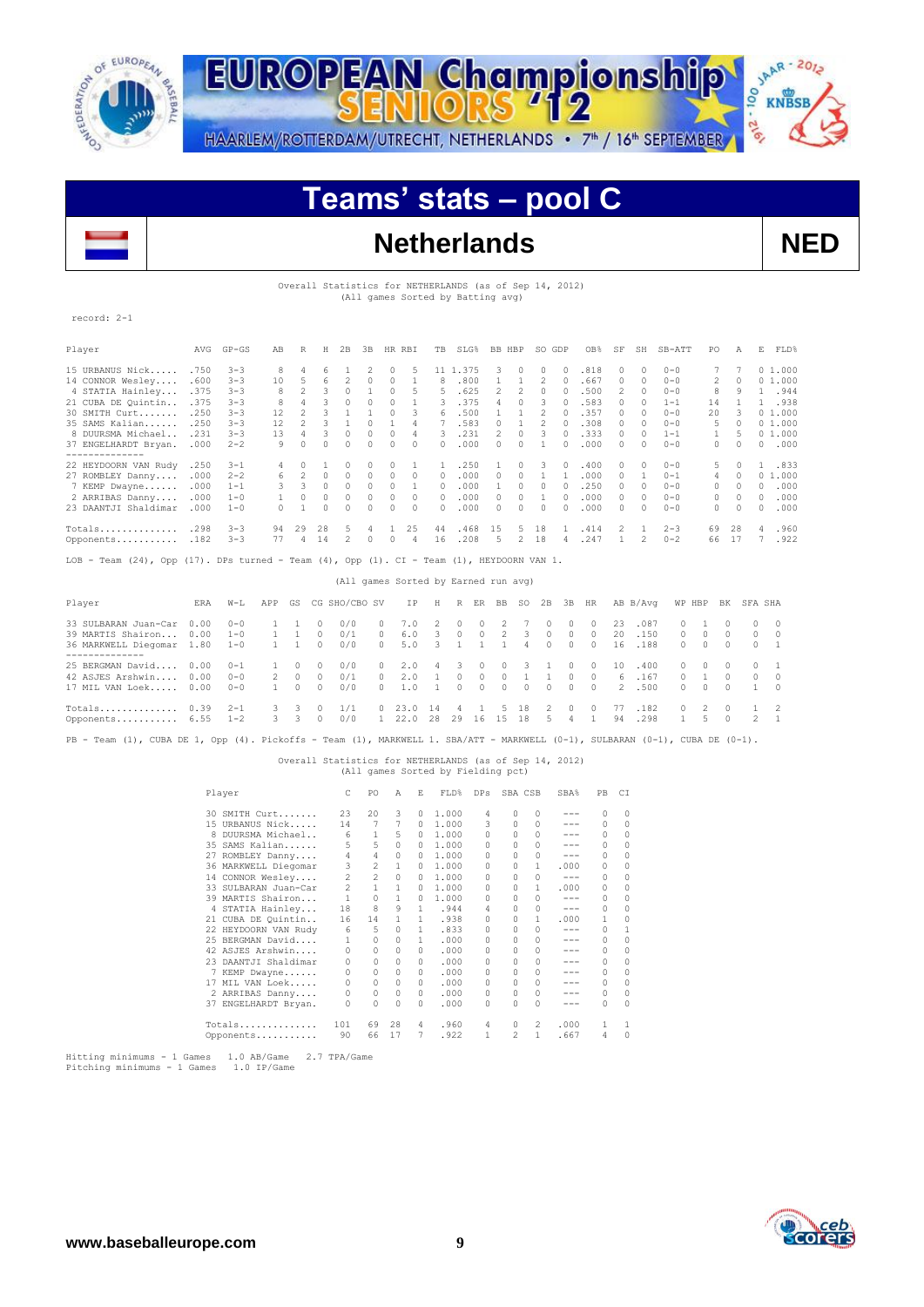

JAAR - 2012 EUROPEAN Championship 00 HAARLEM/ROTTERDAM/UTRECHT, NETHERLANDS • 7<sup>th</sup> / 16<sup>th</sup> SEPTEMBER

## **KNBSB DI. - 2<sup>6</sup>**

## **Teams' stats – pool C**



**Spain ESP**

### Overall Statistics for SPAIN (as of Sep 13, 2012) (All games Sorted by Batting avg)

| .COL<br>c |  |
|-----------|--|
|-----------|--|

| Player                                                                              | AVG  | GP-GS   | AB            | R             | Н             | 2B            | 3B HR RBI     |               |                                      |              |                |                |                |                | TB SLG% BB HBP SO GDP |                | OB%          | SF            |              | SH SB-ATT    | PO.               | A              | Е        | FLD%           |  |
|-------------------------------------------------------------------------------------|------|---------|---------------|---------------|---------------|---------------|---------------|---------------|--------------------------------------|--------------|----------------|----------------|----------------|----------------|-----------------------|----------------|--------------|---------------|--------------|--------------|-------------------|----------------|----------|----------------|--|
| 11 FIGUEROA Francisc                                                                | .714 | $3 - 3$ | 7             | 4             | 5             | 2             | $\Omega$      | 0             | 4                                    |              | 7 1,000        |                | $\Omega$       | 3              | $\Omega$              | 1              | .615         | 3             | $\Omega$     | $0 - 0$      | 5                 | 3              |          | 01.000         |  |
| 19 GOLINDANO Jesus                                                                  | .500 | $3 - 3$ | 12            | $\mathcal{L}$ | 6             | $\mathbf{1}$  | $\Omega$      | $\Omega$      | 5                                    | 7            |                | .583           | 1              | $\Omega$       | 2                     | $\Omega$       | .538         | $\Box$        | 2            | $0 - 0$      | 5                 | $\overline{4}$ |          | 01.000         |  |
| 9 NAVARRO Dewis                                                                     | .417 | $3 - 3$ | 12            | 2             | .5            | 1             | 0             | $\Omega$      | 3                                    | 6            |                | .500           | 1              | $\Omega$       | 2                     | 1              | .462         | $\mathcal{O}$ | $\Omega$     | $0 - 0$      | $\circ$           | 0              |          | 0.000          |  |
| 22 MONTIEL Richard                                                                  | .364 | $3 - 3$ | 11            | 4             | 4             | 1             | -1            | 1             | 3                                    | 10           |                | .909           | 1              | 1              | 2                     | 0              | .462         | $\Omega$      | 0            | $0 - 0$      | 19                | 3              |          | 01.000         |  |
| 4 PEREZ Nestor                                                                      | .300 | $3 - 3$ | 10            | 2             | 3             | 0             | 0             | 0             | $\Omega$                             | 3            |                | .300           | 2              | 0              | 1                     | 1              | .417         | $\Omega$      | $\Omega$     | $0 - 1$      | 6                 | 4              |          | 1 .909         |  |
| 24 MARTINEZ Daniel                                                                  | .200 | $3 - 3$ | 10            | 2             | 2             | $\Omega$      | $\Omega$      | 0             |                                      |              |                | .200           | 2              | $\Omega$       | 2                     | $\bigcap$      | .333         | $\Omega$      | $\Omega$     | $1 - 1$      | 3                 | $\mathbf{1}$   |          | 1.800          |  |
| 10 FIGUEROA Daniel                                                                  | .167 | $2 - 2$ | 6             | $\mathcal{L}$ | $\mathbf{1}$  | $\Omega$      | $\Omega$      | 0             | $\mathbf{1}$                         | $\mathbf{1}$ |                | .167           | $\mathbf{1}$   | $\mathcal{L}$  | $\mathbf{1}$          | $\bigcap$      | .444         | $\Omega$      | $\Omega$     | $0 - 1$      | $\overline{4}$    | $\Omega$       |          | 01.000         |  |
| 13 TAVAREZ Franklin.                                                                | .091 | $3 - 3$ | 11            | $\mathbf{1}$  | $\mathbf{1}$  | $\Omega$      | $\Omega$      | 0             | 1                                    | $\mathbf{1}$ |                | .091           | $\overline{c}$ | $\Omega$       | $\mathbf{1}$          | $\cap$         | .231         | $\Omega$      | $\Omega$     | $0 - 0$      | 2                 | 2              |          | 01.000         |  |
| 30 HERNANDEZ Leonard                                                                | .000 | $3 - 3$ | 10            | $\mathbf{1}$  | $\bigcap$     | $\Omega$      | $\Omega$      | 0             | $\mathbf{1}$                         | $\cap$       |                | .000           | $\mathbf{1}$   | $\Omega$       | 3                     | $\bigcap$      | .083         | $\mathbf{1}$  | $\mathbf{1}$ | $0 - 0$      | 2.5               | $\mathbf{1}$   |          | 01.000         |  |
| 7 FLORES Javier 1.000                                                               |      | $2 - 0$ | 1             | $\Omega$      | 1             | $\Omega$      | $\Omega$      | $\Omega$      | $\Omega$                             |              | 1 1,000        |                | $\Omega$       | $\Omega$       | $\Omega$              |                | 01.000       | $\circ$       | $\Omega$     | $0 - 0$      | 2                 | $\Omega$       |          | 01.000         |  |
| 3 SALAZAR Juan Manu                                                                 | .400 | $3 - 1$ | 5             | $\Omega$      | $\mathcal{L}$ | $\Omega$      | $\Omega$      | $\Omega$      | $\Omega$                             |              | 2 .400         |                | $\mathbf{1}$   | $\Omega$       | $\Omega$              | $\Omega$       | .500         | $\Omega$      | $\Omega$     | $0 - 0$      | $\mathbf{1}$      | 3              |          | 01.000         |  |
| 33 FELIZ Kelvin .333                                                                |      | $3 - 0$ | 3             | $\mathbf{1}$  | $\mathbf{1}$  | $\Omega$      | $\Omega$      | $\Omega$      | $\mathbf{1}$                         | $\mathbf{1}$ |                | .333           | $\Omega$       | 1              | $\mathbf{1}$          | $\Omega$       | .500         | $\mathcal{O}$ | $\Omega$     | $0 - 0$      | $\Omega$          | $\Omega$       | $\Omega$ | .000           |  |
| 25 RIERA Jose Luis .000                                                             |      | $1 - 0$ | $\Omega$      | $\mathbf{1}$  | $\Omega$      | $\Omega$      | $\Omega$      | 0             | $\mathbf{1}$                         | $\Omega$     |                | .000           | 1              | $\Omega$       | $\Omega$              |                | 01.000       | $\Omega$      | $\Omega$     | $0 - 0$      | 0                 | $\Omega$       | $\Omega$ | .000           |  |
| $Totals$ $316$                                                                      |      | $3 - 3$ | 98            | 22            | 31            | -5            | $\frac{1}{2}$ |               | 1 22                                 | 41           |                | .418           | 13             | $7^{\circ}$    | -15                   | 3              | .418         | 4             | 3            | $1 - 3$      | 75                | 30             | 3        | .972           |  |
| Opponents .258                                                                      |      | $3 - 3$ |               | 97 10         | 25            | 4             | $\mathbf{1}$  | 1             | 10                                   |              | 34 .351 11     |                |                | $\Omega$       | 25                    | $\Omega$       | .333         | $\Omega$      | 3            | $1 - 1$      | 77                | 39             | 6        | .951           |  |
| LOB - Team (28), Opp (28). DPs turned - Team (0), Opp (4). IBB - Team (0), Opp (1). |      |         |               |               |               |               |               |               | (All games Sorted by Earned run avg) |              |                |                |                |                |                       |                |              |               |              |              |                   |                |          |                |  |
| Player                                                                              | ERA  | $W-T.$  | APP           | GS            |               | CG SHO/CBO SV |               |               | ΙP                                   | Η            |                | R ER           | BB             | SO.            | 2B                    | 3B             | HR           |               | AB B/Avq     |              | WP HBP BK SFA SHA |                |          |                |  |
| 34 MORLAN Eduardo                                                                   | 0.00 | $1 - 1$ | 2             | $\Omega$      | $\Omega$      | 0/0           |               | $\circ$       | 5.0                                  | 5            | 4              | $\Omega$       | 2              | 6              | $\circ$               | $\circ$        | $\circ$      | 19            | .263         | $\Omega$     | $\Omega$          | O.             | 0        | $\overline{2}$ |  |
| 15 NOGUERA Antonio                                                                  | 1.80 | $1 - 0$ | $\mathbf{1}$  | 1             | $\Omega$      | 0/0           |               | $\mathcal{O}$ | 5.0                                  | 3            | $\mathbf{1}$   | $\mathbf{1}$   | $\circ$        | 6              | 1                     | $\circ$        | $\Omega$     | 19            | .158         | $\Omega$     | $\Omega$          | $\Omega$       | 0        | $\Omega$       |  |
| 31 NACAR Leslie 2.70                                                                |      | $0 - 0$ | $\mathbf{1}$  | 1             | $\Omega$      | 0/0           |               | $\mathcal{O}$ | 6.2                                  | 8            | $\overline{2}$ | $\overline{2}$ | 2              | -5             | 1                     | $\Omega$       | $\mathbf{1}$ | 27            | .296         | $\mathbf{1}$ | 0                 | $\Omega$       | 0        | $\bigcap$      |  |
| 26 GONZALEZ Eric 3.18<br>--------------                                             |      | $0 - 0$ | 1             | $\mathbf{1}$  | $\Omega$      | 0/0           |               | $\mathcal{O}$ | 5.2                                  | 4            | $\overline{2}$ | $\overline{2}$ | $\overline{4}$ | $\overline{4}$ | $\mathbf{1}$          | $\Omega$       | $\Omega$     | 19            | .211         | $\mathbf{1}$ | $\Omega$          | $\Omega$       | $\circ$  | $\mathbf{1}$   |  |
| 23 BALBOA Jorge 0.00                                                                |      | $0 - 0$ | $\mathbf{1}$  | $\Omega$      | $\Omega$      | 0/0           |               | $\Omega$      | 1.0                                  | 1            | $\Omega$       | $\Omega$       | $\Omega$       | $\mathbf{1}$   | $\mathbf{1}$          | $\Omega$       | $\Omega$     | 4             | .250         | $\Omega$     | $\Omega$          | $\cap$         | $\Omega$ | $\Box$         |  |
| 29 DE LOS SANTOS Sam 0.00                                                           |      | $0 - 0$ | 1             | $\circ$       | $\Omega$      | 0/0           |               | 0             | 1.0                                  | $\mathbf{1}$ | $\Omega$       | $\circ$        | $\circ$        | $\overline{1}$ | $\Omega$              | $\circ$        | $\Omega$     | 4             | .250         | $\circ$      | $\Omega$          | $\Omega$       | 0        | $\Omega$       |  |
| 27 LEAL Remigio 0.00                                                                |      | $0 - 0$ | 2             | 0             | $\circ$       | 0/0           |               | 0             | 0.2                                  | 2            | 0              | $\circ$        | 2              | 2              | 0                     | $\mathbf{1}$   | 0            | 4             | .500         | 0            | $\circ$           | $\Omega$       | $\circ$  | $\circ$        |  |
| 16 OLIVERA Manuel 99.00                                                             |      | $0 - 0$ | $\mathcal{P}$ | $\Omega$      | $\Omega$      | 0/0           |               | $\cap$        | 0.0                                  | 1            | $\mathbf{1}$   | 1              | $\mathbf{1}$   | $\Omega$       | $\Omega$              | $\Omega$       | $\bigcap$    |               | 1 1,000      | $\Omega$     | $\Omega$          | $\cap$         | $\Omega$ | $\Omega$       |  |
| Totals 2.16                                                                         |      | $2 - 1$ | 3             | 3             | 0             | 0/0           |               |               | 0, 25.0                              | 25           | 10             | 6              | 11             | 25             | 4                     | 1              | 1            | 97            | .258         | 2            | $\Omega$          | $\Omega$       | 0        | 3              |  |
| Opponents 7.01                                                                      |      | $1 - 2$ | $\mathcal{R}$ | 3             | $\Omega$      | 0/0           |               |               | 1 25.2 31 22 20                      |              |                |                |                | 13 15          | 5                     | $\overline{1}$ | $\mathbf{1}$ | 98            | .316         | 4            | 7                 | $\cap$         | 4        | 3              |  |
|                                                                                     |      |         |               |               |               |               |               |               |                                      |              |                |                |                |                |                       |                |              |               |              |              |                   |                |          |                |  |

 $PB$  - Team (2), HERNANDEZ L 2, Opp (1). SBA/ATT - HERNANDEZ L (1-1), GONZALEZ (1-1).

## Overall Statistics for SPAIN (as of Sep 13, 2012) (All games Sorted by Fielding pct)

| Player                  | C              | PO             | A              | E.       | FLD%  | <b>DPs</b> |          | SBA CSB      | SBA%    | PB | СI       |
|-------------------------|----------------|----------------|----------------|----------|-------|------------|----------|--------------|---------|----|----------|
| 30 HERNANDEZ Leonard    | 26             | 25             | 1              | $\Omega$ | 1,000 | 0          | 1        | $\Omega$     | 1,000   | 2  | $\Omega$ |
| 22 MONTIEL Richard      | 22             | 19             | 3              | 0        | 1,000 | 0          | 0        | 0            | $- - -$ | 0  | $\Omega$ |
| 19 GOLINDANO Jesus      | 9              | 5              | 4              | 0        | 1,000 | 0          | 0        | 0            | ---     | 0  | $\Omega$ |
| FIGUEROA Francisc<br>11 | 8              | 5              | 3              | 0        | 1.000 | 0          | $\Omega$ | 0            |         | 0  | $\Omega$ |
| 31 NACAR Leslie         | 5              | $\overline{c}$ | 3              | 0        | 1,000 | n          | 0        | <sup>0</sup> |         | 0  | $\Omega$ |
| 13 TAVAREZ Franklin.    | 4              | $\overline{c}$ | 2              | $\Omega$ | 1,000 | n          | $\Omega$ | 0            | ---     | 0  | $\Omega$ |
| 10 FIGUEROA Daniel      | 4              | $\overline{4}$ | $\Omega$       | 0        | 1,000 | n          | $\Omega$ | $\Omega$     | ---     | 0  | $\Omega$ |
| 3 SALAZAR Juan Manu     | 4              | $\mathbf{1}$   | 3              | $\Omega$ | 1,000 | n          | 0        | 0            | $- - -$ | 0  | $\Omega$ |
| 26 GONZALEZ Eric        | 3              | 0              | 3              | $\Omega$ | 1,000 | 0          | 1        | 0            | 1,000   | 0  | 0        |
| FLORES Javier<br>7      | $\overline{c}$ | $\overline{c}$ | $\Omega$       | 0        | 1,000 | n          | $\Omega$ | 0            | ---     | 0  | $\Omega$ |
| 15 NOGUERA Antonio      | 2              | 1              | $\mathbf{1}$   | 0        | 1,000 | n          | 0        | 0            | ---     | 0  | 0        |
| 4 PEREZ Nestor          | 11             | 6              | 4              | 1.       | .909  | n          | $\Omega$ | 0            |         | 0  | $\Omega$ |
| 24 MARTINEZ Daniel      | 5              | 3              | $\mathbf{1}$   | 1.       | .800  | 0          | 0        | 0            |         | 0  | $\Omega$ |
| 34 MORLAN Eduardo       | 3              | 0              | $\overline{c}$ | 1.       | .667  | $\Omega$   | 0        | 0            |         | 0  | $\Omega$ |
| 9 NAVARRO Dewis         | $\circ$        | $\Omega$       | $\Omega$       | 0.       | .000  | 0          | $\Omega$ | 0            | ---     | 0  | $\Omega$ |
| 23 BALBOA Jorge         | 0              | $\Omega$       | $\Omega$       | 0        | .000  | 0          | 0        | 0            | ---     | 0  | $\Omega$ |
| 25 RIERA Jose Luis      | 0              | 0              | $\Omega$       | 0        | .000  | n          | $\Omega$ | 0            | ---     | 0  | $\Omega$ |
| 16 OLIVERA Manuel       | 0              | $\Omega$       | $\Omega$       | 0        | .000  | $\Omega$   | $\Omega$ | 0            |         | 0  | $\Omega$ |
| 27 LEAL Remigio         | 0              | $\Omega$       | $\Omega$       | 0        | .000  | 0          | 0        | 0            | ---     | 0  | $\Omega$ |
| 33 FELIZ Kelvin         | 0              | 0              | $\Omega$       | $\Omega$ | .000  | 0          | 0        | 0            | ---     | 0  | $\Omega$ |
| 29 DE LOS SANTOS Sam    | $\Omega$       | 0              | 0              | 0        | .000  | 0          | $\Omega$ | 0            | ---     | 0  | $\Omega$ |
| Totals                  | 108            | 75             | 30             | 3        | .972  | 0          | 1        | 0            | 1,000   | 2  | $\Omega$ |
| Opponents               | 122            | 77             | 39             | 6        | .951  | 4          | 1        | 2            | .333    | 1  | $\Omega$ |

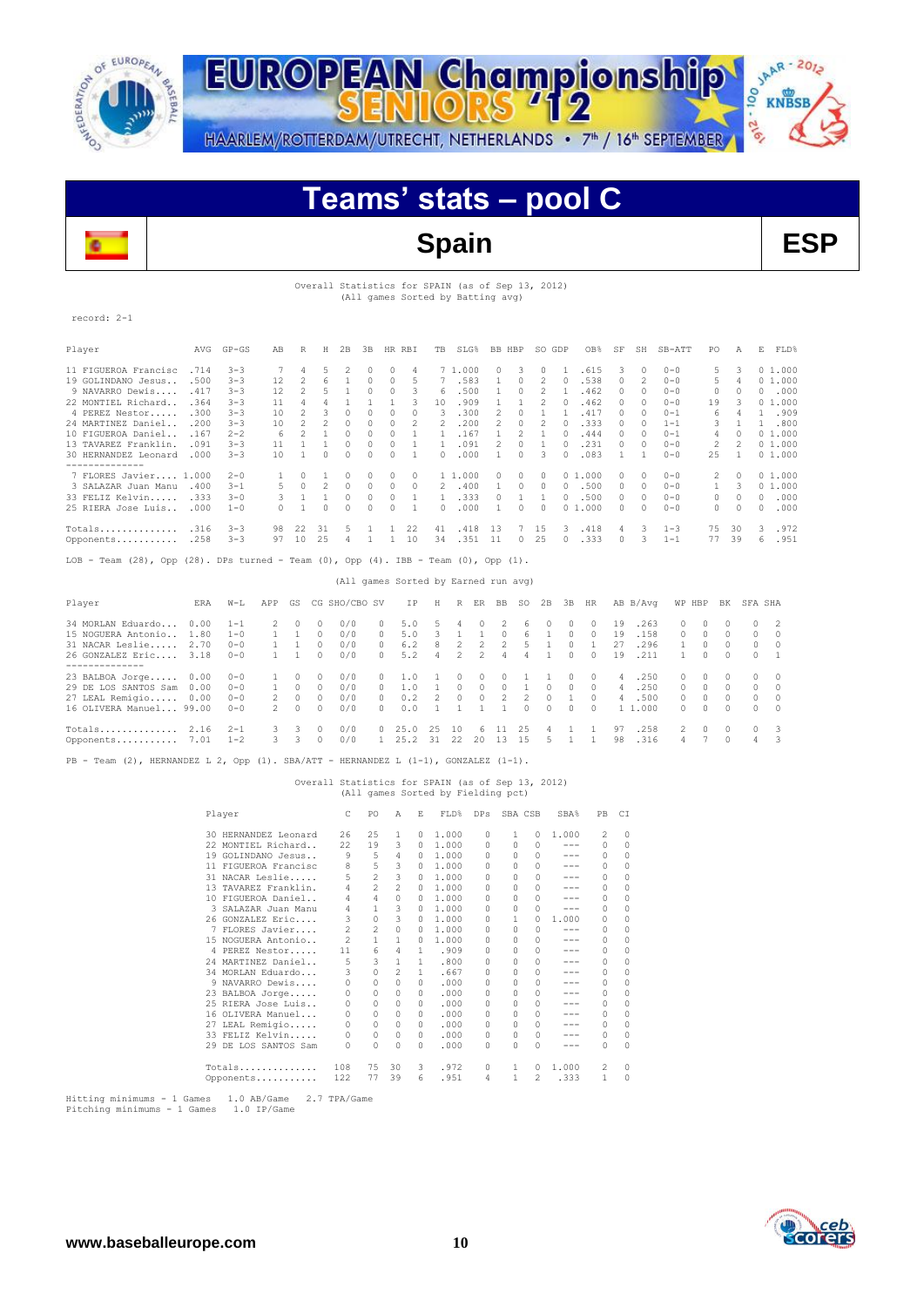



## **Teams' stats – pool C**



## Overall Statistics for SWEDEN (as of Sep 14, 2012) (All games Sorted by Batting avg)

record: 0-3

| Player                                                                                                      | AVG   | $GP - GS$ | AB | R        | Н        | 2B       | ЗВ | HR.      | RBI      | TB       | SLG% | BB. | HBP      | so | GDP    | OB <sub>8</sub> | SF           | SH            | $SB-ATT$ | PO | Α        | Ε      | FLD%   |
|-------------------------------------------------------------------------------------------------------------|-------|-----------|----|----------|----------|----------|----|----------|----------|----------|------|-----|----------|----|--------|-----------------|--------------|---------------|----------|----|----------|--------|--------|
| 7 SORGI Adam                                                                                                | .222  | $3 - 3$   | 9  | $\Omega$ |          |          |    | 0        |          | 3        | .333 | 0   | $\Omega$ | 2  | $\Box$ | .222            | 0            | $\Omega$      | $0 - 0$  | 4  |          |        | 01.000 |
| 8 PILEGARD Magnus                                                                                           | .200  | $3 - 3$   | 10 | $\Omega$ |          | $\Omega$ |    |          |          |          | .200 | 0   |          |    |        | .200            |              | $\Omega$      | $0 - 0$  | 11 |          |        | 01.000 |
| 11 JOHANNESSEN Peter                                                                                        | .125  | $3 - 3$   |    |          |          |          |    |          | 0        |          | .125 |     |          |    |        | .300            | 0            | $\Omega$      | $0 - 0$  |    |          |        | .667   |
| 25 GAJZLER Philip                                                                                           | .111  | $3 - 3$   | 9  |          |          | $\Omega$ |    | $\Omega$ | 0        |          | .111 | 0   |          | 3  | 0      | .111            | O.           | $\Omega$      | $0 - 0$  | 0  | $\Omega$ | $\cap$ | .000   |
| 4 MERRIFIELD Matthe                                                                                         | .000  | $3 - 3$   | 8  |          |          | $\Omega$ |    | $\Omega$ | $\Omega$ | 0        | .000 | 0   |          |    | O.     | .111            | 0            | $\Omega$      | $0 - 0$  | 8  | 3        |        | .917   |
| -------------<br>24 HOEGLUND Johan                                                                          | .500  | $3 - 1$   |    |          |          |          |    |          |          | 2        | 500  |     |          |    |        | .500            |              | 0             | $0 - 1$  |    |          |        | .800   |
| 20 JOHANSSON Christo                                                                                        | .250  | $3 - 3$   |    |          |          |          |    | $\Omega$ | $\Omega$ | 3        | .375 | 0   |          |    |        | .250            | 0            | $\Omega$      | $0 - 0$  |    |          |        | 01.000 |
| 5 JOHANNESSEN Björn                                                                                         | .167  | $3 - 3$   |    |          |          | $\Omega$ |    | $\Omega$ |          |          | .167 | 0   |          |    |        | .167            | 0            | $\Omega$      | $0 - 0$  | 11 |          | 2.     | .867   |
| 37 LAUSEN Robin                                                                                             | . 000 | $3 - 3$   | 6. |          |          | $\Omega$ |    | 0        |          |          | .000 | 0   |          |    |        | .000            |              |               | $0 - 0$  | 11 |          |        | 01.000 |
| 17 FILICE Nicholas                                                                                          | .000  | $3 - 1$   |    |          |          |          |    |          | Ω        | 0        | .000 |     |          |    |        | .000            |              | $\Omega$      | $0 - 0$  | 3  |          |        | 01.000 |
| 12 LEANDER Rikard                                                                                           | .000  | $1 - 1$   |    | 0        | 0        | $\Omega$ |    | $\Omega$ | 0        | 0        | .000 |     |          |    |        | .000            |              | $\Omega$      | $0 - 0$  | 2  |          |        | 01.000 |
| 13 EILERTZ Nils                                                                                             | . 000 | $2 - 0$   |    | 0        | $\Omega$ | $\Omega$ |    | $\Omega$ | 0        | $\Omega$ | .000 | n   |          |    |        | .000            | 0.           | $\Omega$      | $0 - 0$  | 0  |          |        | .000   |
| 16 SJOERS Eric                                                                                              | .000  | $1 - 0$   |    | $\Omega$ |          |          |    |          | $\cap$   | 0        | .000 | O   |          |    |        | .000            | <sup>0</sup> | $\Omega$      | $0 - 0$  | 2  | $\Omega$ |        | 01.000 |
| 19 LONG David                                                                                               | .000  | $1 - 0$   |    |          |          | $\Omega$ |    | $\Omega$ | $\Omega$ | 0        | .000 | 0   |          | 0  |        | .000            | 0.           | $\Omega$      | $0 - 0$  | 0  |          |        | .000   |
| Totals                                                                                                      | .147  | $3 - 3$   | 75 | 3        | 11       |          |    |          | २        | 13       | 173  |     |          | 23 |        | .179            | 0            | $\mathcal{L}$ | $0 - 1$  | 63 | 18       | 5      | .942   |
| Opponents                                                                                                   | .400  | $3 - 3$   | 95 | 38       | 38       | 6        | 3  | 2        | 35       | 56       | .589 | 22  | 5.       | 15 |        | .512            | 5.           |               | $3 - 4$  | 66 | 25       | 3      | .968   |
| LOB - Team (12), Opp (27). DPs turned - Team (1), Opp (1). CI - Team (0), Opp (1). Picked off - HOEGLUND 1. |       |           |    |          |          |          |    |          |          |          |      |     |          |    |        |                 |              |               |          |    |          |        |        |

|  |  |  |  |  | (All games Sorted by Earned run avg) |  |  |
|--|--|--|--|--|--------------------------------------|--|--|
|--|--|--|--|--|--------------------------------------|--|--|

| Player                                                                                             | ERA | $W-L$                                      | APP                            | GS           |                  | CG SHO/CBO SV            |                            | IP.                      | H                          | R             | ER                       | BB                       | SO.                | 2B                 | 3B               | HR                       |                       | AB B/Avq                     |                                       | WP HBP                     | BK           | SFA SHA |                                                 |
|----------------------------------------------------------------------------------------------------|-----|--------------------------------------------|--------------------------------|--------------|------------------|--------------------------|----------------------------|--------------------------|----------------------------|---------------|--------------------------|--------------------------|--------------------|--------------------|------------------|--------------------------|-----------------------|------------------------------|---------------------------------------|----------------------------|--------------|---------|-------------------------------------------------|
| 27 WRIGHT John 3.00<br>18 MELIN Nicklas 13.50<br>12 LEANDER Rikard 15.75<br>23 KARLSSON Kent 27.00 |     | $0 - 0$<br>$() - 1$<br>$() - 1$<br>$0 - 0$ | $\mathcal{P}$<br>$\mathcal{R}$ | -0<br>$\cap$ | n<br>$\cap$      | 0/0<br>0/0<br>0/0<br>0/0 | $\cap$<br>$\cap$<br>$\cap$ | 3.0<br>3.1<br>4.0<br>3.2 | -5<br>$\overline{4}$<br>-9 | 5<br>10<br>11 | $\mathcal{D}$<br>- 11    | $\Omega$<br>3.<br>8<br>3 | 2<br>ĥ<br>$\Omega$ | $\cap$<br>$\Omega$ | $\Omega$         | $\mathbf{r}$             | 13<br>12<br>20        | .385<br>.333<br>.294<br>.450 | $\Omega$<br>$\Omega$                  | $\cap$<br>$\cap$<br>$\cap$ | $\cap$       |         | $0 \quad 0$<br>11<br>$\Omega$<br>$\overline{0}$ |
| -------------<br>29 SIVARD Albin 6.75<br>33 SJOERS Per 10.12<br>36 CARLSTEDT Oscar., 32.40         |     | $0 - 0$<br>$0 - 0$<br>$0 - 1$              | $\mathcal{P}$                  | -0<br>$\cap$ | $\cap$<br>$\cap$ | 0/0<br>0/0<br>0/0        | $\cap$<br>$\cap$           | 2.2<br>2.2<br>1.2        | -5<br>-6<br>$\Delta$       | 2<br>3<br>6.  | $\mathcal{P}$<br>3<br>-6 | $\overline{2}$<br>₹<br>3 |                    |                    | $\cap$<br>$\cap$ | $\Omega$<br>0<br>$\cap$  | 13<br>12 <sup>°</sup> | .385<br>.500<br>8.500        | $\Omega$<br>$\mathcal{P}$<br>$\Omega$ | $\cap$<br>4                | $\cap$<br>n. |         | $0 \quad 0$<br>2 0<br>$0\quad 0$                |
| Totals 15.00<br>Opponents 0.82                                                                     |     | $0 - 3$<br>$3 - 0$                         | 3.<br>3.                       | 3<br>3       | n                | 0/0<br>0/0               | $\cap$                     | 21.0<br>22.0             | 38                         | 38            | 35                       | 22<br>2                  | - 1.5<br>-23       | 6.<br>2            | -3 F             | $2^{1}$<br>$\mathcal{O}$ | 95<br>75              | .400<br>.147                 | $\overline{4}$                        | 5.                         | $\cap$<br>n. |         | 5 1<br>$0\quad 2$                               |

PB - Team (4), JOHANNESSENB 3, LAUSEN 1, Opp (1). Pickoffs - Team (0), Opp (1). SBA/ATT - JOHANNESSENB (3-4), SIVARD (1-1), SJOERS P (1-1), LEANDER (1-1), CARLSTEDT (0-1).

## Overall Statistics for SWEDEN (as of Sep 14, 2012) (All games Sorted by Fielding pct)

|    | Player               | C  | PO             | A              | E.       | FLD%  | <b>DPs</b> | SBA CSB  |              | SBA%    | PB       | СI       |
|----|----------------------|----|----------------|----------------|----------|-------|------------|----------|--------------|---------|----------|----------|
|    | 37 LAUSEN Robin      | 12 | 11             | 1              | 0        | 1,000 | 0          | $\Omega$ | $\Omega$     | $- - -$ | 1        | 0        |
| 8  | PILEGARD Magnus      | 12 | 11             | 1              | 0        | 1,000 | 1.         | $\Omega$ | $\Omega$     | ---     | 0        | 0        |
|    | 7 SORGI Adam         | 8  | 4              | 4              | 0        | 1,000 | 1.         | $\Omega$ | $\Omega$     |         | 0        | 0        |
| 20 | JOHANSSON Christo    |    | 7              | $\Omega$       | 0        | 1.000 | 0          | 0        | 0            | ---     | $\Omega$ | 0        |
|    | 12 LEANDER Rikard    | 3  | 2              | 1              | 0        | 1,000 | 0          | 1.       | $\Omega$     | 1,000   | 0        | 0        |
|    | 23 KARLSSON Kent     | 3  | 1              | $\mathfrak{D}$ | 0        | 1,000 | O.         | 0        | n            | ---     | 0        | 0        |
|    | 17 FILICE Nicholas   | 3  | 3              | $\Omega$       | 0        | 1,000 | O.         |          | 0            | ---     | $\Omega$ | 0        |
|    | 16 SJOERS Eric       | 2  | $\overline{c}$ | $\Omega$       | 0        | 1,000 | 0          | 0        | 0            | ---     | $\Omega$ | 0        |
|    | 18 MELIN Nicklas     | 1  | 0              | 1              | 0        | 1.000 | 0          | 0        | 0            | ---     | 0        | 0        |
|    | 4 MERRIFIELD Matthe  | 12 | 8              | 3              | 1        | .917  | 0          | 0        | 0            | ---     | $\Omega$ | 0        |
|    | 5 JOHANNESSEN Björn  | 15 | 11             | 2              | 2        | .867  | 0          | 3        |              | .750    | 3        | 0        |
|    | 24 HOEGLUND Johan    | 5  | $\mathfrak{D}$ | $\mathfrak{D}$ | 1.       | .800  | 1.         | 0        | 0            | ---     | 0        | 0        |
|    | 11 JOHANNESSEN Peter | 3  | 1              | 1              | 1.       | .667  | 0          | 0        | 0            | $- - -$ | 0        | 0        |
|    | 36 CARLSTEDT Oscar   | 0  | 0              | 0              | 0        | .000  | 0          | 0        | 1.           | .000    | 0        | 0        |
|    | 33 SJOERS Per        | 0  | 0              | 0              | 0        | .000  | 0          | 1.       | 0            | 1,000   | 0        | 0        |
| 27 | WRIGHT John          | 0  | 0              | 0              | 0        | .000  | 0          | 0        | 0            | ---     | 0        | 0        |
|    | 29 SIVARD Albin      | 0  | 0              | 0              | 0        | .000  | 0          | 1        | O.           | 1.000   | 0        | 0        |
|    | 19 LONG David        | 0  | $\Omega$       | 0              | 0        | .000  | 0          | 0        | n            | ---     | 0        | $\Omega$ |
|    | 13 EILERTZ Nils      | 0  | 0              | 0              | $\Omega$ | .000  | 0          | $\Omega$ | $\Omega$     | ---     | 0        | 0        |
|    | 25 GAJZLER Philip    | 0  | 0              | <sup>0</sup>   | n        | .000  | 0          | n        | <sup>0</sup> |         | 0        | $\Omega$ |
|    | Totals               | 86 | 63             | 18             | 5        | .942  | 1          | 3        | 1            | .750    | 4        | $\Omega$ |
|    | Opponents            | 94 | 66             | 25             | 3        | .968  | 1          | 0        | 1            | .000    | 1        | 1        |

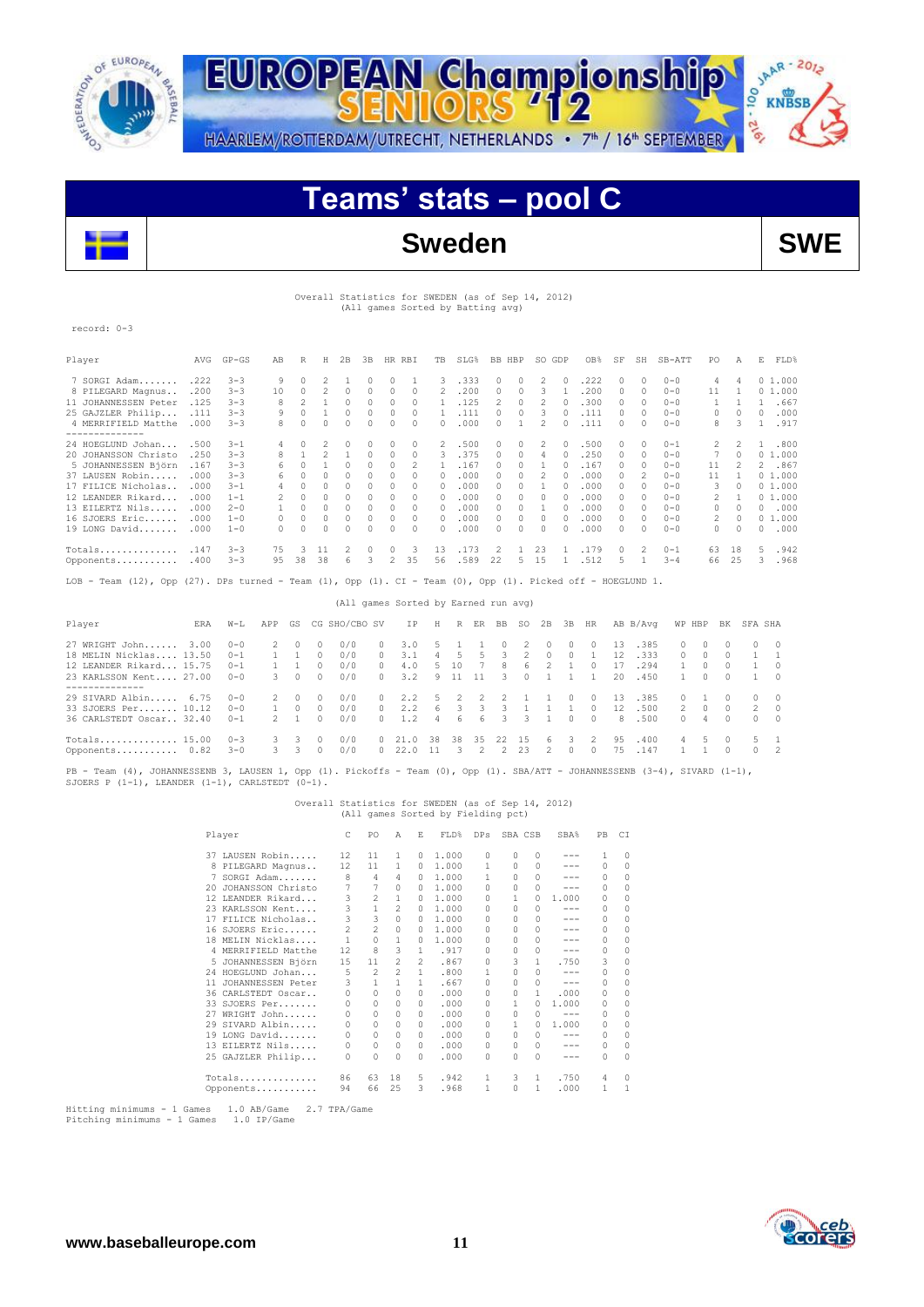

SIMAR - 2012 EUROPEAN Championship **DI-2'e** HAARLEM/ROTTERDAM/UTRECHT, NETHERLANDS • 7<sup>th</sup> / 16<sup>th</sup> SEPTEMBER

## **Leaders Summary – pool C**

|                                                                                                                                                                                                                                                                                     |                                                                                                       | Batting Leaders (as of Sep 14, 2012)<br>(All games)                                                                                                                                                                                                                        |                                                              |                                                                                                                                                                                                                                                                              |                                                                              |
|-------------------------------------------------------------------------------------------------------------------------------------------------------------------------------------------------------------------------------------------------------------------------------------|-------------------------------------------------------------------------------------------------------|----------------------------------------------------------------------------------------------------------------------------------------------------------------------------------------------------------------------------------------------------------------------------|--------------------------------------------------------------|------------------------------------------------------------------------------------------------------------------------------------------------------------------------------------------------------------------------------------------------------------------------------|------------------------------------------------------------------------------|
| Hitting minimums - 1 Games<br>Pitching minimums - 1 Games                                                                                                                                                                                                                           | 1.0 AB/Game<br>1.0 IP/Game                                                                            | 2.7 TPA/Game                                                                                                                                                                                                                                                               |                                                              |                                                                                                                                                                                                                                                                              |                                                                              |
| Batting avg<br>-----------                                                                                                                                                                                                                                                          |                                                                                                       | Slugging pct                                                                                                                                                                                                                                                               |                                                              | On base pct<br>-----------                                                                                                                                                                                                                                                   |                                                                              |
| 1. KOTOWSKI Kevin, GER<br>2. URBANUS Nick, NED<br>3. FIGUEROA Francisco, ESP<br>4. CONNOR Wesley, NED<br>5. GOLINDANO Jesus, ESP<br>LATORRE Tyler, ITA<br>7. HEJMA Matej, CZE<br>HAJTMAR Jakub, CZE<br>NAVARRO Dewis, ESP . 417<br>$10.CECH Petr, CZE \ldots \ldots$<br>Runs scored | .778<br>.750<br>.714<br>.600<br>.500<br>.500<br>.417<br>.417<br>.400                                  | 1. URBANUS Nick, NED 1.375<br>2. FIGUEROA Francisco, ESP 1.000<br>3. MONTIEL Richard, ESP<br>4. CONNOR Wesley, NED<br>LATORRE Tyler, ITA<br>6. KOTOWSKI Kevin, GER<br>7. HEJMA Matej, CZE<br>8. STATIA Hainley, NED<br>9. SAMS Kalian, NED<br>GOLINDANO Jesus, ESP<br>Hits | .909<br>.800<br>.800<br>.778<br>.750<br>.625<br>.583<br>.583 | 1. URBANUS Nick, NED<br>2. KOTOWSKI Kevin, GER<br>3. CONNOR Wesley, NED<br>4. FIGUEROA Francisco, ESP<br>5. LATORRE Tyler, ITA<br>CUBA DE Quintin, $NED$<br>7. GOLINDANO Jesus, ESP<br>8. CECH Petr, CZE<br>STATIA Hainley, NED<br>$10.HAJTMAR Jakub, CZE$<br>Runs batted in | .818<br>.778<br>.667<br>.615<br>.583<br>.583<br>.538<br>.500<br>.500<br>.462 |
| -----------<br>1. CONNOR Wesley, NED<br>2. URBANUS Nick, NED<br>MONTIEL Richard, ESP<br>FIGUEROA Francisco, ESP<br>CUBA DE Quintin, NED<br>DUURSMA Michael, NED<br>7. KEMP Dwayne, NED<br>KOTOWSKI Kevin, GER<br>COLABELLO Christop, ITA<br>BAROCH Petr, CZE                        | 5<br>4<br>4<br>4<br>4<br>4<br>3<br>3<br>3<br>3                                                        | $- - - -$<br>1. KOTOWSKI Kevin, GER<br>2. GOLINDANO Jesus, ESP<br>CONNOR Wesley, NED<br>URBANUS Nick, NED<br>5. 7 tied at                                                                                                                                                  | 7<br>6<br>6<br>6<br>5                                        | --------------<br>1. URBANUS Nick, NED<br>STATIA Hainley, NED<br>GOLINDANO Jesus, ESP<br>4. DUURSMA Michael, NED<br>SAMS Kalian, NED<br>INFANTE Juan Carlo, ITA<br>FIGUEROA Francisco, ESP<br>8. 6 tied at                                                                   | 5<br>5<br>5<br>4<br>4<br>4<br>4<br>3                                         |
| Doubles                                                                                                                                                                                                                                                                             |                                                                                                       | Triples                                                                                                                                                                                                                                                                    |                                                              | Home runs                                                                                                                                                                                                                                                                    |                                                                              |
| -------<br>1. LATORRE Tyler, ITA<br>2. GRANATO Anthony, ITA<br>CONNOR Wesley, NED<br>BOLDT Max, GER<br>BUDSKY Pavel, CZE<br>FIGUEROA Francisco, ESP<br>7. 13 tied at                                                                                                                | з<br>$\overline{2}$<br>$\overline{\mathbf{2}}$<br>$\overline{2}$<br>2<br>$\overline{\mathbf{2}}$<br>1 | -------<br>1. URBANUS Nick, NED<br>2. STATIA Hainley, NED<br>SMITH Curt, NED<br>MONTIEL Richard, ESP<br>MALIK Jakub, CZE                                                                                                                                                   | 2<br>1<br>1<br>1<br>1                                        | ---------<br>1. SAMS Kalian, NED<br>MONTIEL Richard, ESP<br>INFANTE Juan Carlo, ITA<br>HEJMA Matej, CZE<br>KEPLER Maximilian, GER                                                                                                                                            | 1<br>1<br>1<br>1<br>1                                                        |
| Total bases<br>-----------                                                                                                                                                                                                                                                          |                                                                                                       | Walks<br>-----                                                                                                                                                                                                                                                             |                                                              | Hit by pitch<br>------------                                                                                                                                                                                                                                                 |                                                                              |
| 1. URBANUS Nick, NED<br>2. MONTIEL Richard, ESP<br>3. HEJMA Matej, CZE<br>4. CONNOR Wesley, NED<br>LATORRE Tyler, ITA<br>6. 6 tied at<br>Sac bunts                                                                                                                                  | 11<br>10<br>9<br>8<br>8<br>7                                                                          | 1. CUBA DE Quintin, NED<br>2. COLABELLO Christop, ITA<br>URBANUS Nick, NED<br>4. 10 tied at<br>Sac flies                                                                                                                                                                   | 4<br>3<br>3<br>$\overline{2}$                                | 1. FIGUEROA Francisco, ESP<br>2. FIGUEROA Daniel, ESP<br>STATIA Hainley, NED<br>4. 11 tied at<br>Stolen bases                                                                                                                                                                | 3<br>2<br>2<br>1                                                             |
| ---------                                                                                                                                                                                                                                                                           |                                                                                                       | ----------                                                                                                                                                                                                                                                                 |                                                              | ------------                                                                                                                                                                                                                                                                 |                                                                              |
| 1. LAUSEN Robin, SWE<br>GOLINDANO Jesus, ESP<br>3. 9 tied at                                                                                                                                                                                                                        | $\overline{\mathbf{2}}$<br>$\overline{2}$<br>1                                                        | 1. FIGUEROA Francisco, ESP<br>2. STATIA Hainley, NED<br>3. SPEER Jendrick, GER                                                                                                                                                                                             | з<br>2<br>1                                                  | 1. MARTINEZ Daniel, ESP<br>INFANTE Juan Carlo, ITA<br>SANTORA Jack, ITA<br>$\sim$                                                                                                                                                                                            | 1<br>1<br>1<br>п.                                                            |

|  | Total plate appearances |
|--|-------------------------|
|  |                         |

| 1. SCHNEIDER Martin, CZE 17                             | 1. SCHNEIDER Martin, CZE 16                | 1. 13 tied at. |
|---------------------------------------------------------|--------------------------------------------|----------------|
| DRABEK Jan, $CZE$ 17                                    | 2. BUDSKY Pavel, CZE 15                    |                |
| $3.$ MALIK Jakub, $CZE$ 16                              | DRABEK Jan, $CZE$ 15                       |                |
| 4. BUDSKY Pavel, CZE 15                                 | 4. MALIK Jakub, CZE 14                     |                |
| GOLINDANO Jesus, ESP 15                                 | 5. DUURSMA Michael, NED 13                 |                |
| DUURSMA Michael, NED 15                                 | INFANTE Juan Carlo, ITA 13                 |                |
| 7. SMITH $\text{Curt}, \text{ NED}, \ldots, \ldots, 14$ | GRANATO Anthony, ITA 13                    |                |
|                                                         | INFANTE Juan Carlo, ITA 14 8. 7 tied at 12 |                |
| HAJTMAR Jakub, CZE 14                                   |                                            |                |

 **STATIA Hainley, NED........ 14** 

|      | 1. URBANUS Nick, NED 1.375       |      |
|------|----------------------------------|------|
|      | 2. FIGUEROA Francisco, ESP 1.000 |      |
|      | 3. MONTIEL Richard, ESP . 909    |      |
|      | 4. CONNOR Wesley, NED .800       |      |
|      | LATORRE Tyler, ITA .800          |      |
|      | 6. KOTOWSKI Kevin, GER           | .778 |
|      | 7. HEJMA Matej, CZE              | .750 |
|      | 8. STATIA Hainley, NED           | .625 |
|      | 9. SAMS Kalian, NED .583         |      |
|      | GOLINDANO Jesus, ESP .583        |      |
|      |                                  |      |
| Hits |                                  |      |

## **1. T. P. R. A. I. KOWSKI Kevin, GER.......** .<br>**2. INDANO Jesus, ESP.........** 6<br>3 NOR Weslev, NED......... 6  **NOR Wesley, NED.........**

| 1. URBANUS Nick, NED   |  |
|------------------------|--|
| 2. STATIA Hainley, NED |  |
| SMITH Curt, NED        |  |
| MONTIEL Richard, ESP   |  |
| MALIK Jakub, CZE       |  |

| 1. CUBA DE Quintin, NED    | 4 |
|----------------------------|---|
| 2. COLABELLO Christop, ITA | વ |
| URBANUS Nick, NED          | વ |
| 4. 10 tied at              | 2 |

| 1. FIGUEROA Francisco, ESP |
|----------------------------|
| 2. STATIA Hainley, NED     |
| 3. SPEER Jendrick, GER     |
| SANTORA Jack, ITA          |
| HERNANDEZ Leonardo, ESP    |
| MALIK Jakub, CZE           |
| GLASER Ludwig, GER         |
|                            |

| 1. SCHNEIDER Martin, CZE 17 | 1. SCHNEIDER Martin, CZE 16 | 1. 13 tied at 1 |  |
|-----------------------------|-----------------------------|-----------------|--|
| DRABEK Jan, CZE  17         | 2. BUDSKY Pavel, CZE 15     |                 |  |
| 3. MALIK Jakub, CZE 16      | DRABEK Jan, $CZE$ 15        |                 |  |
| 4. BUDSKY Pavel, CZE 15     | 4. MALIK Jakub, CZE 14      |                 |  |
| GOLINDANO Jesus, ESP 15     | 5. DUURSMA Michael, NED 13  |                 |  |
| DUURSMA Michael, NED 15     | INFANTE Juan Carlo, ITA 13  |                 |  |
| 7. SMITH Curt, NED 14       | GRANATO Anthony, ITA 13     |                 |  |
| INFANTE Juan Carlo, ITA 14  | 8. 7 tied at 12             |                 |  |

### **Batting pct** On base pct

| 1. URBANUS Nick, NED       | .818 |
|----------------------------|------|
| 2. KOTOWSKI Kevin, GER     | .778 |
| 3. CONNOR Wesley, NED      | .667 |
| 4. FIGUEROA Francisco, ESP | .615 |
| 5. LATORRE Tyler, ITA      | .583 |
| CUBA DE Quintin, NED       | .583 |
| 7. GOLINDANO Jesus, ESP    | .538 |
| 8. CECH Petr, CZE          | .500 |
| STATIA Hainley, NED        | .500 |
| 10. HAJTMAR Jakub, CZE     | .462 |
|                            |      |

### **Runs scored Hits Runs batted in**

| 7   | 1. URBANUS Nick, NED    | 5 |
|-----|-------------------------|---|
| - 6 | STATIA Hainley, NED     | 5 |
| - 6 | GOLINDANO Jesus, ESP    | 5 |
| - 6 | 4. DUURSMA Michael, NED | 4 |
| - 5 | SAMS Kalian, NED        | 4 |
|     | INFANTE Juan Carlo, ITA | 4 |
|     | FIGUEROA Francisco, ESP | 4 |
|     | 8. 6 tied at            | ঽ |

| 1. SAMS Kalian, NED     | 1  |
|-------------------------|----|
| MONTIEL Richard, ESP    | 1. |
| INFANTE Juan Carlo, ITA | 1  |
| HEJMA Matej, CZE        | 1  |
| KEPLER Maximilian, GER  | 1  |
|                         |    |

## **Hit by pitch**

| 1. FIGUEROA Francisco, ESP | 3             |
|----------------------------|---------------|
| 2. FIGUEROA Daniel, ESP    | 2             |
| STATIA Hainley, NED        | $\mathcal{P}$ |
| 4. 11 tied at              | 1             |

| 1. LAUSEN Robin, SWE 2<br>GOLINDANO Jesus, ESP 2 | 1. FIGUEROA Francisco, ESP 3<br>2. STATIA Hainley, NED 2<br>3. SPEER Jendrick, GER 1<br>SANTORA $Jack, ITA$ $1$<br>HERNANDEZ Leonardo, ESP 1<br>MALIK Jakub, CZE 1 | 1. MARTINEZ Daniel, ESP 1<br>INFANTE Juan Carlo, ITA 1<br>SANTORA Jack, ITA 1<br>FRANKE Michael, GER 1<br>CUBA DE Quintin, $NED$ 1<br>DUURSMA Michael, NED 1 |  |
|--------------------------------------------------|--------------------------------------------------------------------------------------------------------------------------------------------------------------------|--------------------------------------------------------------------------------------------------------------------------------------------------------------|--|
|                                                  | $GLASER$ Ludwig, $GER$ 1                                                                                                                                           | DESIMONI Stefano, ITA 1                                                                                                                                      |  |
| Total plate appearances                          | At bats                                                                                                                                                            | Steal attempts                                                                                                                                               |  |

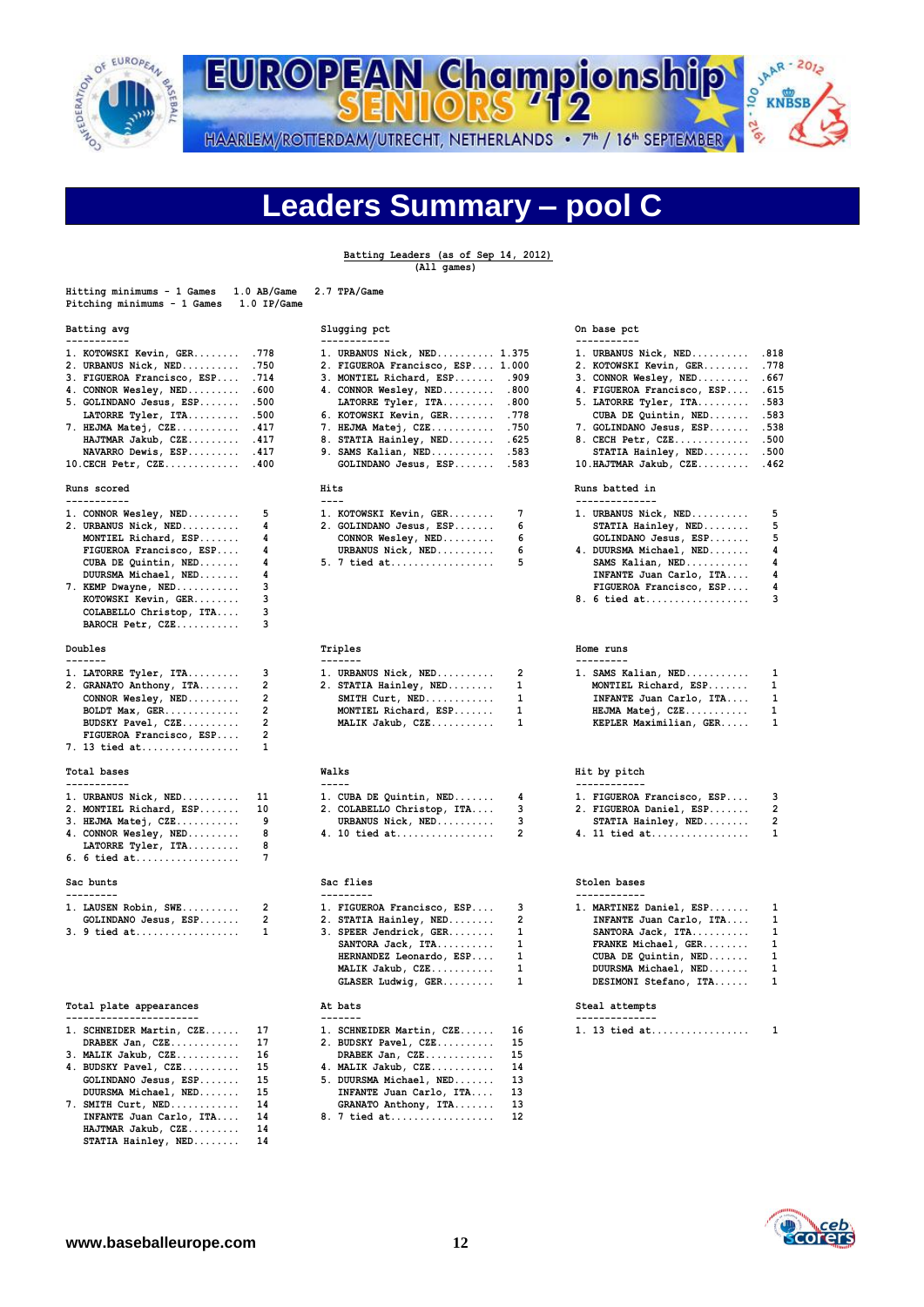

| ior<br>in.<br><b>LOSEDERATION</b> | $\frac{1}{2}$<br>HAARLEM/ROTTERDAM/UTRECHT, NETHERLANDS • 7 <sup>th</sup> / 16 <sup>th</sup> SEPTEMBER | Championship     | c<br>G<br>σ, |
|-----------------------------------|--------------------------------------------------------------------------------------------------------|------------------|--------------|
| Strikeouts                        | Caught stealing                                                                                        | Grounded into DP |              |

# **VBSB**

| 1. SCHNEIDER Martin, CZE | 6 |  |  |  |  |  |
|--------------------------|---|--|--|--|--|--|
| 2. BUDSKY Pavel, CZE     | 4 |  |  |  |  |  |
| FRANKE Michael, GER      | 4 |  |  |  |  |  |
| JOHANSSON Christof, SWE  |   |  |  |  |  |  |
| GRONAUER Kai, GER        | 4 |  |  |  |  |  |
| 6. 12 tied at            | ٩ |  |  |  |  |  |

| ----------                 |                             | . <u>- - - - - - - - - - - - - -</u> - |
|----------------------------|-----------------------------|----------------------------------------|
| 1. SCHNEIDER Martin, CZE 6 | 1. BROCKMEYER Sascha, GER 1 | 1. BUDSKY Pavel,                       |
| 2. BUDSKY Pavel, CZE 4     | HOEGLUND Johan, SWE 1       | 2. DRABEK Jan, C                       |
| FRANKE Michael, GER 4      | HEJMA Matei, CZE            | NAVARRO Dewis                          |
| JOHANSSON Christof, SWE 4  | FIGUEROA Daniel, ESP 1      | FIGUEROA Fran                          |
| GRONAUER Kai, GER 4        | ROMBLEY Danny, NED 1        | PILEGARD Magn                          |
| 6. 12 tied at 3            | PEREZ Nestor, ESP 1         | PEREZ Nestor,                          |
|                            |                             |                                        |

| 1. SCHNEIDER Martin, CZE 6 | 1. BROCKMEYER Sascha, GER 1 | 1. BUDSKY Pavel, CZE 2    |  |
|----------------------------|-----------------------------|---------------------------|--|
| 2. BUDSKY Pavel, CZE     4 | HOEGLUND Johan, SWE 1       | 2. DRABEK Jan, $CZE$ 1    |  |
| FRANKE Michael, GER 4      | $HEJMA Matei, CZE$ 1        | NAVARRO Dewis, ESP 1      |  |
| JOHANSSON Christof, SWE 4  | FIGUEROA Daniel, ESP 1      | FIGUEROA Francisco, ESP 1 |  |
| GRONAUER Kai, GER $4$      | ROMBLEY Danny, $NED$ 1      | PILEGARD Magnus, SWE 1    |  |
| 6. 12 tied at 3            | PEREZ Nestor, ESP 1         | PEREZ Nestor, ESP 1       |  |
|                            |                             | ROMBLEY Danny, NED 1      |  |
|                            |                             | HEJMA Matej, CZE 1        |  |
|                            |                             | HOWARD Christopher, GER 1 |  |

## **HOWARD Christopher, GER.... 1 Batting Analysis Leaders (as of Sep 14, 2012) (All games)**

| Hitting minimums - 1 Games              | $1.0$ AB/Game | 2.7 TPA/Game |
|-----------------------------------------|---------------|--------------|
| Pitching minimums - 1 Games 1.0 IP/Game |               |              |

| -----------                      |                                 |                               |
|----------------------------------|---------------------------------|-------------------------------|
| 1. BUDSKY Pavel, CZE 1.000       | 1. KOTOWSKI Kevin, GER .778     | 1. MALIK Jakub, CZE 1.000     |
| GOLINDANO Jesus, ESP 1.000       | 2. URBANUS Nick, NED .750       | GOLINDANO Jesus, ESP 1.000    |
| 3. GRANATO Anthony, ITA .500     | 3. FIGUEROA Francisco, ESP .714 | NAVARRO Dewis, ESP 1.000      |
| CECH Petr, $CZE$ .500            | 4. CONNOR Wesley, NED .600      | LATORRE Tyler, ITA 1.000      |
| LATORRE Tyler, $ITA$ .500        | 5. HEJMA Matej, CZE .500        | KOTOWSKI Kevin, GER 1.000     |
| DRONG Martin, CZE .500           | LATORRE Tyler, ITA .500         | DRONG Martin, CZE 1.000       |
| 7. COLABELLO Christop, ITA . 400 | 7. GOLINDANO Jesus, ESP . 455   | URBANUS Nick, NED 1.000       |
| 8. DRABEK Jan, CZE .333          | 8. HAJTMAR Jakub, CZE 444       | FIGUEROA Francisco, ESP 1.000 |
| HAJTMAR Jakub, CZE .333          | 9. STATIA Hainley, NED 429      | 9. CONNOR Wesley, NED .750    |

## 10.SCHNEIDER Martin, CZE...... .250 **10.NAVARRO Dewis, ESP.........** .417

## Avg w/2 outs

| 1. PEREZ Nestor, ESP 1.000                                       | 1. FIGUEROA Francisco, ESP 1.000 | 1. CUBA DE Quintin, NED 1.000 |
|------------------------------------------------------------------|----------------------------------|-------------------------------|
| JAHN Lukas, GER 1.000                                            | PANTALEONI Giovann, ITA 1.000    | 2. CONNOR Wesley, NED .750    |
| STATIA Hainley, NED 1.000                                        | FELIZ Kelvin, $ESP$ $1.000$      | URBANUS Nick, NED .750        |
| 4. NAVARRO Dewis, ESP .750                                       | 4. KOTOWSKI Kevin, GER .857      | 4. ERMINI Gabriele, ITA .600  |
| 5. HEJMA Matej, CZE .667                                         | 5. URBANUS Nick, NED .750        | FIGUEROA Francisco, ESP .600  |
| 6. HAJTMAR Jakub, $CZE$ .500                                     | 6. LATORRE Tyler, $ITA$ . 667    | 6. GOLINDANO Jesus, ESP .500  |
| GOLINDANO Jesus, ESP .500                                        | HOEGLUND Johan, SWE .667         | HAJTMAR Jakub, CZE .500       |
| SMITH $\texttt{Curt}, \texttt{NED} \dots \dots \dots \dots$ .500 | 8. COLABELLO Christop, ITA .600  | HEJMA Matej, CZE .500         |
| ERMINI Gabriele, ITA .500                                        | CECH Petr, $CZE$ .600            | KOTOWSKI Kevin, GER .500      |
| COLABELLO Christop, ITA .500                                     | $10.BOLDT Max, GER$ 571          | $SORGI$ Adam, $SWE$ .500      |

## **Avg w/bases loaded Avg w/RBI ops Pct adv runners**

| 1. DUURSMA Michael, NED 1.000                               | 1. HAJTMAR Jakub, CZE 1.000      | 1. URBANUS Nick, NED 1.000    |
|-------------------------------------------------------------|----------------------------------|-------------------------------|
| URBANUS Nick, NED 1.000                                     | CECH Petr, $CZE$ 1.000           | CUBA DE Quintin, NED 1.000    |
| AVAGNINA Lorenzo, ITA 1.000                                 | SORGI Adam, SWE $1.000$          | 3. ERMINI Gabriele, ITA .833  |
| 4. MALIK Jakub, CZE .500                                    | CUBA DE Quintin, NED 1.000       | SPEER Jendrick, GER .833      |
| 5. DRABEK Jan, CZE .250                                     | 5. GOLINDANO Jesus, ESP .714     | JAHN Lukas, GER .833          |
| 6. SCHNEIDER Martin, CZE .000                               | 6. MARTINEZ Daniel, ESP . 667    | 6. CONNOR Wesley, NED .800    |
| BUDSKY Pavel, CZE .000                                      | STATIA Hainley, NED .667         | 7. HEJMA Matej, CZE .750      |
| SMITH $\texttt{Curt}, \texttt{NED} \dots \dots \dots \dots$ | URBANUS Nick, NED .667           | FIGUEROA Francisco, ESP .750  |
| GOLINDANO Jesus, ESP .000                                   | FIGUEROA Francisco, ESP .667     | 9. HAJTMAR Jakub, CZE .714    |
| KEPLER Maximilian, GER .000                                 | $10.HEJMA Matei, CZE \ldots$ 500 | 10. STATIA Hainley, NED . 700 |
|                                                             |                                  |                               |

| 1. AMBROSINO Paolino, ITA 1.000 | 1. DRONG Martin, $CZE$ 2    | 1. VAGLIO Alessandro, ITA                                     | - 1 |
|---------------------------------|-----------------------------|---------------------------------------------------------------|-----|
| VAGLIO Alessandro, ITA 1.000    | 2. BROCKMEYER Sascha, GER 1 | DRONG Martin, CZE                                             | - 1 |
| 3. DRONG Martin, CZE .500       | $VESELY$ Martin, $CZE$ 1    | AMBROSINO Paolino, ITA                                        | -1  |
| 4. ARRIBAS Danny, NED .000      | SANTORA Jack, ITA           |                                                               |     |
| SALAZAR Juan Manue, ESP .000    | FRANKE Michael, GER 1       |                                                               |     |
| FRANKE Michael, GER .000        | SALAZAR Juan Manue, ESP 1   |                                                               |     |
| $SANTORA$ $Jack$ , $ITA$ .000   | ARRIBAS Danny, NED 1        |                                                               |     |
| VESELY Martin, CZE .000         | AMBROSINO Paolino, ITA 1    |                                                               |     |
| BROCKMEYER Sascha, GER .000     | VAGLIO Alessandro, ITA 1    |                                                               |     |
| FELIZ Kelvin, ESP .000          | FELIZ Kelvin, ESP           |                                                               |     |
| 2-out RBIs                      | Runners advanced            | Runners left on base                                          |     |
| ----------                      | ----------------            | --------------------                                          |     |
| 1. GOLINDANO Jesus, ESP 4       |                             | 1. JOHANNESSEN Björn, SWE 4      1. HERNANDEZ Leonardo, ESP 9 |     |
| 2. STATIA Hainley, NED 3        | LAUSEN Robin, SWE 4         | 2. CHIARINI Mario, ITA 7                                      |     |

| 2. STATIA Hainley, NED 3  | LAUSEN Robin, SWE 4          | 2. CHIARINI Mario, ITA   |  |
|---------------------------|------------------------------|--------------------------|--|
| MONTIEL Richard, ESP 3    | 3. FIGUEROA Francisco, ESP 3 | DRABEK Jan, CZE          |  |
| INFANTE Juan Carlo, ITA 3 | HERNANDEZ Leonardo, ESP 3    | MALIK Jakub, CZE         |  |
| $5.$ SMITH Curt, NED 2    | SCHNEIDER Martin, CZE 3      | BUDSKY Pavel, CZE        |  |
| 6. 17 tied at 1           | $STATIA$ Hainley, $NED$ 3    | 6. ENGELHARDT Brvan, NED |  |

| 1. KOTOWSKI Kevin, GER     | .77              |
|----------------------------|------------------|
| 2. URBANUS Nick, NED       | .75(             |
| 3. FIGUEROA Francisco, ESP | .71              |
| 4. CONNOR Wesley, NED      | .60(             |
| 5. HEJMA Matej, CZE        | .50(             |
| LATORRE Tyler, ITA         | .50(             |
| 7. GOLINDANO Jesus, ESP    | .45 <sub>1</sub> |
| 8. HAJTMAR Jakub, CZE      | .44              |
| 9. STATIA Hainley, NED     | .42              |
| 10 NAVARRO Devis ESP 41    |                  |

## **Avg w/2 outs Avg w/bases empty Avg w/runners**

| 1. FIGUEROA Francisco, ESP 1.000            |      |
|---------------------------------------------|------|
| PANTALEONI Giovann, ITA 1.000               |      |
| FELIZ Kelvin, ESP 1.000                     |      |
| 4. KOTOWSKI Kevin, GER .857                 |      |
| 5. URBANUS Nick, NED                        | .750 |
| 6. LATORRE Tyler, ITA                       | .667 |
| HOEGLUND Johan, SWE                         | .667 |
| 8. COLABELLO Christop, ITA                  | .600 |
| CECH Petr, CZE                              | .600 |
| $10.BOLDT Max, GER, \ldots, \ldots, \ldots$ | .571 |

| ------------------            |                              | ---------------  |
|-------------------------------|------------------------------|------------------|
| 1. DUURSMA Michael, NED 1.000 | 1. HAJTMAR Jakub, CZE 1.000  | 1. URBANUS Nick  |
| URBANUS Nick, NED 1.000       | CECH Petr, $CZE$ 1.000       | CUBA DE Quin     |
| AVAGNINA Lorenzo, ITA 1.000   | SORGI Adam, SWE $1.000$      | 3. ERMINI Gabri  |
| 4. MALIK Jakub, CZE .500      | CUBA DE Quintin, NED 1.000   | SPEER Jendri     |
| 5. DRABEK Jan, CZE .250       | 5. GOLINDANO Jesus, ESP .714 | JAHN Lukas,      |
| 6. SCHNEIDER Martin, CZE .000 | 6. MARTINEZ Daniel, ESP .667 | 6. CONNOR Wesle  |
| BUDSKY Pavel, CZE .000        | STATIA Hainley, NED .667     | 7. HEJMA Matej,  |
| SMITH $Curt, NED$ 000         | URBANUS Nick, NED .667       | FIGUEROA Fra     |
| GOLINDANO Jesus, ESP .000     | FIGUEROA Francisco, ESP .667 | 9. HAJTMAR Jaku  |
| KEPLER Maximilian, GER .000   | 10. HEJMA Matej, CZE . 500   | 10. STATIA Hainl |
|                               |                              |                  |

## **Pinch hitting avg Pinch hit at bats Pinch hits**

| 1. DRONG Martin, CZE      | 2 | 1. |
|---------------------------|---|----|
| 2. BROCKMEYER Sascha, GER | 1 |    |
| VESELY Martin, CZE        | 1 |    |
| SANTORA Jack, ITA         | 1 |    |
| FRANKE Michael, GER       | 1 |    |
| SALAZAR Juan Manue, ESP   | 1 |    |
| ARRIBAS Danny, NED        | 1 |    |
| AMBROSINO Paolino, ITA    | 1 |    |
| VAGLIO Alessandro, ITA    | 1 |    |
| FELIZ Kelvin, ESP         | 1 |    |

| 1. JOHANNESSEN Björn, SWE<br>LAUSEN Robin, SWE |
|------------------------------------------------|
| 3. FIGUEROA Francisco, ESP                     |
| HERNANDEZ Leonardo, ESP                        |
| SCHNEIDER Martin, CZE                          |
| STATIA Hainley, NED                            |
| 7. 8 tied at                                   |

## Avg vs left **Avg vs right** Avg vs right **Pct reach as leadoff**

| ι. | MALIK Jakub, CZE 1.000        |  |
|----|-------------------------------|--|
|    | GOLINDANO Jesus, ESP 1.000    |  |
|    | NAVARRO Dewis, ESP 1.000      |  |
|    | LATORRE Tyler, ITA 1.000      |  |
|    | KOTOWSKI Kevin, GER 1.000     |  |
|    | DRONG Martin, CZE 1.000       |  |
|    | URBANUS Nick, NED 1.000       |  |
|    | FIGUEROA Francisco, ESP 1.000 |  |
|    | . CONNOR Wesley, NED .750     |  |
|    | CUBA DE Quintin, NED .750     |  |
|    |                               |  |

| 1. CUBA DE Quintin, NED 1.000 |      |
|-------------------------------|------|
| 2. CONNOR Wesley, NED         | .750 |
| URBANUS Nick, NED             | .750 |
| 4. ERMINI Gabriele, ITA       | .600 |
| FIGUEROA Francisco, ESP       | .600 |
| 6. GOLINDANO Jesus, ESP       | .500 |
| HAJTMAR Jakub, CZE            | .500 |
| HEJMA Matej, CZE              | .500 |
| KOTOWSKI Kevin, GER           | .500 |
| SORGI Adam, SWE               | .500 |
|                               |      |

| 1. URBANUS Nick, NED 1.000 |      |
|----------------------------|------|
| CUBA DE Quintin, NED 1.000 |      |
| 3. ERMINI Gabriele, ITA    | .833 |
| SPEER Jendrick, GER        | .833 |
| JAHN Lukas, GER            | .833 |
| 6. CONNOR Wesley, NED      | .800 |
| 7. HEJMA Matej, CZE        | .750 |
| FIGUEROA Francisco, ESP    | .750 |
| 9. HAJTMAR Jakub, CZE      | .714 |
| 10. STATIA Hainley, NED    | .700 |
|                            |      |

| VAGLIO Alessandro, ITA |  |
|------------------------|--|
| DRONG Martin, CZE      |  |
| AMBROSINO Paolino, ITA |  |

## **2-out Runners advanced Runners left on base**

| 1. GOLINDANO Jesus, ESP 4 | 1. JOHANNESSEN Björn, SWE 4  | 1. HERNANDEZ Leonardo, ESP 9 |  |
|---------------------------|------------------------------|------------------------------|--|
| 2. STATIA Hainley, NED 3  | LAUSEN Robin, SWE 4          | 2. CHIARINI Mario, ITA 7     |  |
| MONTIEL Richard, ESP 3    | 3. FIGUEROA Francisco, ESP 3 | DRABEK Jan, CZE 7            |  |
| INFANTE Juan Carlo, ITA 3 | HERNANDEZ Leonardo, ESP 3    | MALIK Jakub, CZE 7           |  |
| 5. SMITH Curt, NED 2      | SCHNEIDER Martin, CZE 3      | BUDSKY Pavel, CZE 7          |  |
| 6. 17 tied at 1           | STATIA Hainley, NED 3        | 6. ENGELHARDT Bryan, NED 6   |  |
|                           |                              | 7. SAMS Kalian, NED 5        |  |
|                           |                              | 8. BAROCH Petr, CZE 4        |  |
|                           |                              | 9. 7 tied at 3               |  |
|                           |                              |                              |  |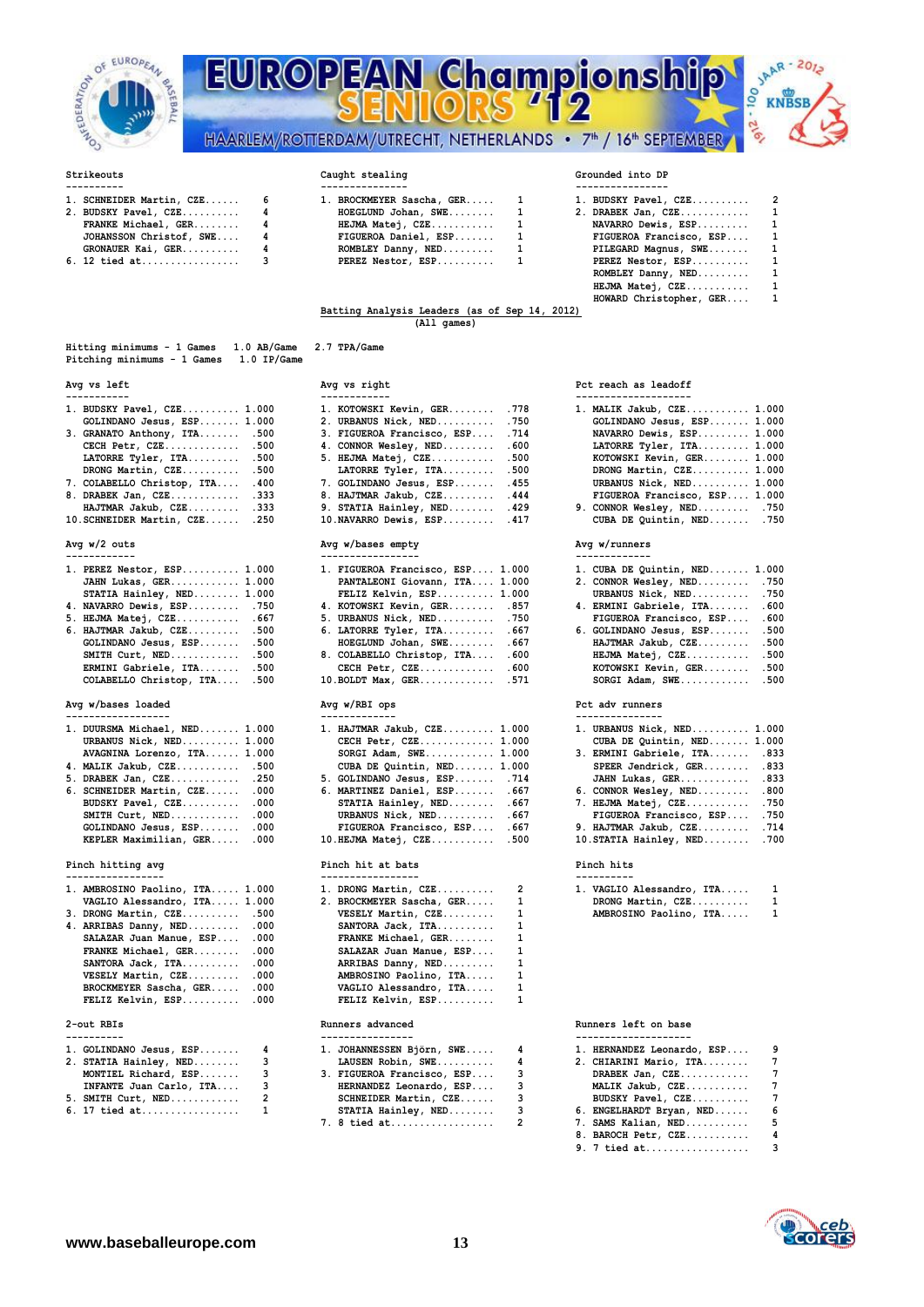

## **EUROPEAN Championshi** 12 oo -216 HAARLEM/ROTTERDAM/UTRECHT, NETHERLANDS • 7<sup>th</sup> / 16<sup>th</sup> SEPTEMBER

**1. SAMS Kalian, NED........... 7 1. DRABEK Jan, CZE............ 7 1. SAMS Kalian, NED........... 99.00**

**EXECUTE STATISTIC STATISTIC STATISTIC STATISTIC STATISTIC STATISTIC STATISTIC STATISTIC STATISTIC STATISTIC STATISTIC STATISTIC STATISTIC STATISTIC STATISTIC STATISTIC STATISTIC STATISTIC STATISTIC STATISTIC STATISTIC STA MERRIFIELD Matthew, SWE.... 5 GLASER Ludwig, GER......... 5 6. STATIA Hainley, NED........ 2.50**

**8. 8. 8. 8. 8. 4 TATORRE Tyler, ITA.......... 2.00** 



## Fly outs **Fly outs** Ground outs **Fly outs/Ground outs**

## ---------<br>1. SAMS Kalian, NED............ 7 1. DRABEK Jan, CZE............. 7

|                              |  | 1. DRABER VAII, C2E        |  | 1. JAMO Kallan, NED 33.00       |  |
|------------------------------|--|----------------------------|--|---------------------------------|--|
| 2. INFANTE Juan Carlo, ITA 6 |  | 2. HERNANDEZ Leonardo, ESP |  | CUBA DE Quintin, NED 99.00      |  |
| KEPLER Maximilian, GER 6     |  | GOLINDANO Jesus, ESP       |  | URBANUS Nick, NED 99.00         |  |
| 4. GUEHRING Simon, GER 5     |  | 4. INFANTE Juan Carlo, ITA |  | 4. MERRIFIELD Matthew, SWE 5.00 |  |
| STATIA Hainley, NED 5        |  | LAUSEN Robin, SWE          |  | 5. FIGUEROA Francisco, ESP 4.00 |  |
| MERRIFIELD Matthew, SWE 5    |  | GLASER Ludwig, GER         |  | 6. STATIA Hainley, NED 2.50     |  |
| ENCELHARDT Bruan NED 5       |  | $7 \t0$ tied at $4$        |  | 7 KEPLER Mayimilian GER 9 00    |  |

**ENGELHARDT Bryan, NED...... 5** 7. 9 tied at........................ 4 7. KEPLER Maximilian, GER..... 2.00<br>8. 4 tied at.................. 4 1 LATORRE Tyler, ITA......... 2.00

## **Ground outs/Fly outs**

| 1. GOLINDANO Jesus, ESP   | 99.00 |  |
|---------------------------|-------|--|
| CONNOR Wesley, NED        | 99.00 |  |
| KOTOWSKI Kevin, GER 99.00 |       |  |
| 4. CECH Petr, CZE         | 4.00  |  |
| PEREZ Nestor, ESP         | 4.00  |  |
| 6. DRABEK Jan, CZE        | 3.50  |  |
| 7. HAJTMAR Jakub, CZE     | 3.00  |  |
| HEJMA Matej, CZE          | 3.00  |  |
| JAHN Lukas, GER           | 3.00  |  |
| FIGUEROA Daniel, ESP      | 3.00  |  |

|  | Batting Per-Game Leaders (as of Sep 14, 2012) |             |  |  |  |
|--|-----------------------------------------------|-------------|--|--|--|
|  |                                               | (All games) |  |  |  |

 **GAJZLER Philip, SWE........ 2.00 FRANKE Michael, GER........ 2.00**

## **Hitting minimums - 1 Games 1.0 AB/Game 2.7 TPA/Game Pitching minimums - 1 Games 1.0 IP/Game**

| 1. KOTOWSKI Kevin, GER 2.33  |  | 1. CONNOR Wesley, NED $1.67$    |  | 1. LATORRE Tyler, ITA 1.00   |  |
|------------------------------|--|---------------------------------|--|------------------------------|--|
| 2. GOLINDANO Jesus, ESP 2.00 |  | 2. DUURSMA Michael, NED 1.33    |  | 2. BUDSKY Pavel, CZE 0.67    |  |
| CONNOR Wesley, $NED$ 2.00    |  | MONTIEL Richard, ESP 1.33       |  | GRANATO Anthony, ITA 0.67    |  |
| URBANUS Nick, NED 2.00       |  | CUBA DE Quintin, NED 1.33       |  | CONNOR Wesley, NED 0.67      |  |
| 5. BUDSKY Pavel, CZE 1.67    |  | URBANUS Nick, NED 1.33          |  | FIGUEROA Francisco, ESP 0.67 |  |
| MALIK Jakub, CZE 1.67        |  | FIGUEROA Francisco, ESP 1.33    |  | 6. GOLINDANO Jesus, ESP 0.33 |  |
| NAVARRO Dewis, ESP 1.67      |  | 7. COLABELLO Christop, ITA 1.00 |  | HEJMA Matej, CZE 0.33        |  |
| HEJMA Matej, CZE 1.67        |  | KOTOWSKI Kevin, GER 1.00        |  | SMITH $Curt, NED$ 0.33       |  |
| HAJTMAR Jakub, CZE. 1.67     |  | FIGUEROA Daniel, ESP. 1.00      |  | NAVARRO Dewis, ESP. 0.33     |  |

### **Triples per game Homers per game RBIs per game**

| ----------------              |                                 |                              |  |
|-------------------------------|---------------------------------|------------------------------|--|
| 1. URBANUS Nick, NED 0.67     | 1. INFANTE Juan Carlo, ITA 0.33 | 1. GOLINDANO Jesus, ESP 1.67 |  |
| 2. MALIK Jakub, CZE 0.33      | SAMS Kalian, $NED$ 0.33         | STATIA Hainley, NED 1.67     |  |
| SMITH $Curt, NED$ 0.33        | HEJMA Matej, CZE 0.33           | URBANUS Nick, NED 1.67       |  |
| MONTIEL Richard, ESP 0.33     | KEPLER Maximilian, GER 0.33     | 4. DUURSMA Michael, NED 1.33 |  |
| STATIA Hainley, NED 0.33      | MONTIEL Richard, ESP 0.33       | INFANTE Juan Carlo, ITA 1.33 |  |
| 6. SCHNEIDER Martin, CZE 0.00 | 6. SCHNEIDER Martin, CZE 0.00   | SAMS Kalian, NED 1.33        |  |
| DRABEK Jan, $CZE$ 0.00        | DRABEK Jan, $CZE$ 0.00          | FIGUEROA Francisco, ESP 1.33 |  |
| BUDSKY Pavel, CZE 0.00        | BUDSKY Pavel, CZE 0.00          | 8. MALIK Jakub, CZE 1.00     |  |
| INFANTE Juan Carlo, ITA 0.00  | MALIK Jakub, CZE 0.00           | SMITH $Curt, NED$ $1.00$     |  |
| GRANATO Anthony, ITA 0.00     | GRANATO Anthony, ITA 0.00       | NAVARRO Dewis, ESP 1.00      |  |

| 1. INFANTE Juan Carlo, ITA 0.33 | 1. CUBA DE Quintin, NED $1.33$  | 1. INFANTE Juan Carlo, ITA 0.00 |  |
|---------------------------------|---------------------------------|---------------------------------|--|
| DUURSMA Michael, NED 0.33       | 2. COLABELLO Christop, ITA 1.00 | KEPLER Maximilian, GER 0.00     |  |
| MARTINEZ Daniel, ESP 0.33       | URBANUS Nick, NED 1.00          | CECH Petr, $CZE$ 0.00           |  |
| CUBA DE Quintin, NED 0.33       | 4. DUURSMA Michael, NED 0.67    | STATIA Hainley, NED 0.00        |  |
| FRANKE Michael, GER 0.33        | TAVAREZ Franklin, ESP 0.67      | URBANUS Nick, NED 0.00          |  |
| 6. SCHNEIDER Martin, CZE 0.00   | ERMINI Gabriele, ITA 0.67       | FIGUEROA Francisco, ESP 0.00    |  |
| DRABEK Jan, $CZE$ 0.00          | LATORRE Tyler, $ITA$ $0.67$     | 7. CHIARINI Mario, ITA 0.33     |  |
| BUDSKY Pavel, CZE 0.00          | MARTINEZ Daniel, ESP 0.67       | TAVAREZ Franklin, ESP 0.33      |  |
| MALIK Jakub, CZE 0.00           | PEREZ Nestor, ESP 0.67          | PEREZ Nestor, ESP 0.33          |  |
|                                 |                                 |                                 |  |

| 1. SCHNEIDER Martin, CZE       | 5.33 | 1. SCHNEIDER Martin, CZE   | 5.67 |
|--------------------------------|------|----------------------------|------|
| 2. BUDSKY Pavel, CZE           | 5.00 | DRABEK Jan, CZE            | 5.67 |
| DRABEK $Jan, CZE$              | 5.00 | 3. MALIK Jakub, CZE        | 5.33 |
| 4. MALIK Jakub, CZE            | 4.67 | 4. BUDSKY Pavel, CZE       | 5.00 |
| 5. ENGELHARDT Bryan, NED       | 4.50 | DUURSMA Michael, NED       | 5.00 |
| 6. GRANATO Anthony, ITA 4.33   |      | GOLINDANO Jesus, ESP       | 5.00 |
| DUURSMA Michael, NED           | 4.33 | 7. INFANTE Juan Carlo, ITA | 4.67 |
| INFANTE Juan Carlo, ITA        | 4.33 | HAJTMAR Jakub, CZE         | 4.67 |
| 9. HAJTMAR Jakub, $CZE$ $4.00$ |      | SMITH $Curt, NED$ 4.67     |      |
| HEJMA Matej, CZE 4.00          |      | STATIA Hainley, NED 4.67   |      |

### **Hits per game Runs scored per game Doubles per game ------------- -------------------- ----------------**

| 1. KOTOWSKI Kevin, GER 2.33  |  | 1. CONNOR Wesley, NED $1.67$    |  | 1. LATORRE Tyler, ITA 1.00   |  |
|------------------------------|--|---------------------------------|--|------------------------------|--|
| 2. GOLINDANO Jesus, ESP 2.00 |  | 2. DUURSMA Michael, NED 1.33    |  | 2. BUDSKY Pavel, CZE 0.67    |  |
| CONNOR Wesley, $NED$ 2.00    |  | MONTIEL Richard, ESP 1.33       |  | GRANATO Anthony, ITA 0.67    |  |
| URBANUS Nick, NED 2.00       |  | CUBA DE Quintin, NED 1.33       |  | CONNOR Wesley, NED 0.67      |  |
| 5. BUDSKY Pavel, CZE 1.67    |  | URBANUS Nick, NED 1.33          |  | FIGUEROA Francisco, ESP 0.67 |  |
| MALIK Jakub, CZE 1.67        |  | FIGUEROA Francisco, ESP 1.33    |  | 6. GOLINDANO Jesus, ESP 0.33 |  |
| NAVARRO Dewis, ESP 1.67      |  | 7. COLABELLO Christop, ITA 1.00 |  | HEJMA Matej, CZE 0.33        |  |
| HEJMA Matej, CZE 1.67        |  | KOTOWSKI Kevin, GER 1.00        |  | SMITH $Curt, NED$ 0.33       |  |
| HAJTMAR Jakub, CZE 1.67      |  | FIGUEROA Daniel, ESP 1.00       |  | NAVARRO Dewis, ESP 0.33      |  |
| LATORRE Tyler, $ITA$ 1.67    |  | $10.BUDSKY$ Pavel, $CZE$ 0.67   |  | SAMS Kalian, NED 0.33        |  |
|                              |  |                                 |  |                              |  |

| 1. INFANTE Juan Carlo, ITA | 0.33 |
|----------------------------|------|
| SAMS Kalian, NED           | 0.33 |
| HEJMA Matej, CZE           | 0.33 |
| KEPLER Maximilian, GER     | 0.33 |
| MONTIEL Richard, ESP       | 0.33 |
| 6. SCHNEIDER Martin, CZE   | 0.00 |
| DRABEK Jan, CZE            | 0.00 |
| BUDSKY Pavel, CZE          | 0.00 |
| MALIK Jakub, CZE           | 0.00 |
| GRANATO Anthony, ITA       | 0.00 |
|                            |      |

| ----------------------          |                                 |                                 |  |
|---------------------------------|---------------------------------|---------------------------------|--|
| 1. INFANTE Juan Carlo, ITA 0.33 | 1. CUBA DE Quintin, NED $1.33$  | 1. INFANTE Juan Carlo, ITA 0.00 |  |
| DUURSMA Michael, NED 0.33       | 2. COLABELLO Christop, ITA 1.00 | KEPLER Maximilian, GER 0.00     |  |
| MARTINEZ Daniel, ESP 0.33       | URBANUS Nick, NED 1.00          | CECH Petr, $CZE$ 0.00           |  |
| CUBA DE Quintin, NED 0.33       | 4. DUURSMA Michael, NED 0.67    | STATIA Hainley, NED 0.00        |  |
| FRANKE Michael, GER 0.33        | TAVAREZ Franklin, ESP 0.67      | URBANUS Nick, NED 0.00          |  |
| 6. SCHNEIDER Martin, CZE 0.00   | ERMINI Gabriele, ITA 0.67       | FIGUEROA Francisco, ESP 0.00    |  |
| DRABEK Jan, $CZE$ 0.00          | LATORRE Tyler, $ITA$ $0.67$     | 7. CHIARINI Mario, ITA 0.33     |  |
| BUDSKY Pavel, CZE 0.00          | MARTINEZ Daniel, ESP 0.67       | TAVAREZ Franklin, ESP 0.33      |  |
| MALIK Jakub, CZE 0.00           | PEREZ Nestor, ESP 0.67          | PEREZ Nestor, ESP 0.33          |  |
| GRANATO Anthony, ITA 0.00       | CECH Petr, $CZE$ 0.67           | LATORRE Tyler, ITA 0.33         |  |
|                                 |                                 |                                 |  |

## At bats per game **Plate** appearances/game

| 1. SCHNEIDER Martin, CZE   | 5.67 |
|----------------------------|------|
| DRABEK Jan, CZE            | 5.67 |
| 3. MALIK Jakub, CZE        | 5.33 |
| 4. BUDSKY Pavel, CZE       | 5.00 |
| DUURSMA Michael, NED       | 5.00 |
| GOLINDANO Jesus, ESP       | 5.00 |
| 7. INFANTE Juan Carlo, ITA | 4.67 |
| HAJTMAR Jakub, CZE         | 4.67 |
| SMITH Curt, NED            | 4.67 |
| STATIA Hainley, NED.       | 4.67 |

| 1. LATORRE Tyler, ITA   | 1.00 |
|-------------------------|------|
| 2. BUDSKY Pavel, CZE    | 0.67 |
| GRANATO Anthony, ITA    | 0.67 |
| CONNOR Wesley, NED      | 0.67 |
| FIGUEROA Francisco, ESP | 0.67 |
| 6. GOLINDANO Jesus, ESP | 0.33 |
| HEJMA Matej, CZE        | 0.33 |
| SMITH Curt, NED         | 0.33 |
| NAVARRO Dewis, ESP      | 0.33 |

| ----------------              |                                 |                                                       |  |
|-------------------------------|---------------------------------|-------------------------------------------------------|--|
| 1. URBANUS Nick, NED 0.67     | 1. INFANTE Juan Carlo, ITA 0.33 | 1. GOLINDANO Jesus, ESP 1.67                          |  |
| 2. MALIK Jakub, CZE 0.33      | SAMS Kalian, NED 0.33           | STATIA Hainley, NED 1.67                              |  |
| SMITH $Curt, NED$ 0.33        | HEJMA Matej, $CZE$ 0.33         | URBANUS Nick, NED 1.67                                |  |
| MONTIEL Richard, ESP 0.33     | KEPLER Maximilian, GER 0.33     | 4. DUURSMA Michael, NED 1.33                          |  |
| STATIA Hainley, NED 0.33      | MONTIEL Richard, ESP 0.33       | INFANTE Juan Carlo, ITA 1.33                          |  |
| 6. SCHNEIDER Martin, CZE 0.00 | 6. SCHNEIDER Martin, CZE 0.00   | SAMS Kalian, NED 1.33                                 |  |
| DRABEK Jan, $CZE$ 0.00        | DRABEK Jan, $CZE$ 0.00          | FIGUEROA Francisco, ESP 1.33                          |  |
| BUDSKY Pavel, CZE 0.00        | BUDSKY Pavel, CZE 0.00          | 8. MALIK Jakub, CZE 1.00                              |  |
| INFANTE Juan Carlo, ITA 0.00  | MALIK Jakub, CZE 0.00           | SMITH $\text{Curt}, \text{NED}, \ldots, \ldots, 1.00$ |  |
| GRANATO Anthony, ITA 0.00     | GRANATO Anthony, ITA 0.00       | NAVARRO Dewis, ESP 1.00                               |  |
| Stolen bases per game         | Walks per game                  | Strikeouts per game                                   |  |

| 1. INFANTE Juan Carlo, ITA 0.33 | 1. CUBA DE Quintin, NED $1.33$       | 1. INFANTE Juan Carlo, ITA 0.00 |  |
|---------------------------------|--------------------------------------|---------------------------------|--|
| DUURSMA Michael, NED 0.33       | 2. COLABELLO Christop, ITA 1.00      | KEPLER Maximilian, GER 0.00     |  |
| MARTINEZ Daniel, ESP 0.33       | URBANUS Nick, NED 1.00               | CECH Petr, $CZE$ 0.00           |  |
| CUBA DE Quintin, NED 0.33       | 4. DUURSMA Michael, NED 0.67         | STATIA Hainley, NED 0.00        |  |
| FRANKE Michael, GER 0.33        | TAVAREZ Franklin, ESP 0.67           | URBANUS Nick, NED 0.00          |  |
| 6. SCHNEIDER Martin, CZE 0.00   | ERMINI Gabriele, ITA 0.67            | FIGUEROA Francisco, ESP 0.00    |  |
| DRABEK Jan, $CZE$ 0.00          | LATORRE Tyler, ITA 0.67              | 7. CHIARINI Mario, ITA 0.33     |  |
| BUDSKY Pavel, CZE 0.00          | MARTINEZ Daniel, ESP 0.67            | TAVAREZ Franklin, ESP 0.33      |  |
| MALIK Jakub, CZE 0.00           | PEREZ Nestor, ESP 0.67               | PEREZ Nestor, ESP 0.33          |  |
| $CDANZMO$ $X0 + h0 = 0$ $CDO$   | $CFCU$ $D_{\text{min}}$ $CFE$ $0.67$ | <b>TAMODOR Miller TMA</b> (22)  |  |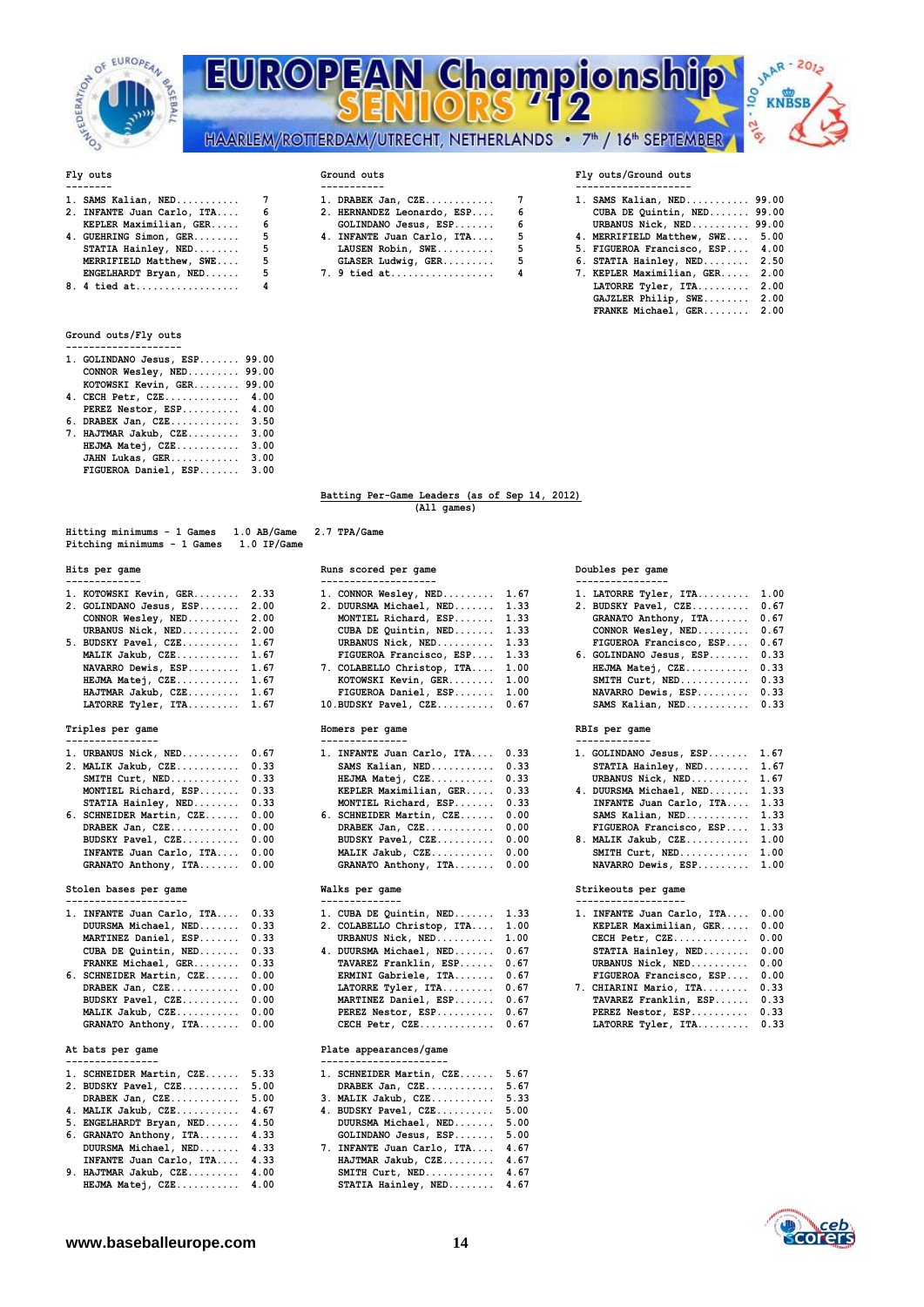

## $3^{hAP - 20}$ EUROPEAN Championship **O KNBSB 01.2%** HAARLEM/ROTTERDAM/UTRECHT, NETHERLANDS • 7<sup>th</sup> / 16<sup>th</sup> SEPTEMBER

## **Pitching Leaders (as of Sep 14, 2012) (All games)**

| 1.0 AB/Game<br>Hitting minimums - 1 Games<br>Pitching minimums - 1 Games<br>1.0 IP/Game | 2.7 TPA/Game                                                     |                                                                    |
|-----------------------------------------------------------------------------------------|------------------------------------------------------------------|--------------------------------------------------------------------|
| Earned run avg<br>--------------                                                        | Opposing bat avg<br>----------------                             | Innings pitched<br>---------------                                 |
| 1. DA SILVA Tiago, ITA<br>0.00                                                          | 1. SULBARAN Juan-Carl, NED<br>.087                               | 14.1<br>1. SOMMER Luke, GER                                        |
| SOBOTKA Michal, CZE<br>0.00                                                             | 2. PANERATI Luca, ITA<br>.100                                    | 13.2<br>2. BLAZEK Jan, CZE                                         |
| SULBARAN Juan-Carl, NED<br>0.00                                                         | .150<br>3. MARTIS Shairon, NED                                   | 8.0<br>3. SOBOTKA Michal, CZE                                      |
| 0.00<br>PANERATI Luca, ITA                                                              | 4. NOGUERA Antonio, ESP<br>.158                                  | 8.0<br>DA SILVA Tiago, ITA                                         |
| MARTIS Shairon, NED<br>0.00                                                             | 5. MARKWELL Diegomar, NED<br>.188                                | 7.0<br>5. SULBARAN Juan-Carl, NED                                  |
| MORLAN Eduardo, ESP<br>0.00                                                             | .207                                                             | 6.2<br>6. NACAR Leslie, ESP                                        |
|                                                                                         | 6. DA SILVA Tiago, ITA                                           | 6.0                                                                |
| 7. MARKWELL Diegomar, NED<br>1.80                                                       | 7. GONZALEZ Eric, ESP<br>.211                                    | 7. PANERATI Luca, ITA                                              |
| NOGUERA Antonio, ESP<br>1.80                                                            | 8. MARIOTTI John, ITA<br>.238                                    | 6.0<br>MARTIS Shairon, NED                                         |
| 9. DEWALD Martin, GER<br>2.45<br>$10.$ SOMMER Luke, GER $2.51$                          | 9. SOBOTKA Michal, CZE<br>.258<br>10.MORLAN Eduardo, ESP<br>.263 | 5.2<br>9. GONZALEZ Eric, ESP<br>$10.MARIOTTI$ John, $ITA$<br>5.1   |
| Batters struck out                                                                      | Batters SO out looking                                           | Wins                                                               |
| ------------------<br>1. DA SILVA Tiago, ITA<br>10                                      | ----------------------<br>1. NACAR Leslie, ESP<br>4              | $- - - -$<br>1<br>1. MARKWELL Diegomar, NED                        |
| 10<br>SOMMER Luke, GER                                                                  | з<br>2. BLAZEK Jan, CZE                                          | 1<br>MARTIS Shairon, NED                                           |
| 7<br>3. SULBARAN Juan-Carl, NED                                                         | з<br>LEANDER Rikard, SWE                                         | 1<br>CICATELLO Justin, ITA                                         |
| 7<br>PANERATI Luca, ITA                                                                 | 3<br>SOMMER Luke, GER                                            | 1<br>DA SILVA Tiago, ITA                                           |
| 6                                                                                       | 3                                                                | 1                                                                  |
| 5. NOGUERA Antonio, ESP<br>6                                                            | MORLAN Eduardo, ESP<br>2                                         | NOGUERA Antonio, ESP<br>$\mathbf 1$                                |
| MORLAN Eduardo, ESP                                                                     | 6. PANERATI Luca, ITA                                            | PANERATI Luca, ITA                                                 |
| 6<br>LEANDER Rikard, SWE                                                                | 2<br>DECHER Christian, GER                                       | 1<br>DEWALD Martin, GER                                            |
| 5<br>8. NACAR Leslie, ESP                                                               | 2<br>SULBARAN Juan-Carl, NED                                     | 1<br>MORLAN Eduardo, ESP                                           |
| 9. 6 tied at<br>4                                                                       | 2<br>BERGMAN David, NED<br>2<br>DA SILVA Tiago, ITA              | 1<br>MINARIK Marek, CZE                                            |
| Saves                                                                                   | Appearances                                                      | Games started                                                      |
| -----                                                                                   | -----------                                                      | -------------                                                      |
| 2<br>1. PUGLIESE Nicholas, ITA                                                          | 3<br>1. MINARIK Marek, CZE                                       | 2<br>1. SOMMER Luke, GER                                           |
| 1<br>2. HOMOLKA Jan, CZE                                                                | 3<br>KARLSSON Kent, SWE<br>$\overline{2}$<br>3. 14 tied at       | $\overline{2}$<br>BLAZEK Jan, CZE<br>$\mathbf 1$<br>$3.14$ tied at |
|                                                                                         |                                                                  |                                                                    |
| Games finished<br>--------------                                                        | Games in relief<br>---------------                               | Sac bunts allowed<br>-----------------                             |
| 2<br>1. WRIGHT John, SWE                                                                | 3<br>1. MINARIK Marek, CZE                                       | 2<br>1. MORLAN Eduardo, ESP                                        |
| 2<br>PUGLIESE Nicholas, ITA                                                             | з<br>KARLSSON Kent, SWE                                          | 1<br>2. 11 tied at                                                 |
| $\overline{2}$<br>DEWALD Martin, GER                                                    | 2<br>3. 11 tied at                                               |                                                                    |
| 2<br>MORLAN Eduardo, ESP                                                                |                                                                  |                                                                    |
| $\overline{\mathbf{2}}$<br>ASJES Arshwin, NED                                           |                                                                  |                                                                    |
| 6. 8 tied at<br>1                                                                       |                                                                  |                                                                    |
|                                                                                         |                                                                  |                                                                    |
| Sac flies allowed<br>-----------------                                                  | Losses<br>------                                                 | Runners picked off<br>------------------                           |
| 2<br>1. BLAZEK Jan, CZE                                                                 | 1<br>1. LEANDER Rikard, SWE                                      | 1. MARKWELL Diegomar, NED<br>1                                     |
|                                                                                         |                                                                  |                                                                    |
| 2<br>SJOERS Per, SWE                                                                    | SCHNEIDER Martin, CZE<br>1                                       | 1<br>BLAZEK Jan, CZE                                               |
| 1<br>3. HOMOLKA Jan, CZE                                                                | 1<br>MORLAN Eduardo, ESP                                         | $\mathbf{1}$<br>DA SILVA Tiago, ITA                                |
| 1<br>MIL VAN Loek, NED                                                                  | 1<br>CARLSTEDT Oscar, SWE                                        |                                                                    |
| 1<br>KARLSSON Kent, SWE                                                                 | 1<br>GLYNNE Harry, GER                                           |                                                                    |
| 1<br>LEANDER Rikard, SWE                                                                | 1<br>MINARIK Marek, CZE                                          |                                                                    |
| 1<br>MELIN Nicklas, SWE                                                                 | 1<br>SOMMER Luke, GER                                            |                                                                    |
| 1<br>MINARIK Marek, CZE                                                                 | 1<br>BERGMAN David, NED                                          |                                                                    |
|                                                                                         | 1<br>MELIN Nicklas, SWE                                          |                                                                    |
| Wild pitches                                                                            | Balks                                                            | Hit batters                                                        |
| 2<br>1. SJOERS Per, SWE                                                                 |                                                                  | 1. BLAZEK Jan, CZE<br>4                                            |
| 1<br>2. BLAZEK Jan, CZE                                                                 |                                                                  | 4<br>CARLSTEDT Oscar, SWE                                          |
| 1<br>GRIFANTINI Marco, ITA                                                              |                                                                  | 1<br>3. 10 tied at                                                 |
| NACAR Leslie, ESP<br>1                                                                  |                                                                  |                                                                    |
| 1<br>LEANDER Rikard, SWE                                                                |                                                                  |                                                                    |
| 1<br>MARIOTTI John, ITA                                                                 |                                                                  |                                                                    |
| 1                                                                                       |                                                                  |                                                                    |
| KARLSSON Kent, SWE                                                                      |                                                                  |                                                                    |
| DEWALD Martin, GER<br>1<br>GONZALEZ Eric, ESP<br>1                                      |                                                                  |                                                                    |
| Intentional BB allowed                                                                  | Hits allowed                                                     | Runs allowed                                                       |
| ----------------------<br>1. MORLAN Eduardo, ESP<br>1                                   | ------------<br>2<br>1. PANERATI Luca, ITA                       | ------------<br>1. DA SILVA Tiago, ITA<br>0                        |
|                                                                                         | 2<br>SULBARAN Juan-Carl, NED                                     | 0<br>MARTIS Shairon, NED                                           |
|                                                                                         | з<br>3. MARKWELL Diegomar, NED                                   | 0<br>SULBARAN Juan-Carl, NED                                       |
|                                                                                         | з                                                                | $\mathbf 1$                                                        |
|                                                                                         | MARTIS Shairon, NED                                              | 4. WRIGHT John, SWE                                                |

| 1. SOMMER Luke, GER 14.1       |     |
|--------------------------------|-----|
| 2. BLAZEK Jan, CZE 13.2        |     |
| 3. SOBOTKA Michal, CZE 8.0     |     |
| DA SILVA Tiago, ITA 8.0        |     |
| 5. SULBARAN Juan-Carl, NED 7.0 |     |
| $6.$ NACAR Leslie, ESP $6.2$   |     |
| 7. PANERATI Luca, ITA          | 6.0 |
| MARTIS Shairon, NED 6.0        |     |
| 9. GONZALEZ Eric, ESP 5.2      |     |
| 10. MARIOTTI John, ITA 5.1     |     |
|                                |     |
| Wins                           |     |
|                                |     |

| 1. MARKWELL Diegomar, NED |   |
|---------------------------|---|
| MARTIS Shairon, NED       | 1 |
| CICATELLO Justin, ITA     | 1 |
| DA SILVA Tiago, ITA       | 1 |
| NOGUERA Antonio, ESP      | 1 |
| PANERATI Luca, ITA        | 1 |
| DEWALD Martin, GER        | 1 |
| MORLAN Eduardo, ESP       | 1 |
| MINARIK Marek, CZE        | 1 |
|                           |   |

| 1. SOMMER Luke, GER | 2             |
|---------------------|---------------|
| BLAZEK Jan, CZE     | $\mathcal{P}$ |
|                     | 1.            |
| Sac bunts allowed   |               |

| 1. MORLAN Eduardo, ESP | $\overline{2}$ |
|------------------------|----------------|
| 2. 11 tied at          | 1              |

| 1. MARKWELL Diegomar, NED | 1 |
|---------------------------|---|
| BLAZEK Jan, CZE           | 1 |
| DA SILVA Tiago, ITA       | 1 |

| 1. BLAZEK Jan, CZE   |   |  |
|----------------------|---|--|
| CARLSTEDT Oscar, SWE | 4 |  |
| 3. 10 tied at        | 1 |  |

|  | 1. MORLAN Eduardo, ESP 1 |  | 1. PANERATI Luca, ITA 2     |             | 1. DA SILVA Tiago, ITA $0$ |  |
|--|--------------------------|--|-----------------------------|-------------|----------------------------|--|
|  |                          |  | SULBARAN Juan-Carl, NED 2   |             | MARTIS Shairon, NED 0      |  |
|  |                          |  | 3. MARKWELL Diegomar, NED 3 |             | SULBARAN Juan-Carl, NED 0  |  |
|  |                          |  | MARTIS Shairon, NED 3       |             | 4. WRIGHT John, SWE 1      |  |
|  |                          |  | NOGUERA Antonio, ESP 3      |             | NOGUERA Antonio, ESP 1     |  |
|  |                          |  | 6. MELIN Nicklas, $SWE$ 4   |             | MARKWELL Diegomar, NED 1   |  |
|  |                          |  | $GONZALEZ$ $Eric$ , $ESP$ 4 |             | PANERATI Luca, ITA 1       |  |
|  |                          |  | 8. GLYNNE Harry, GER        | 5           | SOBOTKA Michal, $CZE$ 1    |  |
|  |                          |  | LEANDER Rikard, SWE         | $5^{\circ}$ | 9. GONZALEZ Eric, ESP 2    |  |
|  |                          |  | DEWALD Martin, GER          |             | NACAR Leslie, $ESP$ 2      |  |
|  |                          |  |                             |             |                            |  |

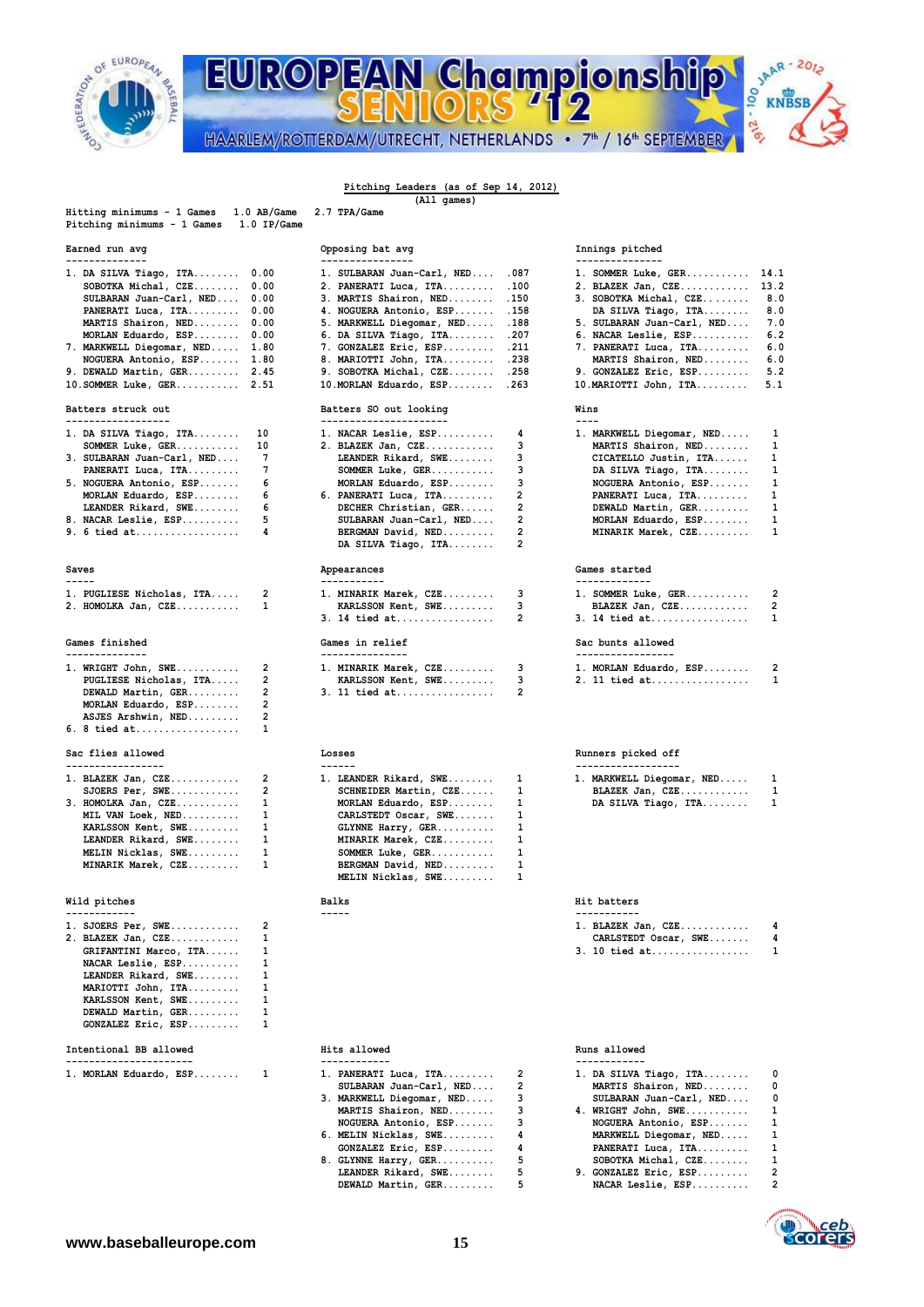

## EUROPEAN Championship 00 HAARLEM/ROTTERDAM/UTRECHT, NETHERLANDS • 7<sup>th</sup> / 16<sup>th</sup> SEPTEMBER



## **Earned runs allowed Walks allowed Doubles allowed**

| 1. DA SILVA Tiago, ITA  | 0            | 1. DA SILVA Tiago, |
|-------------------------|--------------|--------------------|
| MARTIS Shairon, NED     | 0            | GLYNNE Harry, G    |
| SULBARAN Juan-Carl, NED | $\Omega$     | MARIOTTI John,     |
| MORLAN Eduardo, ESP     | 0            | NOGUERA Antonio    |
| SOBOTKA Michal, CZE     | 0            | WRIGHT John, SW    |
| PANERATI Luca, ITA      | 0            | 6. PANERATI Luca,  |
| 7. WRIGHT John, SWE     | $\mathbf{1}$ | MARKWELL Diegom    |
| NOGUERA Antonio, ESP    | $\mathbf{1}$ | 8. SOBOTKA Michal, |
| MARKWELL Diegomar, NED  | 1            | SOMMER Luke, GE    |
| DEWALD Martin, GER      | 1            | SULBARAN Juan-C    |
|                         |              |                    |
| Triples allowed         |              | Home runs allowed  |
| --------------          |              | -----------------  |
| 1. MELIN Nicklas, SWE   | 0            | 1. LEANDER Rikard, |
| MARTIS Shairon, NED     | $\Omega$     | MARTIS Shairon,    |
| MORLAN Eduardo, ESP     | $\Omega$     | MORLAN Eduardo,    |
| SOMMER Luke, GER        | 0            | SOMMER Luke, GE    |
| SULBARAN Juan-Carl, NED | ٥            | SULBARAN Juan-C    |
| WRIGHT John, SWE        | 0            | WRIGHT John, SW    |
| MINARIK Marek, CZE      | 0            | MINARIK Marek,     |
| PANERATI Luca, ITA      | 0            | PANERATI Luca,     |
| MARKWELL Diegomar, NED  | O            | MARKWELL Diegom    |

| MELIN Nicklas, SWE      | O        |
|-------------------------|----------|
| MARTIS Shairon, NED     | $\Omega$ |
| MORLAN Eduardo, ESP     | $\Omega$ |
| SOMMER Luke, GER        | $\Omega$ |
| SULBARAN Juan-Carl, NED | $\Omega$ |
| WRIGHT John, SWE        | 0        |
| MINARIK Marek, CZE      | 0        |
| PANERATI Luca, ITA      | O        |
|                         |          |

**Hitting minimums - 1 Games 1.0 AB/Game 2.7 TPA/Game Pitching minimums - 1 Games 1.0 IP/Game** 

| 1. NACAR Leslie, ESP     | .000 |
|--------------------------|------|
| WRIGHT John, SWE         | .000 |
| 3. PANERATI Luca, ITA    | .067 |
| 4. MINARIK Marek, CZE    | .143 |
| 5. DA SILVA Tiago, ITA   | .200 |
| KARLSSON Kent, SWE       | .200 |
| MORLAN Eduardo, ESP      | .200 |
| MARIOTTI John, ITA       | .200 |
| MARKWELL Diegomar, NED   | .200 |
| 10. NOGUERA Antonio, ESP | .231 |

## B/avg w/2 outs

| 1. GONZALEZ Eric, ESP .000<br>1. BLAZEK Jan, CZE 17<br>1. SULBARAN Juan-Carl, NED .000<br>MARIOTTI John, ITA .000<br>2. SOBOTKA Michal, CZE 14<br>PANERATI Luca, ITA .000<br>MARKWELL Diegomar, NED .000<br>3. DA SILVA Tiago, ITA .083<br>3. SOMMER Luke, GER 11<br>4. DA SILVA Tiago, ITA .111<br>4. GONZALEZ Eric, ESP .125<br>4. MARTIS Shairon, NED 8<br>SULBARAN Juan-Carl, NED .111<br>MARKWELL Diegomar, NED .125<br>NACAR Leslie, ESP 8<br>6. SIVARD Albin, SWE 7<br>NOGUERA Antonio, ESP .125<br>6. PANERATI Luca, ITA $.143$<br>7. NOGUERA Antonio, ESP .167<br>7. NACAR Leslie, ESP 154<br>MELIN Nicklas, SWE<br>SULBARAN Juan-Carl, NED 7<br>8. MORLAN Eduardo, ESP .200<br>8. MARTIS Shairon, NED .167<br>9. MELIN Nicklas, SWE .250<br>9. SOBOTKA Michal, CZE 176<br>9. MINARIK Marek, CZE 6<br>10.2 tied at 5<br>10. MARTIS Shairon, NED .286<br>$10.50$ MMER Luke, GER .241 |  |  |  |  |     |  |
|----------------------------------------------------------------------------------------------------------------------------------------------------------------------------------------------------------------------------------------------------------------------------------------------------------------------------------------------------------------------------------------------------------------------------------------------------------------------------------------------------------------------------------------------------------------------------------------------------------------------------------------------------------------------------------------------------------------------------------------------------------------------------------------------------------------------------------------------------------------------------------------------|--|--|--|--|-----|--|
|                                                                                                                                                                                                                                                                                                                                                                                                                                                                                                                                                                                                                                                                                                                                                                                                                                                                                              |  |  |  |  |     |  |
|                                                                                                                                                                                                                                                                                                                                                                                                                                                                                                                                                                                                                                                                                                                                                                                                                                                                                              |  |  |  |  |     |  |
|                                                                                                                                                                                                                                                                                                                                                                                                                                                                                                                                                                                                                                                                                                                                                                                                                                                                                              |  |  |  |  |     |  |
|                                                                                                                                                                                                                                                                                                                                                                                                                                                                                                                                                                                                                                                                                                                                                                                                                                                                                              |  |  |  |  |     |  |
|                                                                                                                                                                                                                                                                                                                                                                                                                                                                                                                                                                                                                                                                                                                                                                                                                                                                                              |  |  |  |  |     |  |
|                                                                                                                                                                                                                                                                                                                                                                                                                                                                                                                                                                                                                                                                                                                                                                                                                                                                                              |  |  |  |  |     |  |
|                                                                                                                                                                                                                                                                                                                                                                                                                                                                                                                                                                                                                                                                                                                                                                                                                                                                                              |  |  |  |  | - 7 |  |
|                                                                                                                                                                                                                                                                                                                                                                                                                                                                                                                                                                                                                                                                                                                                                                                                                                                                                              |  |  |  |  |     |  |
|                                                                                                                                                                                                                                                                                                                                                                                                                                                                                                                                                                                                                                                                                                                                                                                                                                                                                              |  |  |  |  |     |  |
|                                                                                                                                                                                                                                                                                                                                                                                                                                                                                                                                                                                                                                                                                                                                                                                                                                                                                              |  |  |  |  |     |  |

 **Ground ball outs Fly/Ground outs Ground/Fly outs**

| 1. SOMMER Luke, GER $21$    |   | 1. MELIN Nicklas, SWE $7.00$     | 1. DEWALD Marti  |
|-----------------------------|---|----------------------------------|------------------|
| 2. BLAZEK Jan, CZE 14       |   | 2. LEANDER Rikard, SWE 5.00      | 2. GONZALEZ Eri  |
| 3. GONZALEZ Eric, ESP 11    |   | 3. SOBOTKA Michal, CZE 2.00      | 3. DA SILVA Tia  |
| DA SILVA Tiago, ITA 11      |   | WRIGHT John, SWE $2.00$          | 4. MARIOTTI Joh  |
| 5. MARIOTTI John, ITA 10    |   | 5. MINARIK Marek, CZE 1.50       | 5. PANERATI Luc  |
| 6. PANERATI Luca, ITA 8     |   | GLYNNE Harry, GER 1.50           | 6. MARKWELL Die  |
| 7. MARKWELL Diegomar, NED 7 |   | 7. NACAR Leslie, ESP 1.33        | 7. SOMMER Luke,  |
| SOBOTKA Michal, $CZE$ 7     |   | MARTIS Shairon, NED 1.33         | 8. KARLSSON Ken  |
| KARLSSON Kent, SWE          | 7 | 9. BLAZEK Jan, CZE 1.21          | 9. MORLAN Eduar  |
|                             |   | 10. SULBARAN Juan-Carl. NED 1.17 | 10. NOGUERA Anto |

## **------------- ----------------**

| 1. MELIN Nicklas, SWE 18.90      | 1. GONZALEZ Eric, ESP 17.47     |
|----------------------------------|---------------------------------|
| 2. SOBOTKA Michal, CZE 15.75     | 2. KARLSSON Kent, SWE 17.18     |
| 3. MARTIS Shairon, NED 12.00     | 3. MARIOTTI John, ITA 16.88     |
| WRIGHT John, SWE $12.00$         | 4. DEWALD Martin, GER 14.73     |
| 5. MINARIK Marek, CZE 11.57      | 5. SOMMER Luke, GER 13.19       |
| 6. LEANDER Rikard, SWE 11.25     | 6. MARKWELL Diegomar, NED 12.60 |
| 7. BLAZEK Jan, CZE 11.20         | 7. DA SILVA Tiago, ITA 12.38    |
| 8. NACAR Leslie, ESP 10.80       | 8. PANERATI Luca, ITA 12.00     |
| 9. KARLSSON Kent, SWE 9.82       | 9. BLAZEK Jan, CZE 9.22         |
| 10. SULBARAN Juan-Carl, NED 9.00 | 10.MARTIS Shairon, NED 9.00     |

| 1. DA SILVA Tiago, ITA  0 | 1. DA SILVA Tiago, ITA $0$ | 1. MELIN Nicklas, SWE   | - 0      |
|---------------------------|----------------------------|-------------------------|----------|
| MARTIS Shairon, NED 0     | $GLYNNE$ Harry, $GER$ 0    | MARTIS Shairon, NED     | - 0      |
| SULBARAN Juan-Carl, NED 0 | MARIOTTI John, ITA 0       | MORLAN Eduardo, ESP     | $\Omega$ |
| MORLAN Eduardo, ESP 0     | NOGUERA Antonio, ESP 0     | SULBARAN Juan-Carl, NED | 0        |
| SOBOTKA Michal, $CZE$ 0   | $WRIGHT John, SWE.$ 0      | WRIGHT John, SWE        | 0        |
| PANERATI Luca, ITA 0      | 6. PANERATI Luca, ITA 1    | PANERATI Luca, ITA      | - 0      |
|                           | MARKWELL Diegomar, NED 1   | MARKWELL Diegomar, NED  | 0        |
| NOGUERA Antonio, ESP 1    | 8. SOBOTKA Michal, CZE 2   | 8. NOGUERA Antonio, ESP | -1       |
| MARKWELL Diegomar, NED 1  | $SOMMER$ Luke, $GER$ 2     | SOBOTKA Michal, CZE     | - 1      |
| DEWALD Martin, GER 1      | SULBARAN Juan-Carl, NED 2  | BLAZEK Jan, CZE         | -1       |
| Triples allowed           | Home runs allowed          |                         |          |
| ---------------           |                            |                         |          |
|                           |                            |                         |          |

| 1. MELIN Nicklas, SWE   | $\mathbf{0}$ | 1. LEANDER Rikard, SWE  |   |
|-------------------------|--------------|-------------------------|---|
| MARTIS Shairon, NED     | $\mathbf 0$  | MARTIS Shairon, NED     | 0 |
| MORLAN Eduardo, ESP     | 0            | MORLAN Eduardo, ESP 0   |   |
| SOMMER Luke, $GER$ 0    |              | SOMMER Luke, $GER$ 0    |   |
| SULBARAN Juan-Carl, NED | 0            | SULBARAN Juan-Carl, NED | 0 |
| WRIGHT John, SWE        | 0            | $WRIGHT John, SWE$ 0    |   |
| MINARIK Marek, CZE      | 0            | MINARIK Marek, CZE 0    |   |
| PANERATI Luca, ITA      | 0            | PANERATI Luca, ITA 0    |   |
| MARKWELL Diegomar, NED  | 0            | MARKWELL Diegomar, NED  |   |
| NOGUERA Antonio, ESP    | 0            | NOGUERA Antonio, ESP    |   |
|                         |              |                         |   |

## **Pitching Analysis Leaders (as of Sep 14, 2012) (All games)**

| -------------                 |                                 |                                 |  |
|-------------------------------|---------------------------------|---------------------------------|--|
| $1.$ NACAR Leslie, ESP $.000$ | 1. SULBARAN Juan-Carl, NED .000 | 1. SULBARAN Juan-Carl, NED .143 |  |
| WRIGHT John, SWE .000         | NOGUERA Antonio, ESP .000       | 2. MARTIS Shairon, NED .167     |  |
| 3. PANERATI Luca, ITA .067    | 3. MARTIS Shairon, NED .071     | GONZALEZ Eric, ESP .167         |  |
| 4. MINARIK Marek, CZE .143    | 4. GONZALEZ Eric, ESP .083      | 4. BLAZEK Jan, CZE .214         |  |
| 5. DA SILVA Tiago, ITA .200   | 5. MARKWELL Diegomar, NED .167  | 5. DA SILVA Tiago, ITA .250     |  |
| KARLSSON Kent, SWE .200       | 6. LEANDER Rikard, SWE $.200$   | 6. SOMMER Luke, GER .267        |  |
| MORLAN Eduardo, ESP .200      | PANERATI Luca, ITA .200         | 7. PANERATI Luca, ITA .333      |  |
| MARIOTTI John, ITA .200       | 8. DA SILVA Tiago, ITA .211     | MINARIK Marek, CZE .333         |  |
| MARKWELL Diegomar, NED .200   | 9. SOBOTKA Michal, CZE .222     | WRIGHT John, SWE $333$          |  |
| 10. NOGUERA Antonio, ESP .231 |                                 | 10. NOGUERA Antonio, ESP . 400  |  |
|                               |                                 |                                 |  |

### **B/avg w/2 outs B/avg w/runners Fly ball outs -------------- --------------- -------------**

| 1. SULBARAN Juan-Carl, NED | .000 |
|----------------------------|------|
| PANERATI Luca, ITA         | .000 |
| 3. DA SILVA Tiago, ITA     | .083 |
| 4. GONZALEZ Eric, ESP      | .125 |
| MARKWELL Diegomar, NED     | .125 |
| NOGUERA Antonio, ESP       | .125 |
| 7. NACAR Leslie, ESP       | .154 |
| 8. MARTIS Shairon, NED     | .167 |
| 9. SOBOTKA Michal, CZE     | .176 |
| 10. SOMMER Luke, GER       | .241 |
|                            |      |

| ----------------            |                                   |                                |
|-----------------------------|-----------------------------------|--------------------------------|
| $1.$ SOMMER Luke, GER $21$  | 1. MELIN Nicklas, SWE $7.00$      | 1. DEWALD Martin, GER 99.00    |
| 2. BLAZEK Jan, CZE 14       | 2. LEANDER Rikard, $SWE$ $5.00$   | 2. GONZALEZ Eric, ESP 11.00    |
| 3. GONZALEZ Eric, ESP 11    | $3.$ SOBOTKA Michal, $CZE$ $2.00$ | 3. DA SILVA Tiago, ITA 5.50    |
| DA SILVA Tiago, ITA 11      | WRIGHT John, SWE $2.00$           | 4. MARIOTTI John, ITA 3.33     |
| 5. MARIOTTI John, ITA 10    | 5. MINARIK Marek, CZE 1.50        | 5. PANERATI Luca, ITA 2.67     |
| 6. PANERATI Luca, ITA 8     | GLYNNE Harry, GER 1.50            | 6. MARKWELL Diegomar, NED 2.33 |
| 7. MARKWELL Diegomar, NED 7 | 7. NACAR Leslie, ESP 1.33         | 7. SOMMER Luke, GER 1.91       |
| SOBOTKA Michal, CZE      7  | MARTIS Shairon, NED 1.33          | 8. KARLSSON Kent, SWE 1.75     |
| KARLSSON Kent, SWE 7        | 9. BLAZEK Jan, CZE 1.21           | 9. MORLAN Eduardo, ESP 1.67    |
| $10.4$ tied at $10.4$       | 10 SULBARAN Juan-Carl, NED. 1.17  | 10 NOGUERA Antonio, ESP. 1.25  |

### **Fly outs/game Ground outs/game**

| 1. MELIN Nicklas, SWE 18.90      | 1. GONZALEZ Eric, ESP 17.47     |
|----------------------------------|---------------------------------|
| 2. SOBOTKA Michal, CZE 15.75     | 2. KARLSSON Kent, SWE 17.18     |
| 3. MARTIS Shairon, NED 12.00     | 3. MARIOTTI John, ITA 16.88     |
| WRIGHT John, SWE 12.00           | 4. DEWALD Martin, GER 14.73     |
| 5. MINARIK Marek, CZE 11.57      | 5. SOMMER Luke, GER 13.19       |
| 6. LEANDER Rikard, SWE 11.25     | 6. MARKWELL Diegomar, NED 12.60 |
| 7. BLAZEK Jan, CZE 11.20         | 7. DA SILVA Tiago, ITA 12.38    |
| 8. NACAR Leslie, ESP 10.80       | 8. PANERATI Luca, ITA 12.00     |
| 9. KARLSSON Kent, SWE 9.82       | 9. BLAZEK Jan, CZE 9.22         |
| 10. SULBARAN Juan-Carl, NED 9.00 | 10. MARTIS Shairon, NED 9.00    |

| 1. MELIN Nicklas, SWE   |   |
|-------------------------|---|
| MARTIS Shairon, NED     | ٥ |
| MORLAN Eduardo, ESP     | 0 |
| SULBARAN Juan-Carl, NED | 0 |
| WRIGHT John, SWE        | 0 |
| PANERATI Luca, ITA      | 0 |
| MARKWELL Diegomar, NED  | O |
| 8. NOGUERA Antonio, ESP | 1 |
| SOBOTKA Michal, CZE     | 1 |
| BLAZEK Jan, CZE         | 1 |

### **B/avg vs left B/avg vs right B/avg vs leadoff ------------- -------------- ----------------**

| 1. NACAR Leslie, ESP .000     | 1. SULBARAN Juan-Carl, NED .000 | 1. SULBARAN Juan-Carl, NED .143 |  |
|-------------------------------|---------------------------------|---------------------------------|--|
| WRIGHT John, SWE .000         | NOGUERA Antonio, ESP .000       | 2. MARTIS Shairon, NED .167     |  |
| 3. PANERATI Luca, ITA .067    | 3. MARTIS Shairon, NED .071     | $GONZALEZ$ Eric, ESP .167       |  |
| 4. MINARIK Marek, CZE .143    | 4. GONZALEZ Eric, ESP .083      | 4. BLAZEK Jan, CZE .214         |  |
| 5. DA SILVA Tiago, ITA .200   | 5. MARKWELL Diegomar, NED .167  | 5. DA SILVA Tiago, ITA .250     |  |
| KARLSSON Kent, SWE .200       | 6. LEANDER Rikard, SWE .200     | 6. SOMMER Luke, GER .267        |  |
| MORLAN Eduardo, ESP .200      | PANERATI Luca, ITA .200         | 7. PANERATI Luca, ITA .333      |  |
| MARIOTTI John, ITA .200       | 8. DA SILVA Tiago, ITA . 211    | MINARIK Marek, CZE .333         |  |
| MARKWELL Diegomar, NED .200   | 9. SOBOTKA Michal, CZE .222     | WRIGHT John, SWE .333           |  |
| 10. NOGUERA Antonio, ESP .231 | 10. BLAZEK Jan, CZE . 250       | 10. NOGUERA Antonio, ESP . 400  |  |
|                               |                                 |                                 |  |

| 1. BLAZEK Jan, CZE      | 17              |
|-------------------------|-----------------|
| 2. SOBOTKA Michal, CZE  | 14              |
| 3. SOMMER Luke, GER     | 11              |
| 4. MARTIS Shairon, NED  | -8              |
| NACAR Leslie, ESP       | 8               |
| 6. SIVARD Albin, SWE    | $7\phantom{.0}$ |
| MELIN Nicklas, SWE      | 7               |
| SULBARAN Juan-Carl, NED | 7               |
| 9. MINARIK Marek, CZE   | 6               |
| 10.2 tied at            | 5               |
|                         |                 |

| ----------------            |                                  |                                |
|-----------------------------|----------------------------------|--------------------------------|
| $1.$ SOMMER Luke, GER $21$  | 1. MELIN Nicklas, SWE $7.00$     | 1. DEWALD Martin, GER 99.00    |
| 2. BLAZEK Jan, CZE 14       | 2. LEANDER Rikard, SWE $5.00$    | 2. GONZALEZ Eric, ESP 11.00    |
| 3. GONZALEZ Eric, ESP 11    | 3. SOBOTKA Michal, CZE 2.00      | 3. DA SILVA Tiago, ITA 5.50    |
| DA SILVA Tiago, ITA 11      | WRIGHT John, SWE $2.00$          | 4. MARIOTTI John, ITA 3.33     |
| 5. MARIOTTI John, ITA 10    | 5. MINARIK Marek, CZE 1.50       | 5. PANERATI Luca, ITA 2.67     |
| 6. PANERATI Luca, ITA 8     | GLYNNE Harry, $GER$ $1.50$       | 6. MARKWELL Diegomar, NED 2.33 |
| 7. MARKWELL Diegomar, NED 7 | 7. NACAR Leslie, ESP 1.33        | 7. SOMMER Luke, GER 1.91       |
| SOBOTKA Michal, CZE 7       | MARTIS Shairon, NED 1.33         | 8. KARLSSON Kent, SWE 1.75     |
| KARLSSON Kent, SWE 7        | 9. BLAZEK Jan, CZE 1.21          | 9. MORLAN Eduardo, ESP 1.67    |
| 10.4 tied at  6             | 10. SULBARAN Juan-Carl, NED 1.17 | 10. NOGUERA Antonio, ESP 1.25  |

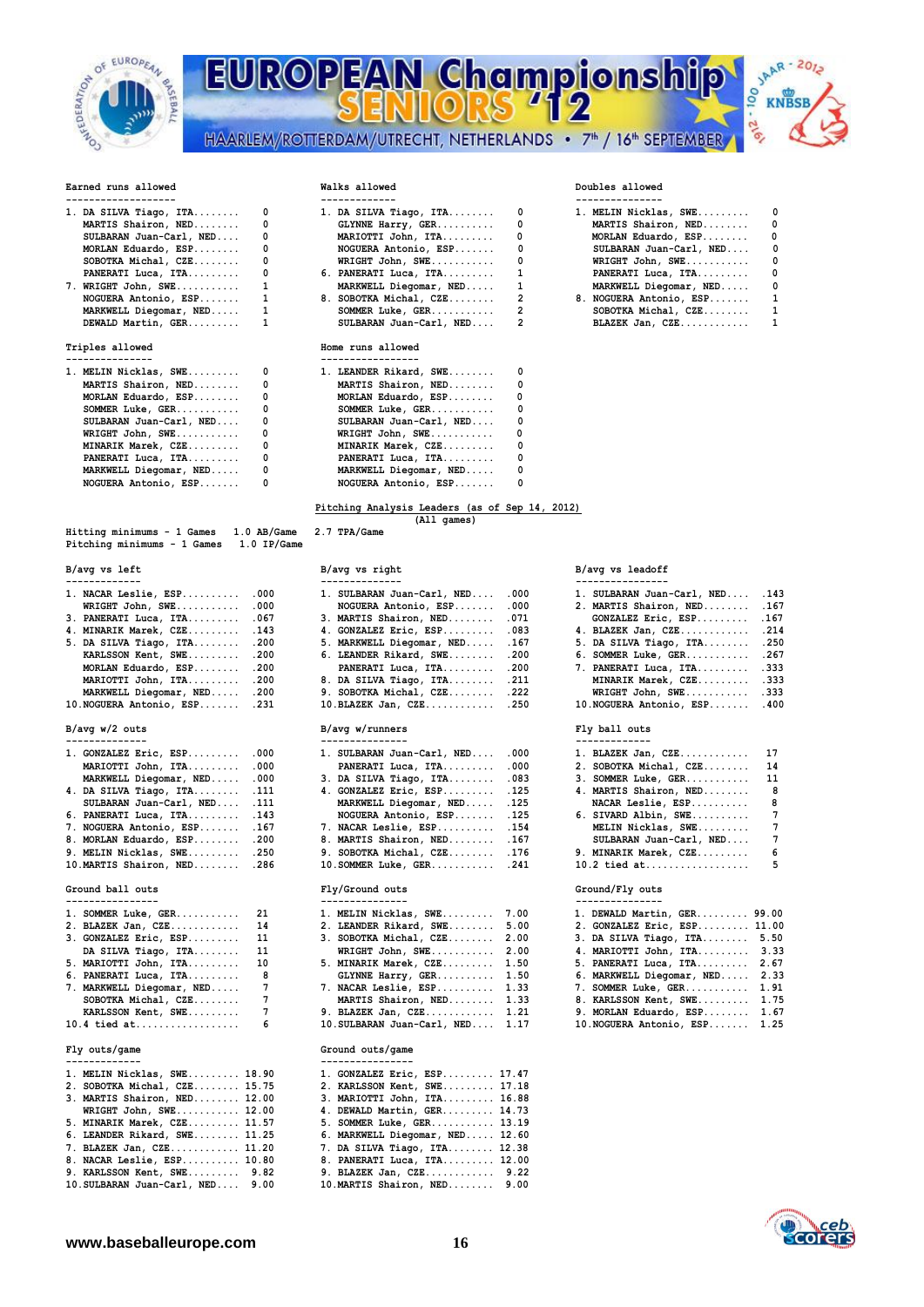

## JAAR - 2012 EUROPEAN Championship 00 **KNBSB** 11.216 HAARLEM/ROTTERDAM/UTRECHT, NETHERLANDS • 7<sup>th</sup> / 16<sup>th</sup> SEPTEMBER

## **Pitching Per-Game leaders (as of Sep 14, 2012) (All games)**

| Pitching minimums - 1 Games 1.0 IP/Game |                              |                             |
|-----------------------------------------|------------------------------|-----------------------------|
| Innings per game                        | Strikeouts/game              | Walks allowed/game          |
|                                         |                              |                             |
| 1. SOBOTKA Michal, $CZE$ 8.00           | 1. LEANDER Rikard, SWE 13.50 | 1. DA SILVA Tiago, ITA 0.00 |
| DA SILVA Tiago, ITA 8.00                | 2. GLYNNE Harry, GER 12.00   | MARIOTTI John, ITA 0.00     |
| 3. SOMMER Luke, GER 7.17                | 3. DA SILVA Tiago, ITA 11.25 | NOGUERA Antonio, ESP 0.00   |
| 4. SULBARAN Juan-Carl, NED 7.00         | 4. MORLAN Eduardo, ESP 10.80 | WRIGHT John, SWE 0.00       |
| 5. BLAZEK Jan, CZE 6.83                 | NOGUERA Antonio, ESP 10.80   | GLYNNE Harry, GER 0.00      |

| 6. NACAR Leslie, $ESP$ 6.67    | 6. PANERATI Luca, ITA $10.50$   | 6. SOMMER Luke, GER 1.26         |  |
|--------------------------------|---------------------------------|----------------------------------|--|
| 7. PANERATI Luca, ITA 6.00     | 7. SULBARAN Juan-Carl, NED 9.00 | 7. PANERATI Luca, ITA 1.50       |  |
| MARTIS Shairon, NED 6.00       | 8. DEWALD Martin, GER 7.36      | 8. MARKWELL Diegomar, NED 1.80   |  |
| 9. GONZALEZ Eric, ESP 5.67     | 9. MARKWELL Diegomar, NED 7.20  | 9. SOBOTKA Michal, CZE 2.25      |  |
| $10.MARIOTTI$ John, $ITA$ 5.33 | $10.NACAR$ Leslie, $ESP$ 6.75   | 10. SULBARAN Juan-Carl, NED 2.57 |  |

| --------------------            |                              |                              |  |
|---------------------------------|------------------------------|------------------------------|--|
| 1. SULBARAN Juan-Carl, NED 0.00 | 1. SOMMER Luke, $GER$ $0.00$ | 1. SOMMER Luke, GER 0.00     |  |
| MARTIS Shairon, NED 0.00        | BLAZEK Jan, CZE 0.00         | SOBOTKA Michal, CZE 0.00     |  |
| PANERATI Luca, ITA 0.00         | DA SILVA Tiago, ITA 0.00     | DA SILVA Tiago, ITA 0.00     |  |
| MARKWELL Diegomar, NED 0.00     | SOBOTKA Michal, CZE 0.00     | SULBARAN Juan-Carl, NED 0.00 |  |
| MORLAN Eduardo, ESP 0.00        | SULBARAN Juan-Carl, NED 0.00 | PANERATI Luca, ITA 0.00      |  |
| MELIN Nicklas, SWE 0.00         | NACAR Leslie, ESP 0.00       | MARTIS Shairon, NED 0.00     |  |
| WRIGHT John, SWE $0.00$         | PANERATI Luca, ITA 0.00      | GONZALEZ Eric, ESP 0.00      |  |
| 8. BLAZEK Jan, CZE 0.66         | MARTIS Shairon, NED 0.00     | MARIOTTI John, ITA 0.00      |  |
| 9. DA SILVA Tiago, ITA $1.12$   | GONZALEZ Eric, ESP 0.00      | NOGUERA Antonio, ESP 0.00    |  |
| SOBOTKA Michal, CZE 1.12        | MARIOTTI John, ITA 0.00      | MARKWELL Diegomar, NED 0.00  |  |

| 1. KARLSSON Kent, SWE 58.91  | 1. SULBARAN Juan-Carl, NED 2.57  | 1. DA SILVA Tiago, ITA 0.00   |  |
|------------------------------|----------------------------------|-------------------------------|--|
| 2. LEANDER Rikard, SWE 58.50 | 2. PANERATI Luca, ITA 3.00       | SULBARAN Juan-Carl, NED 0.00  |  |
| 3. GLYNNE Harry, GER 54.00   | 3. MARTIS Shairon, NED 4.50      | MARTIS Shairon, NED 0.00      |  |
| 4. DEWALD Martin, GER 46.64  | 4. NOGUERA Antonio, ESP 5.40     | 4. SOBOTKA Michal, CZE 1.12   |  |
| 5. MELIN Nicklas, SWE 45.90  | MARKWELL Diegomar, NED 5.40      | 5. PANERATI Luca, ITA 1.50    |  |
| 6. MORLAN Eduardo, ESP 41.40 | 6. GONZALEZ Eric, ESP 6.35       | 6. NOGUERA Antonio, ESP 1.80  |  |
| 7. MINARIK Marek, CZE 40.50  | 7. DA SILVA Tiago, ITA 6.75      | MARKWELL Diegomar, NED 1.80   |  |
| 8. NACAR Leslie, ESP 39.15   | 8. MARIOTTI John, ITA 8.44       | 8. SOMMER Luke, GER 2.51      |  |
| 9. WRIGHT John, SWE 39.00    | 9. BLAZEK Jan, CZE 8.56          | 9. NACAR Leslie, ESP 2.70     |  |
| $10.50$ MMER Luke, GER 38.93 | $10.$ SOBOTKA Michal, CZE $9.00$ | $10.$ WRIGHT John, SWE $3.00$ |  |

## **Earned runs/game**

| 1. SOBOTKA Michal, CZE  | 0.00 |
|-------------------------|------|
| DA SILVA Tiago, ITA     | 0.00 |
| SULBARAN Juan-Carl, NED | 0.00 |
| PANERATI Luca, ITA      | 0.00 |
| MARTIS Shairon, NED     | 0.00 |
| MORLAN Eduardo, ESP     | 0.00 |
| 7. NOGUERA Antonio, ESP | 1.80 |
| MARKWELL Diegomar, NED  | 1.80 |
| 9. DEWALD Martin, GER   | 2.45 |
| 10. SOMMER Luke, GER    | 2.51 |

**Hitting minimums - 1 Games Pitching minimums - 1 Games 1.0 IP/Game** 

| COLABELLO Christop, ITA 1.000 |  |
|-------------------------------|--|
| BUDSKY Pavel, CZE 1.000       |  |
| LATORRE Tyler, ITA 1.000      |  |
| HERNANDEZ Leonardo, ESP 1.000 |  |
| SMITH Curt, NED 1.000         |  |
| MONTIEL Richard, ESP 1.000    |  |
| CECH Petr, CZE 1.000          |  |
| VAGLIO Alessandro, ITA 1.000  |  |
| URBANUS Nick, NED 1.000       |  |
| SPEER Jendrick, GER 1.000     |  |

| Hitting minimums - 1 Games 1.0 AB/Game 2.7 TPA/Game |  |
|-----------------------------------------------------|--|
|                                                     |  |

| 1. LEANDER Rikard, SWE 13.50    |      |
|---------------------------------|------|
| 2. GLYNNE Harry, GER 12.00      |      |
| 3. DA SILVA Tiago, ITA 11.25    |      |
| 4. MORLAN Eduardo, ESP 10.80    |      |
| NOGUERA Antonio, ESP 10.80      |      |
| 6. PANERATI Luca, ITA 10.50     |      |
| 7. SULBARAN Juan-Carl, NED 9.00 |      |
| 8. DEWALD Martin, GER 7.36      |      |
| 9. MARKWELL Diegomar, NED 7.20  |      |
| 10 NACAR Loclic FCD             | 6 75 |

### **Doubles allowed/game Triples allowed/game Homers allowed/game**

| SOBOTKA Michal, CZE 1.12        | MARIOTTI John, ITA 0.00       | <b>MARKWELL Diego</b> |
|---------------------------------|-------------------------------|-----------------------|
| 9. DA SILVA Tiago, ITA $1.12$   | $GONZALEZ$ Eric, $ESP$ $0.00$ | NOGUERA Antoni        |
| 8. BLAZEK Jan, CZE 0.66         | MARTIS Shairon, NED 0.00      | MARIOTTI John,        |
| WRIGHT John, SWE $0.00$         | PANERATI Luca, ITA 0.00       | GONZALEZ Eric,        |
| MELIN Nicklas, SWE 0.00         | NACAR Leslie, ESP 0.00        | MARTIS Shairon        |
| MORLAN Eduardo, ESP 0.00        | SULBARAN Juan-Carl, NED 0.00  | PANERATI Luca,        |
| MARKWELL Diegomar, NED 0.00     | SOBOTKA Michal, $CZE$ $0.00$  | SULBARAN Juan-        |
| PANERATI Luca, ITA 0.00         | DA SILVA Tiago, ITA 0.00      | DA SILVA Tiago        |
| MARTIS Shairon, NED 0.00        | BLAZEK Jan, $CZE$ 0.00        | SOBOTKA Michal        |
| 1. SULBARAN Juan-Carl, NED 0.00 | $1.$ SOMMER Luke, GER $0.00$  | 1. SOMMER Luke, G     |

| ------------------             |                                 |  |                   |
|--------------------------------|---------------------------------|--|-------------------|
| 1. KARLSSON Kent, SWE 58.91    | 1. SULBARAN Juan-Carl, NED 2.57 |  | 1. DA SILVA Tiago |
| 2. LEANDER Rikard, SWE 58.50   | 2. PANERATI Luca, ITA 3.00      |  | SULBARAN Juan-    |
| 3. GLYNNE Harry, GER 54.00     | 3. MARTIS Shairon, NED 4.50     |  | MARTIS Shairon    |
| 4. DEWALD Martin, GER 46.64    | 4. NOGUERA Antonio, ESP 5.40    |  | 4. SOBOTKA Michal |
| 5. MELIN Nicklas, SWE 45.90    | MARKWELL Diegomar, NED 5.40     |  | 5. PANERATI Luca, |
| 6. MORLAN Eduardo, ESP 41.40   | 6. GONZALEZ Eric, ESP 6.35      |  | 6. NOGUERA Antoni |
| 7. MINARIK Marek, CZE 40.50    | 7. DA SILVA Tiago, ITA 6.75     |  | MARKWELL Diego    |
| 8. NACAR Leslie, ESP 39.15     | 8. MARIOTTI John, ITA 8.44      |  | 8. SOMMER Luke, G |
| 9. WRIGHT John, SWE 39.00      | 9. BLAZEK Jan, CZE 8.56         |  | 9. NACAR Leslie,  |
| $10 \,$ COMMED Table CED 38.03 | 10 SOBOTKA Mighal CZE 6.00      |  | 10 WRIGHT John S  |

### Strikeouts/game **Info@use Strikeouts/game** Walks allowed/game

| 1. SOBOTKA Michal, CZE 8.00     | 1. LEANDER Rikard, SWE 13.50    | 1. DA SILVA Tiago, ITA $0.00$         |  |
|---------------------------------|---------------------------------|---------------------------------------|--|
| DA SILVA Tiago, ITA 8.00        | 2. GLYNNE Harry, GER 12.00      | MARIOTTI John, ITA 0.00               |  |
| 3. SOMMER Luke, GER 7.17        | 3. DA SILVA Tiago, ITA 11.25    | NOGUERA Antonio, ESP 0.00             |  |
| 4. SULBARAN Juan-Carl, NED 7.00 | 4. MORLAN Eduardo, ESP 10.80    | WRIGHT John, SWE 0.00                 |  |
| 5. BLAZEK Jan, CZE 6.83         | NOGUERA Antonio, ESP 10.80      | GLYNNE Harry, GER 0.00                |  |
| 6. NACAR Leslie, $ESP$ 6.67     | 6. PANERATI Luca, ITA 10.50     | 6. SOMMER Luke, GER 1.26              |  |
| 7. PANERATI Luca, ITA 6.00      | 7. SULBARAN Juan-Carl, NED 9.00 | 7. PANERATI Luca, ITA 1.50            |  |
| MARTIS Shairon, NED 6.00        | 8. DEWALD Martin, GER 7.36      | 8. MARKWELL Diegomar, NED 1.80        |  |
| 9. GONZALEZ Eric, ESP 5.67      | 9. MARKWELL Diegomar, NED 7.20  | 9. SOBOTKA Michal, CZE 2.25           |  |
|                                 | 10 NACAR Leslie, ESP. 6.75      | $10.$ SULBARAN Juan-Carl. NED. $2.57$ |  |

| 1. SOMMER Luke, GER<br>SOBOTKA Michal, CZE<br>DA SILVA Tiago, ITA | 0.00<br>0.00<br>0.00 |
|-------------------------------------------------------------------|----------------------|
| SULBARAN Juan-Carl, NED                                           | 0.00                 |
| PANERATI Luca, ITA<br>MARTIS Shairon, NED                         | 0.00<br>0.00         |
| GONZALEZ Eric, ESP                                                | 0.00                 |
| MARIOTTI John, ITA                                                | 0.00                 |
| NOGUERA Antonio, ESP                                              | 0.00                 |
| MARKWELL Diegomar, NED                                            | 0.00                 |

| 1. DA SILVA Tiago, ITA  | 0.00 |
|-------------------------|------|
| SULBARAN Juan-Carl, NED | 0.00 |
| MARTIS Shairon, NED     | 0.00 |
| 4. SOBOTKA Michal, CZE  | 1.12 |
| 5. PANERATI Luca, ITA   | 1.50 |
| 6. NOGUERA Antonio, ESP | 1.80 |
| MARKWELL Diegomar, NED  | 1.80 |
| 8. SOMMER Luke, GER     | 2.51 |
| 9. NACAR Leslie, ESP    | 2.70 |
| 10. WRIGHT John, SWE    | 3.00 |

### **Fielding Leaders (as of Sep 14, 2012) (All games)**

**Fielding pct Chances Putouts ------------ ------- -------** 1. COLABELLO Christop, ITA.... 1.000 1. COLABELLO Christop, ITA.... 35  **BUDSKY Pavel, CZE.......... 1.000 2. BUDSKY Pavel, CZE.......... 28 2. LATORRE Tyler, ITA......... 26 LATORRE Tyler, ITA......... 1.000 3. LATORRE Tyler, ITA......... 27 3. HERNANDEZ Leonardo, ESP.... 25 4. HERNANDEZ Leonardo, ESP.... 26 4. BUDSKY A. BUDGER 1.** BUDGER 1. BUDGER 1. BUDGER 1. BUDGER 1. BUDGER 1. BUDGER 1. BUDGER 1. BUDGER 1. BUDGER 1. BUDGER 1. BUDGER 1. BUDGER 1. BUDGER 1. BUDGER 1. BUDGER 1. BUDGER 1. BU **5. SMITH Curt, NED........................ 23**<br>6. MONTIEL Richard, ESP.......... 22  **6. MONTIEL Richard, ESP....... 22 6 7. GLASER Ludwig, GER.............. 21 7.**<br>8. STATIA Hainley, NED......... 18 6. VAGLIO Alessandro, ITA..... 1.000 8. STATIA Hainley, NED........ 18 8. GLASER Ludwig, GER.......... 16<br>URBANUS Nick, NED.......... 1.000 SCHNEIDER Martin, CZE...... 18  **GUEHRING Simon, GER........ 18** 

| -----                      |    |
|----------------------------|----|
| 1. COLABELLO Christop, ITA | 32 |
| 2. LATORRE Tyler, ITA      | 26 |
| 3. HERNANDEZ Leonardo, ESP | 25 |
| 4. BUDSKY Pavel, CZE       | 23 |
| 5. SMITH Curt, NED         | 20 |
| 6. MONTIEL Richard, ESP    | 19 |
| 7. GUEHRING Simon, GER     | 17 |
| B. GLASER Ludwig, GER      | 16 |
| 9. CECH Petr, CZE          | 15 |
| 10. CUBA DE Quintin, NED   | 14 |

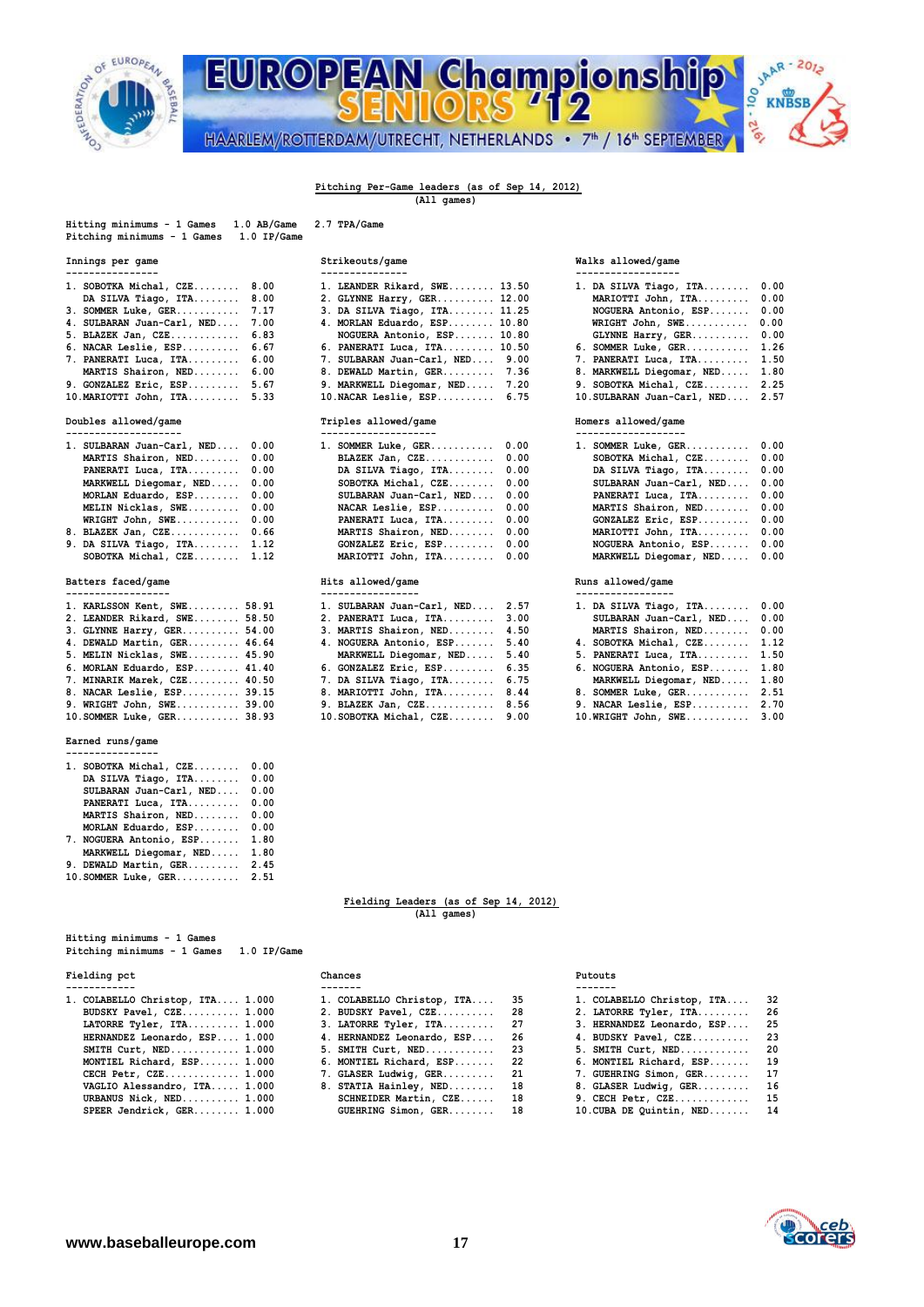

# **EUROPEAN Champions** EUROPEAN Championship HAARLEM/ROTTERDAM/UTRECHT, NETHERLANDS • 7<sup>th</sup> / 16<sup>th</sup> SEPTEMBER



|                            |   | ---------              |   |
|----------------------------|---|------------------------|---|
| 1. SPEER Jendrick, GER 11  |   | 1. SMITH Curt, NED     | 4 |
| 2. INFANTE Juan Carlo, ITA | 9 | STATIA Hainley, NED    | 4 |
| STATIA Hainley, NED        | 9 | 3. URBANUS Nick, NED   |   |
| VAGLIO Alessandro, ITA     | 9 | BUDSKY Pavel, CZE      |   |
| 5. SCHNEIDER Martin, CZE   | 8 | 5. FRANKE Michael, GER |   |
| JAHN Lukas, GER            | 8 | SPEER Jendrick, GER    |   |
| 7. URBANUS Nick, NED       | 7 | DRABEK Jan, CZE        |   |
| HAJTMAR Jakub, CZE         | 7 | HAJTMAR Jakub, CZE     | 2 |
| GRANATO Anthony, ITA       | 7 | SCHNEIDER Martin, CZE  |   |
| 10.3 tied $at$             | 5 | JAHN Lukas, GER        |   |

## Catchers interference

|  |  | 1. HEYDOORN VAN Rudy, NED |  |
|--|--|---------------------------|--|

### **Caught stealing by Errors**

| 1. CECH Petr, CZE       | $\overline{2}$ | 1. GRAN     |
|-------------------------|----------------|-------------|
| 2. CUBA DE Quintin, NED | 1              | 2. JOHA     |
| LATORRE Tyler, ITA      | 1              | <b>SCHN</b> |
| SULBARAN Juan-Carl, NED | 1              | <b>JAHN</b> |
| SOBOTKA Michal, CZE     | 1              | 5. 15 t     |
| D'AMICO Yovani, ITA     | 1              |             |
| CARLSTEDT Oscar, SWE    | 1              |             |
| BLAZEK Jan, CZE         | 1              |             |
| JOHANNESSEN Björn, SWE  | 1              |             |
| MARKWELL Diegomar, NED  |                |             |

| 1. SPEER Jendrick, GER 11       |   | 1. SMITH $\text{Curt}, \text{NED} \dots \dots \dots$ | 1. JOHANNESS     |
|---------------------------------|---|------------------------------------------------------|------------------|
| 2. INFANTE Juan Carlo, ITA    9 |   | STATIA Hainley, $NED$ 4                              | 2. HERNANDEZ     |
| STATIA Hainley, $NED$ 9         |   | 3. URBANUS Nick, NED 3                               | 3. CUBA DE Q     |
| VAGLIO Alessandro, ITA 9        |   | BUDSKY Pavel, CZE 3                                  | <b>LAUSEN Ro</b> |
| 5. SCHNEIDER Martin, CZE 8      |   | 5. FRANKE Michael, GER 2                             | GRONAUER         |
| JAHN Lukas, GER 8               |   | SPEER Jendrick, GER 2                                | <b>LATORRE T</b> |
| 7. URBANUS Nick, NED 7          |   | DRABEK Jan, CZE 2                                    |                  |
| HAJTMAR Jakub, CZE       7      |   | HAJTMAR Jakub, $CZE$ 2                               |                  |
| GRANATO Anthony, ITA 7          |   | SCHNEIDER Martin, CZE 2                              |                  |
| 10.3 tied at                    | 5 | JAHN Lukas, GER 2                                    |                  |
|                                 |   |                                                      |                  |

| 1. HEYDOORN VAN Rudy, NED 1 | 1. JOHANNESSEN Björn, SWE 4 | 1. JOHANNESSEN Björn, SWE 3 |  |
|-----------------------------|-----------------------------|-----------------------------|--|
|                             | $2.$ CECH Petr, CZE 3       | 2. GRONAUER Kai, GER 2      |  |
|                             | 3. GRONAUER Kai, GER 2      | 3. 9 tied at 1              |  |
|                             | BLAZEK Jan, CZE 2           |                             |  |
|                             | 5. 14 tied at 1             |                             |  |
|                             |                             |                             |  |

| 1. CECH Petr, CZE       | 1. GRANATO Anthony, ITA     |  |
|-------------------------|-----------------------------|--|
| 2. CUBA DE Quintin, NED | 2. JOHANNESSEN Björn, SWE 2 |  |
| LATORRE Tyler, ITA      | SCHNEIDER Martin, CZE 2     |  |
| SULBARAN Juan-Carl, NED | JAHN Lukas, GER             |  |
| SOBOTKA Michal, CZE     | 5. 15 tied at 1             |  |

| 1. SPEER Jendrick, GER 11    | 1. SMITH $\text{Curt}, \text{NED}, \ldots, \ldots, 4$ | 1. JOHANNESSEN Björn, SWE 3   |  |
|------------------------------|-------------------------------------------------------|-------------------------------|--|
| 2. INFANTE Juan Carlo, ITA 9 | STATIA Hainley, $NED$ 4                               | 2. HERNANDEZ Leonardo, ESP 2  |  |
| STATIA Hainley, NED 9        | 3. URBANUS Nick, NED 3                                | $3.$ CUBA DE Quintin, NED $1$ |  |
| VAGLIO Alessandro, ITA 9     | BUDSKY Pavel, CZE 3                                   | LAUSEN Robin, SWE 1           |  |
| 5. SCHNEIDER Martin, CZE 8   | 5. FRANKE Michael, GER 2                              | GRONAUER Kai, GER 1           |  |
| JAHN Lukas, GER 8            | SPEER Jendrick, GER 2                                 | LATORRE Tyler, $ITA$ 1        |  |
| 7. URBANUS Nick, NED 7       | DRABEK Jan, CZE 2                                     |                               |  |
| HAJTMAR Jakub, CZE       7   | HAJTMAR Jakub, $CZE$ 2                                |                               |  |
| GRANATO Anthony, ITA 7       | SCHNEIDER Martin, CZE 2                               |                               |  |

### Steal attempts against **Category Stolen bases** against

| --------------------- | ---------------------- | -------------------- |  |
|-----------------------|------------------------|----------------------|--|
|                       |                        |                      |  |
| NED.                  | SWE.                   | $SWE$                |  |
| HEYDOORN VAN          | <b>JOHANNESSEN</b>     | JOHANNESSEN          |  |
| Rudv                  | Biörn                  | <b>BIOrn</b>         |  |
|                       | $-$<br>______          | $-$<br>____________  |  |

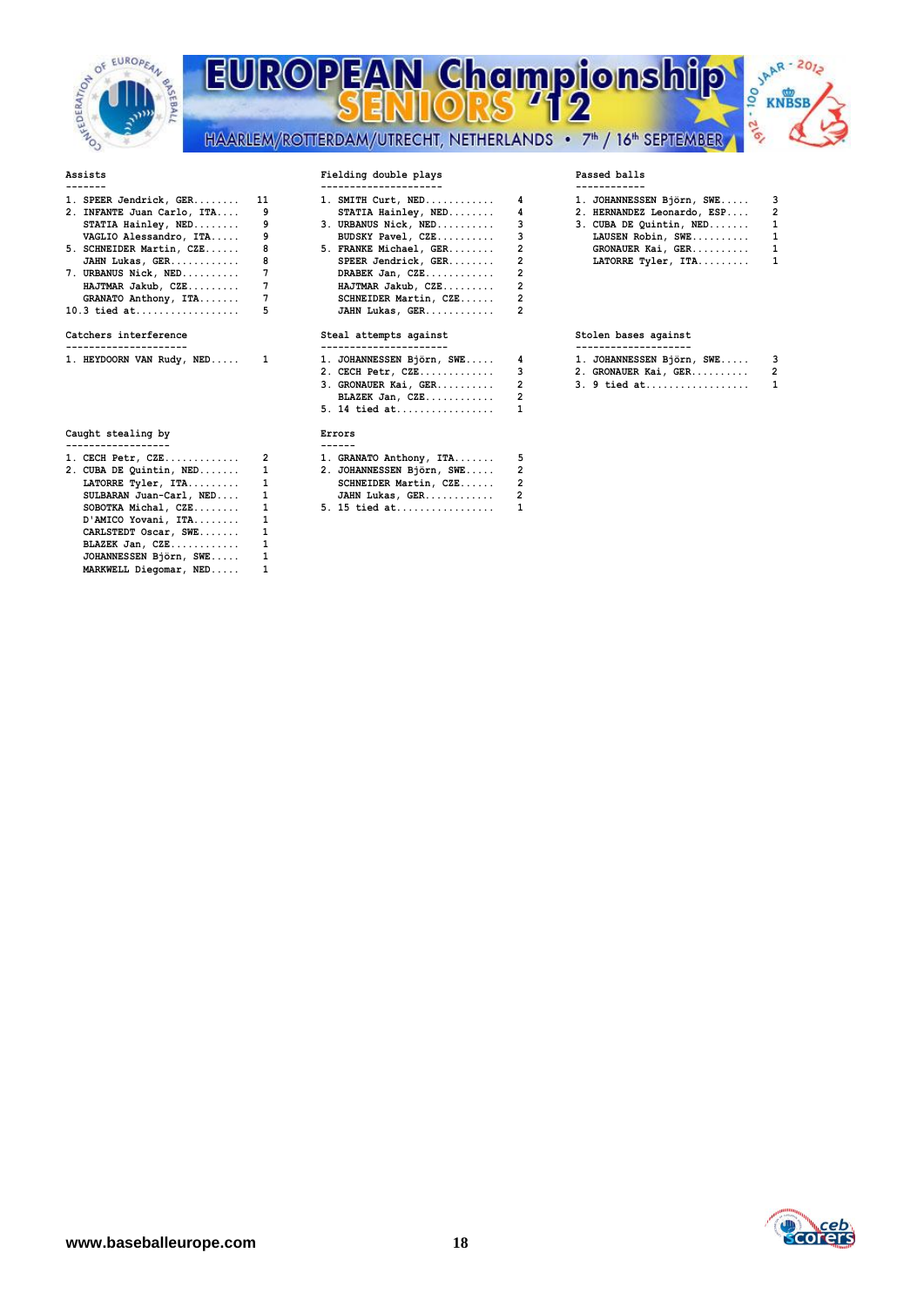

## **Technical Appointments**

## **Friday 14th September**

**Game Field Time Home Team Visitor Team** 37 Rotterdam 14:00 Germany Sweden

**Umpires: HP: Fabrizio Fabrizi (ITA) – 1B: Henri van Heijningen (NED) – 2B: Winfried Berkvens (NED) 3B: Frantisek Pribyl (CZE) Scorekeepers: Francis Speters (NED) Fred v/d Kade (NED) T.C.: Xavier Mateu (ESP) Jan Esselman (NED)**

**Game Field Time Home Team Visitor Team** 38 Rotterdam 19:30 Netherlands **Spain** Spain



**Umpires: HP: Dana Beszczynski (AUT) – 1B: Pierfranco Leone (ITA) – 2B: Patrick Baeyens (BEL) 3B: Tony Jones (FIN) Scorekeepers: Dieks Bannink (NED) Maaike Houtkamp (NED) T.C.: Jürgen Elsishans (GER) Angelo Fanara (ITA)**

| Game Field  |                | Time  | <b>Home Team</b>                                                          | <b>Visitor Team</b> |  |
|-------------|----------------|-------|---------------------------------------------------------------------------|---------------------|--|
| 39          | <b>Haarlem</b> | 19:30 | Czech Republic <b>De Land Limital Literature Czech Republic</b>           |                     |  |
| l Imnirae · |                |       | HP: Fred Groenewegen (NED) – 1B: Franck Lautier (FRA) – 2B: Dirk Biehl (G |                     |  |

**Umpires: HP: Fred Groenewegen (NED) – 1B: Franck Lautier (FRA) – 2B: Dirk Biehl (GER) 3B: Jerónimo Moreno (ESP) Scorekeepers: Rienette Hamers (NED) Stephanie Winkler (GER) T.C.: Jean Marie Meurant (FRA) Peter Ström (SWE)**